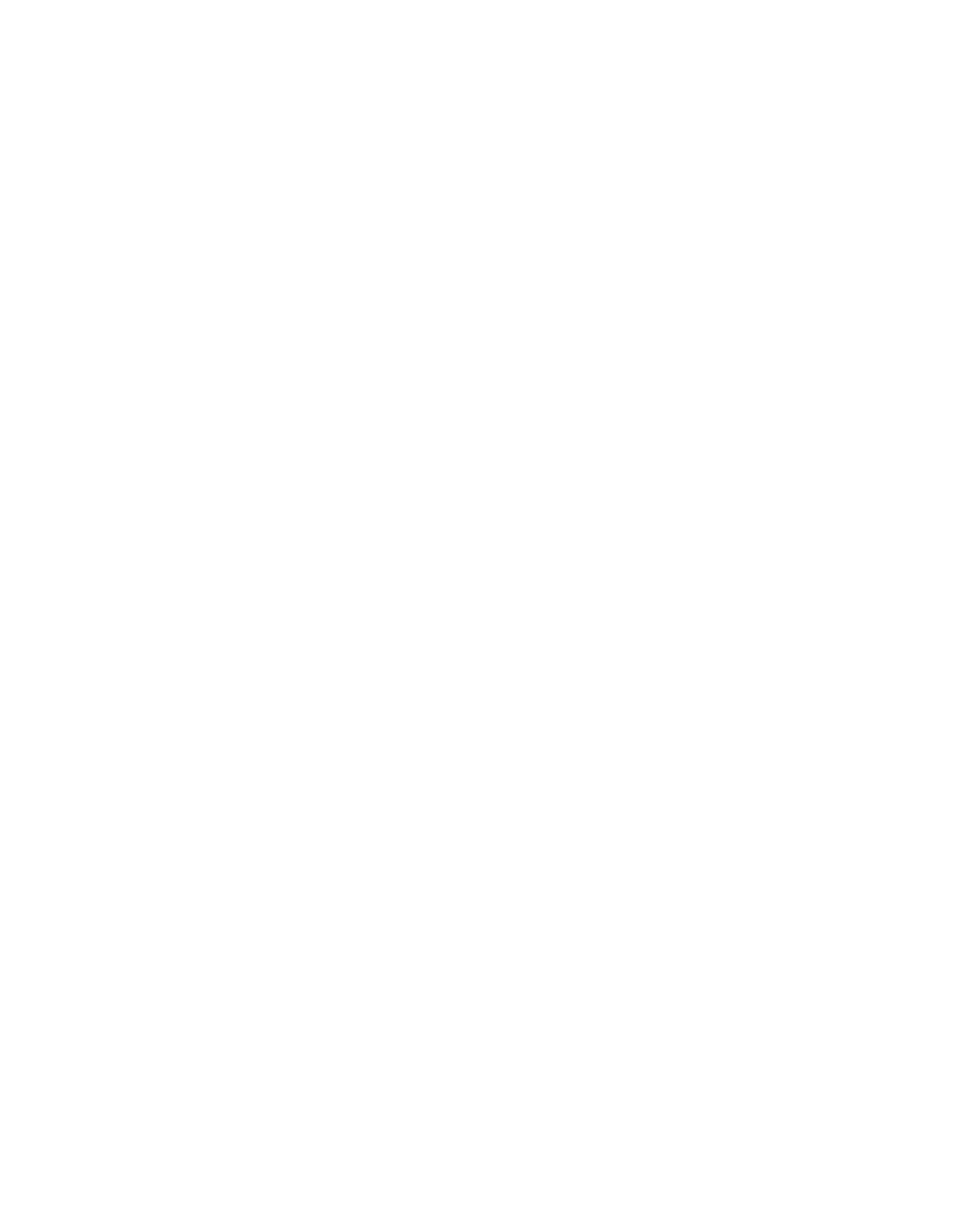#### Contents

| <b>Functional Areas of Government</b> |  |
|---------------------------------------|--|
|                                       |  |
|                                       |  |
|                                       |  |
|                                       |  |
|                                       |  |
|                                       |  |
|                                       |  |
|                                       |  |
|                                       |  |
|                                       |  |
|                                       |  |
|                                       |  |
|                                       |  |
|                                       |  |
|                                       |  |
|                                       |  |
|                                       |  |
|                                       |  |
|                                       |  |
|                                       |  |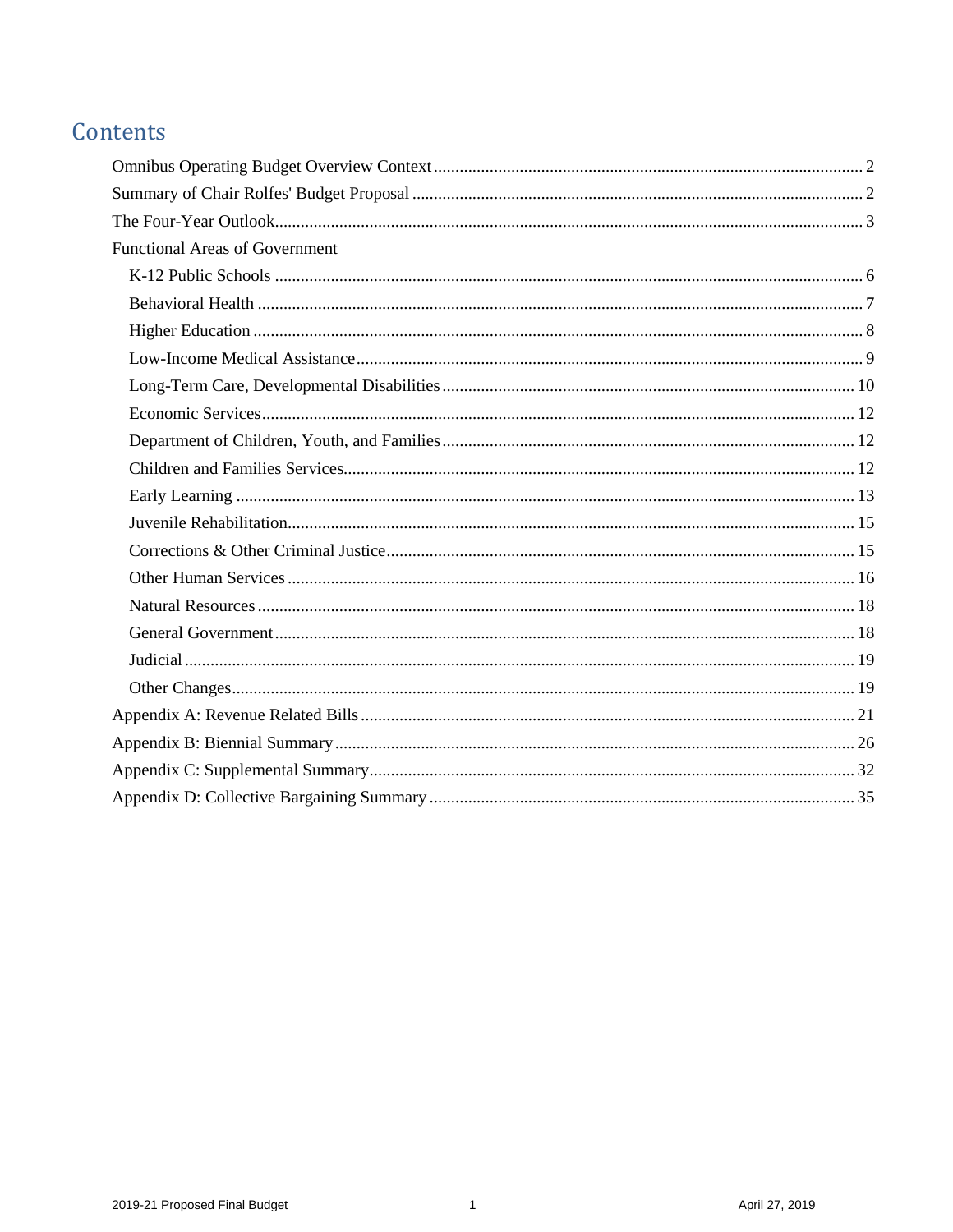#### <span id="page-3-0"></span>**Omnibus Operating Budget Overview Context**

The 2019 legislature started the 2019-21 biennial budget process with \$5.6 billion more projected revenue than the 20[1](#page-3-2)8 legislature did for the preceding  $2017-19$  biennium<sup>1</sup>. Over the same time, the projected costs for continuing current programs and other mandatory cost adjustments into the 2019-21 biennium from 2017-19 increased by \$5.8 billion. These added costs do not include new fiscal and policy issues facing the 2019 legislature such as behavioral health, special education, implementation of the School Employee Benefit program, collective bargaining agreements, federal oversight of Western State Hospital and the Residential Habilitation Centers (RHCs), and other issues.

#### <span id="page-3-1"></span>**Proposed Final Budget Proposal**

The Proposed Final budget (Engrossed Substitute House Bill 1109) increases spending by \$7.8 billion in state General Fund, Education Legacy Trust Account, and the Washington Opportunity Pathways Account (NGF-O) above the 2017-19 biennial budget adjusted for the 2018 Supplemental. The \$7.8 billion increase includes the \$5.8 billion in current obligations as discussed above as well as \$1.9 billion in net new spending. This proposal would bring NGF-O spending to \$52.4 billion (\$99.6 billion total funds) in 2019-21. This does not include \$393 million in additional spending for higher education programs found in Engrossed Second Substitute House Bill 2158 (Workforce Education Investment)

Of the \$7.8 billion in net spending, K-12 education represents \$4.5 billion or 60 percent of the increase due to fully implementing McCleary costs and a \$936 million increase in special education over 2017-19 levels. Long-term care, developmental disabilities, behavioral health and low-income health care account for \$1.8 billion (22 percent) and debt for existing and new capital budgets is \$132 million (2 percent).

Major savings or spending constraints from the 2019-21 base budget include: (1) \$102 million in savings from expanded program integrity initiatives in the area of managed care and (2) \$23 million in savings from modifying spending within agencies and institutions to lower the cost of overtime, travel, equipment, and other costs.

#### Resource Changes:

ESHB 1109 is supported with \$423 million in net new revenue legislation (\$495 in increases and \$135 million in decreases) and \$189 million in net new transfers and budget driven revenue. The major new revenue legislature increases include (1) \$244 million from Graduated Real Estate Excise Tax (Senate Bill 5998); (2) \$133 million from a 1.2 percent business and occupation tax on certain financial institutions; (4) \$63 million in savings from state property taxes redirected to the Education Legacy Trust Account; reduced extraordinary; (5) \$59 million from changes to international investment management services; and (6) \$59 million from changes from non-resident sales tax exemption and the preferential tax rate for tour operators.

The major new revenue legislation decreases include (1) \$51 million in a state sales tax credit for affordable or supportive housing; (2) \$20 million for low-income senior citizens and disabled veterans; and (3) \$15 million business and occupation tax exemption for qualifying hospitals.

The projected ending fund balance at the end of 2019-21 is \$446 million and \$2.79 billion in total reserves

For a more comprehensive summary of each budget area and revenue see the Functional Areas of Government pages that follow. Detailed changes can be seen in the agency detail document.

<span id="page-3-2"></span> $2019-21$  Proposed Final Budget  $2^2$   $2^2$   $2^2$   $4^2$   $4^2$   $4^2$   $4^2$   $4^2$   $4^2$   $4^2$   $4^2$   $4^2$   $4^2$   $4^2$   $4^2$   $4^2$   $4^2$   $4^2$   $4^2$   $4^2$   $4^2$   $4^2$   $4^2$   $4^2$   $4^2$   $4^2$   $4^2$   $4^2$   $4^2$   $4^2$   $4^2$   $4^$ <sup>1</sup> Revenues refer to the State General Fund, Education Legacy Trust, and Opportunity Pathways (NGF-O) adjusted for the 2018 Supplemental.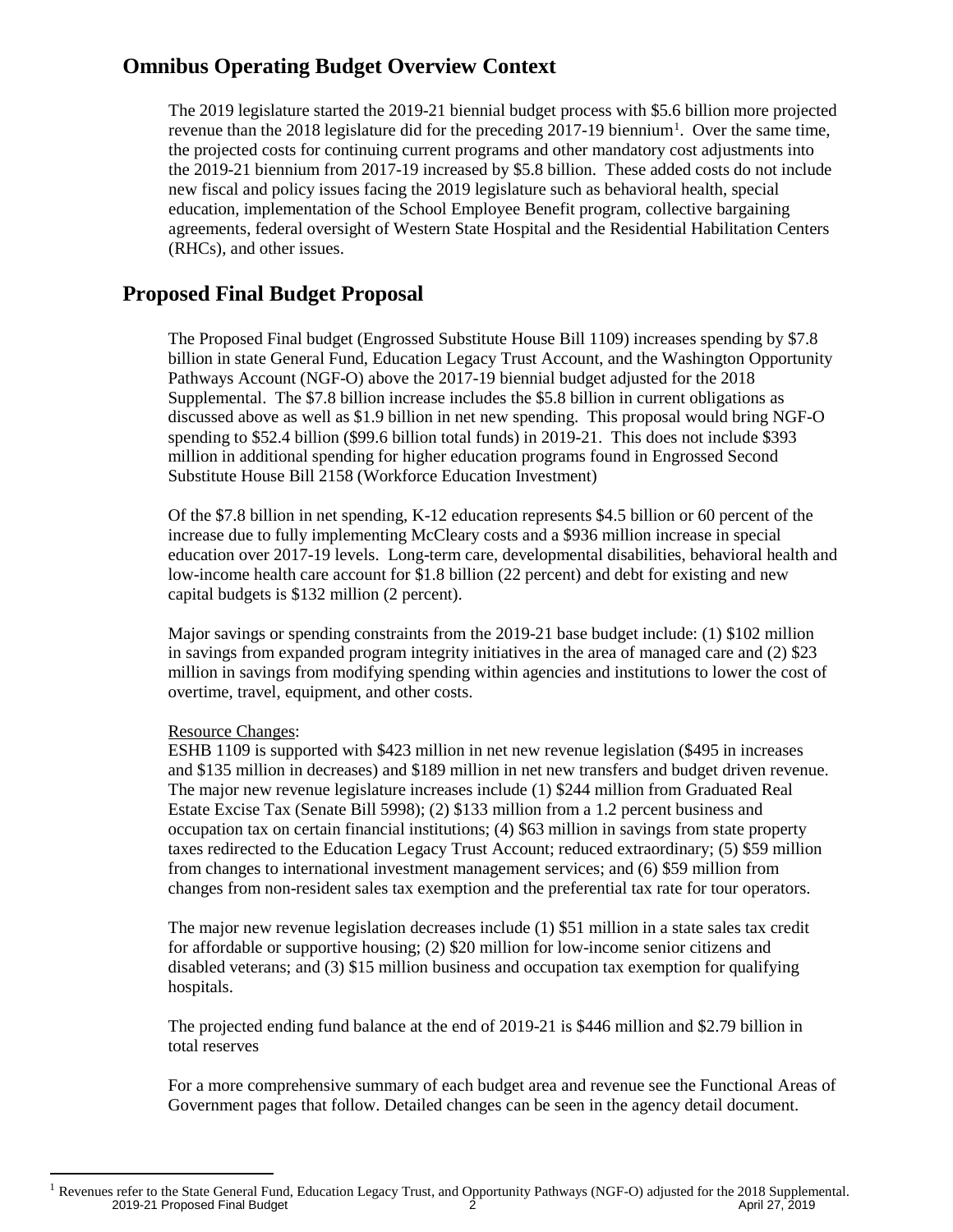#### <span id="page-4-0"></span>**The Four-Year Outlook**

The Proposed Final Budget, under the provisions of the four-year budget outlook (Chapter 8, Laws of 2012), is projected to end the 2021-23 biennium with \$102 million in NGF-O ending fund balance and \$3.1 billion in total reserves.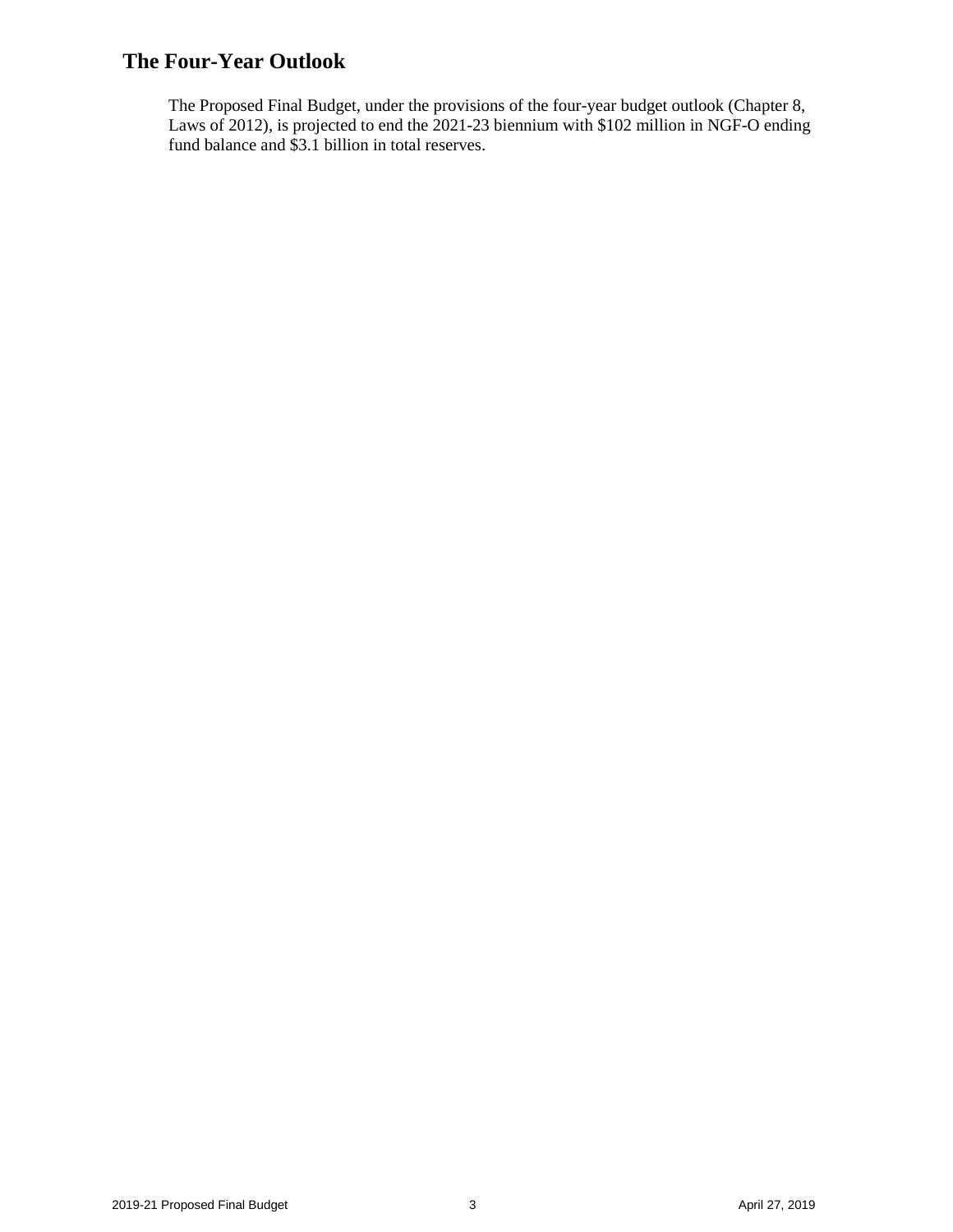#### **2019-21 Omnibus Operating Budget**

#### **Proposed Final Budget**

**Funds Subject to Outlook**

(Dollars in Millions)

|                                            | FY 2018 | <b>FY</b>     | 2017-       | <b>FY</b>     | <b>FY</b>     | 2019-       | <b>FY</b>   | <b>FY</b>  | 2021-     |
|--------------------------------------------|---------|---------------|-------------|---------------|---------------|-------------|-------------|------------|-----------|
| <b>Beginning Balance</b>                   | 1,149   | 2019<br>2,111 | 19<br>1,149 | 2020<br>1,862 | 2021<br>1,183 | 21<br>1,862 | 2022<br>446 | 2023<br>19 | 23<br>446 |
|                                            |         |               |             |               |               |             |             |            |           |
| <b>Current Revenues</b>                    | 22,143  | 23,964        | 46,106      | 24,715        | 25,840        | 50,555      | 27,003      | 28,218     | 55,221    |
| March 2019 Revenue Forecast                | 22,143  | 23,964        | 46,106      | 24,715        | 25,840        | 50,555      | 26,730      | 27,629     | 54,358    |
| Addtl Revenue Based on 4.5% Growth         | 0       | 0             | 0           | 0             | 0             | 0           | 273         | 589        | 863       |
| Rate                                       |         |               |             |               |               |             |             |            |           |
| Assumption                                 |         | $-542$        |             |               |               |             |             |            |           |
| <b>Other Resource Changes</b>              | $-198$  |               | -740        | -44           | 136           | 92          | 188         | 148        | 336       |
| GF-S Transfer to BSA (1%)                  | $-216$  | $-223$        | $-440$      | $-243$        | $-255$        | $-497$      | $-263$      | $-273$     | $-536$    |
| GF-S Extraordinary Revenue to BSA          | 0       | $-1,696$      | $-1,696$    | 0             | 0             | 0           | 0           | 0          | 0         |
| Extraordinary Revenue from BSA to GF-<br>S | 0       | 1,078         | 1,078       | 0             | 0             | 0           | 0           | 0          | 0         |
| <b>CAFR Adjustments</b>                    | $-26$   | 0             | $-26$       | 0             | 0             | 0           | 0           | 0          | 0         |
| <b>Prior Period Adjustments</b>            | 91      | 20            | 111         | 20            | 20            | 41          | 20          | 20         | 41        |
| Other Legislation                          | 0       | 0             | 0           | $-51$         | $-50$         | $-101$      | $-32$       | 7          | $-25$     |
| <b>Budget Driven Revenue</b>               | 0       | $-2$          | $-2$        | $-11$         | -9            | $-20$       | $-3$        | $-3$       | $-6$      |
| Revenue Legislation                        | 0       | 0             | 0           | 149           | 312           | 460         | 319         | 328        | 647       |
| <b>Fund Transfers</b>                      | 59      | 281           | 340         | 91            | 118           | 209         | 147         | 68         | 215       |
| <b>McCleary Penalty Account</b>            | $-105$  | 0             | $-105$      | 0             | 0             | 0           | 0           | 0          | 0         |
| <b>Total Revenues and Resources</b>        | 23,094  | 25,532        | 46,515      | 26,533        | 27,159        | 52,509      | 27,637      | 28,386     | 56,003    |
| <b>Enacted Appropriations</b>              | 21,036  | 23,626        | 44,661      | 21,035        | 23,626        | 44,661      | 23,815      | 24,009     | 47,824    |
| <b>Carryforward Level Adjustments</b>      | 0       | 0             | 0           | 3,037         | 406           | 3,442       | 418         | 424        | 842       |
| <b>Maintenance Level Total</b>             | 0       | 87            | 87          | 650           | 1,731         | 2,381       | 2,566       | 2,910      | 5,476     |
| <b>Policy Level Total</b>                  | 0       | 100           | 100         | 796           | 1,138         | 1,934       | 973         | 1,081      | 2,054     |
| K-12 Education                             | 0       | 13            | 13          | 102           | 177           | 279         | 165         | 153        | 318       |
| <b>SEBB Rate</b>                           | 0       | 0             | 0           | 105           | 224           | 329         | 253         | 255        | 509       |
| <b>Early Learning</b>                      | 0       | $-3$          | $-3$        | $-5$          | 2             | $-3$        | 23          | 15         | 38        |
| <b>Higher Education</b>                    | 0       | 1             | 1           | 34            | 36            | 70          | 35          | 43         | 79        |
| <b>Hospital Safety Net</b>                 | 0       | 0             | 0           | 0             | 0             | 0           | $-146$      | $-146$     | $-292$    |
| Social & Health Services                   | 0       | 6             | 6           | 68            | 78            | 147         | 32          | 21         | 54        |
| Low Income Health Care & Comm              | 0       | 28            | 28          | 45            | $-54$         | -8          | $-43$       | $-38$      | $-82$     |
| <b>Behavioral Health</b>                   |         |               |             |               |               |             |             |            |           |
| Corrections                                | 0       | 12            | 12          | 30            | 40            | 70          | 39          | 39         | 77        |
| All Other                                  | 0       | 44            | 44          | 180           | 190           | 370         | 86          | 138        | 224       |
| Debt Service                               | 0       | 0             | 0           | 3             | 37            | 40          | 111         | 180        | 291       |
| Compensation                               | 0       | 0             | 0           | 69            | 116           | 186         | 126         | 130        | 255       |
| <b>Employee Compensation</b>               | 0       | 0             | 0           | 165           | 291           | 455         | 291         | 291        | 582       |
| <b>Reversions</b>                          | $-53$   | $-142$        | $-195$      | $-167$        | $-188$        | $-356$      | $-155$      | $-140$     | $-295$    |
| <b>Revised Appropriations</b>              | 20,983  | 23,670        | 44,653      | 25,350        | 26,713        | 52,063      | 27,617      | 28,284     | 55,901    |
| <b>Projected Ending Balance</b>            | 2,111   | 1,862         | 1,862       | 1,183         | 446           | 446         | 19          | 102        | 102       |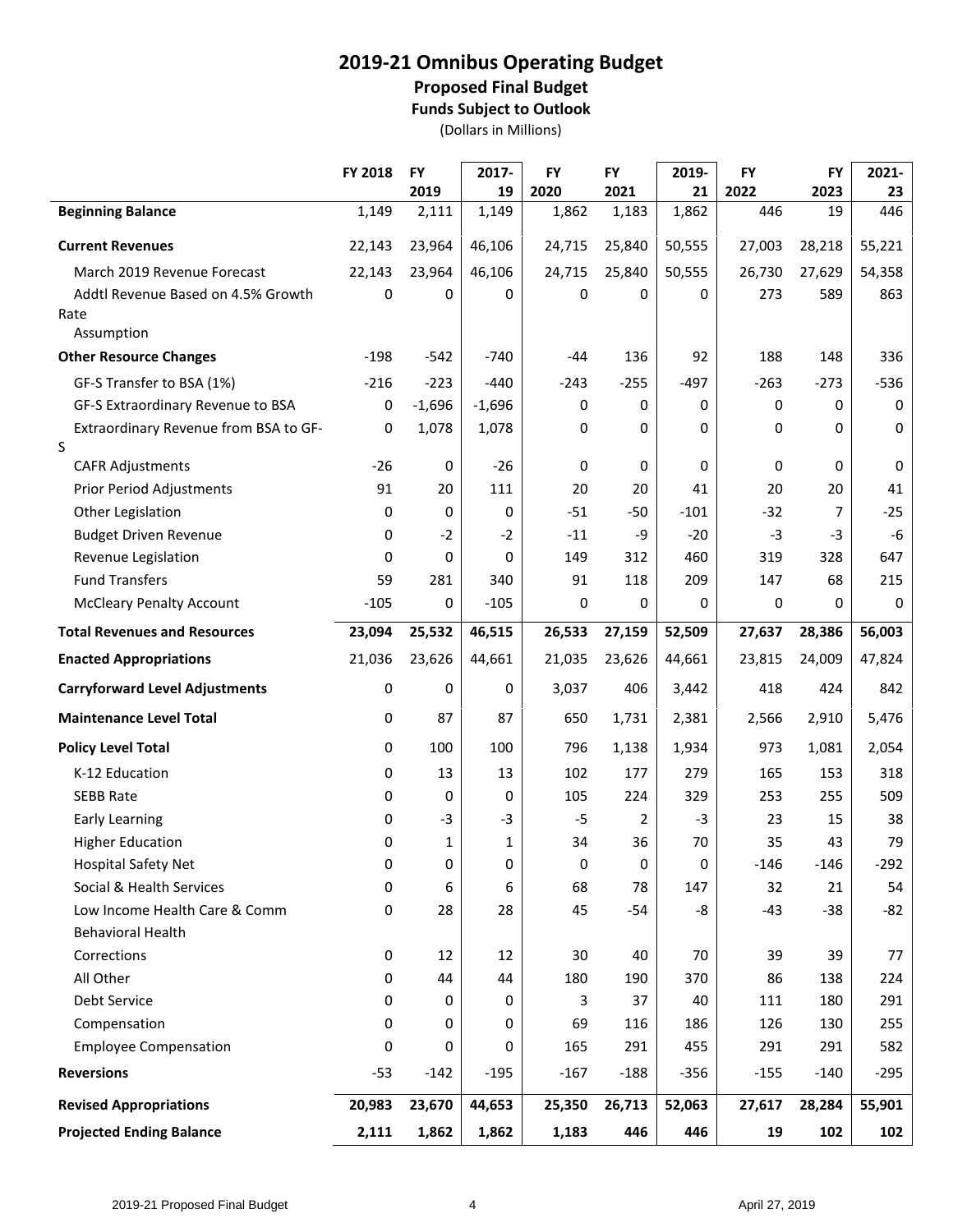| <b>Budget Stabilization Account</b>                          |         |          |          |         |           |       |         |           |          |
|--------------------------------------------------------------|---------|----------|----------|---------|-----------|-------|---------|-----------|----------|
| <b>Beginning Balance</b>                                     | 1,638   | 1,369    | 1,638    | 1,729   | 2,019     | 1,729 | 2,339   | 2,680     | 2,339    |
|                                                              | FY 2018 | FY 2019  | $2017 -$ | FY 2020 | <b>FY</b> | 2019- | FY 2022 | <b>FY</b> | $2021 -$ |
|                                                              |         |          | 19       | 2021    |           | 21    |         | 2023      | 23       |
| GF-S Transfer to BSA (1%)                                    | 216     | 223      | 440      | 243     | 255       | 497   | 263     | 273       | 536      |
| GF-S Extraordinary Revenue to BSA                            | 0       | 1,696    | 1,696    | 0       | 0         | 0     | 0       | 0         | $\Omega$ |
| Extraordinary Revenue from BSA to GF-S                       | 0       | $-1,078$ | $-1,078$ | 0       | 0         | 0     | 0       | 0         | 0        |
| <b>BSA Transfer to Pension Stabilization Acct</b>            | $-463$  | $-463$   | $-925$   | 0       | 0         | 0     | 0       | 0         | 0        |
| Appropriations from BSA                                      | $-41$   | $-42$    | -84      | 0       | 0         | 0     | 0       | 0         | 0        |
| Prior Period Adjustments Interest                            | 2       | 0        | 2        | 0       | 0         |       | 0       | 0         | $\Omega$ |
| Earnings                                                     | 16      | 23       | 39       | 47      | 66        | 113   | 78      | 92        | 170      |
|                                                              |         |          |          |         |           |       |         |           |          |
| <b>Budget Stabilization Account Ending</b><br><b>Balance</b> | 1,369   | 1,729    | 1,729    | 2,019   | 2,339     | 2,339 | 2,680   | 3,045     | 3,045    |
| <b>Total Reserves</b>                                        | 3,480   | 3,590    | 3,590    | 3,201   | 2,785     | 2,785 | 2,699   | 3,147     | 3,147    |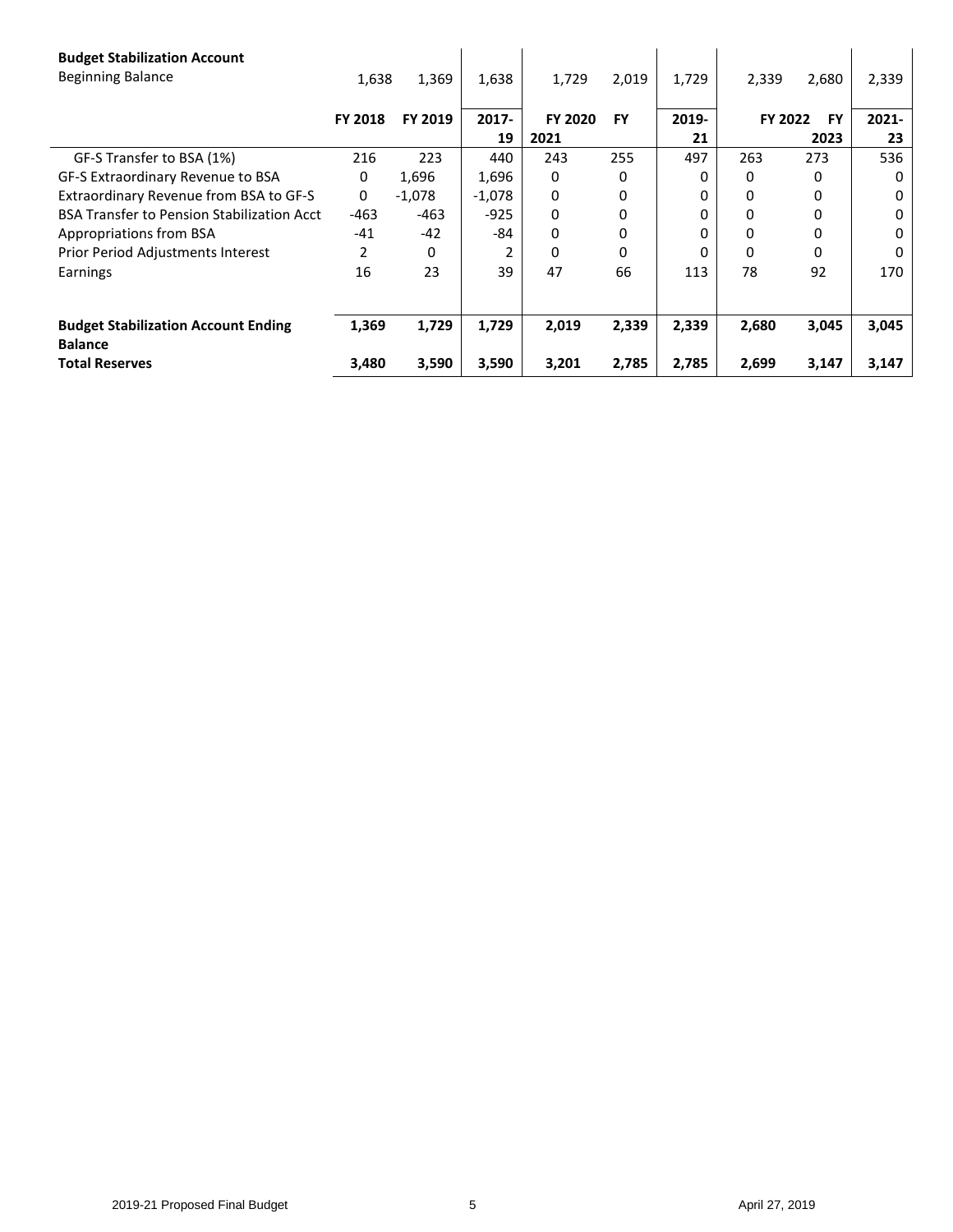#### **Functional Areas of Government**

#### <span id="page-7-0"></span>**K-12 Public Schools**

#### **Increases**

#### **MAINTENANCE LEVEL INCREASES - \$3.9 BILLION 2019-21 (\$3.6 BILLION 2021-23)**

Funding through maintenance level for K-12 is increased by \$3.9 billion, including \$2.1 billion for school employee salaries, \$497 million for cost of living adjustments, \$245 million for increases in enrollment.

#### **SCHOOL EMPLOYEE BENEFITS - \$318.7 MILLION 2019-21 (\$508.6 MILLION 2021-23)**

Funding is provided for school employee health care benefits as provided by the School Employees' Benefits Board, beginning January 1, 2020. The per employee per month funded rates are \$994 in fiscal year 2020 and \$1,056 in fiscal year 2021.

#### **SPECIAL EDUCATION - \$155.2 MILLION 2019-21 (\$139.0 MILLION 2021-23)**

Funding is provided for (1) the implementation of Engrossed Second Substitute Senate Bill 5091 to increase the special education multiplier from 0.9609 to 0.995 and change to a tiered multiplier beginning in school year 2020-21; (2) increased access to the special education safety net by lowering the threshold; and (3) professional development for inclusionary practices. The new policy funding of \$155 million in the 2019-21 biennium is in addition to an increase of \$759 million through maintenance level.

#### **LOCAL EFFORT ASSISTANCE AND ENRICHMENT LEVIES** - **\$61.6 MILLION 2019-21 (\$121.4 MILLION 2021-23)**

Funding is provided for increased Local Effort Assistance (LEA) payments beginning in calendar year 2020, related to the levy and LEA changes in Proposed Substitute House Bill 2140 (K-12 education funding). LEA funding is 10 percent of the state and federal levy base. The bill changes levy authority to either 20 percent of the state and federal levy base or the lesser of \$3,000 per pupil or \$1.50 per \$1,000 of assessed value.

#### **PARAEDUCATOR TRAINING - \$12 MILLION 2019-21 (\$13.4 MILLION 2021-2023)**

Funding is provided for two days of comprehensive training on the fundamental paraeducator standards beginning in the 2019-2020 school year pursuant to Chapter 237, Laws of 2017.

#### **EXPANSION OF HIGH-SKILLED PROGRAM GRANTS AND CAREER TECHNICAL EDUCATION PROGRAMS - \$4.1 MILLION 2019-21 (\$3.8 MILLION 2021-2023)**

Funding is provided to expand the current grant program for secondary career and technical education to include support for the maritime and construction industries, in addition to the current funding for aerospace programs. Funding is also provided for staffing and grants to assist districts in expanding course equivalencies for career and technical education courses, as required in Second Substitute House Bill 1424 (CTE course equivalencies).

#### **INSTITUTIONAL EDUCATION - \$2.9 MILLION 2019-21 (\$3.6 MILLION 2021-23)**

Funding is provided to institutional education programs to support students with unique educational needs and for a student records coordinator to manage the transmission of student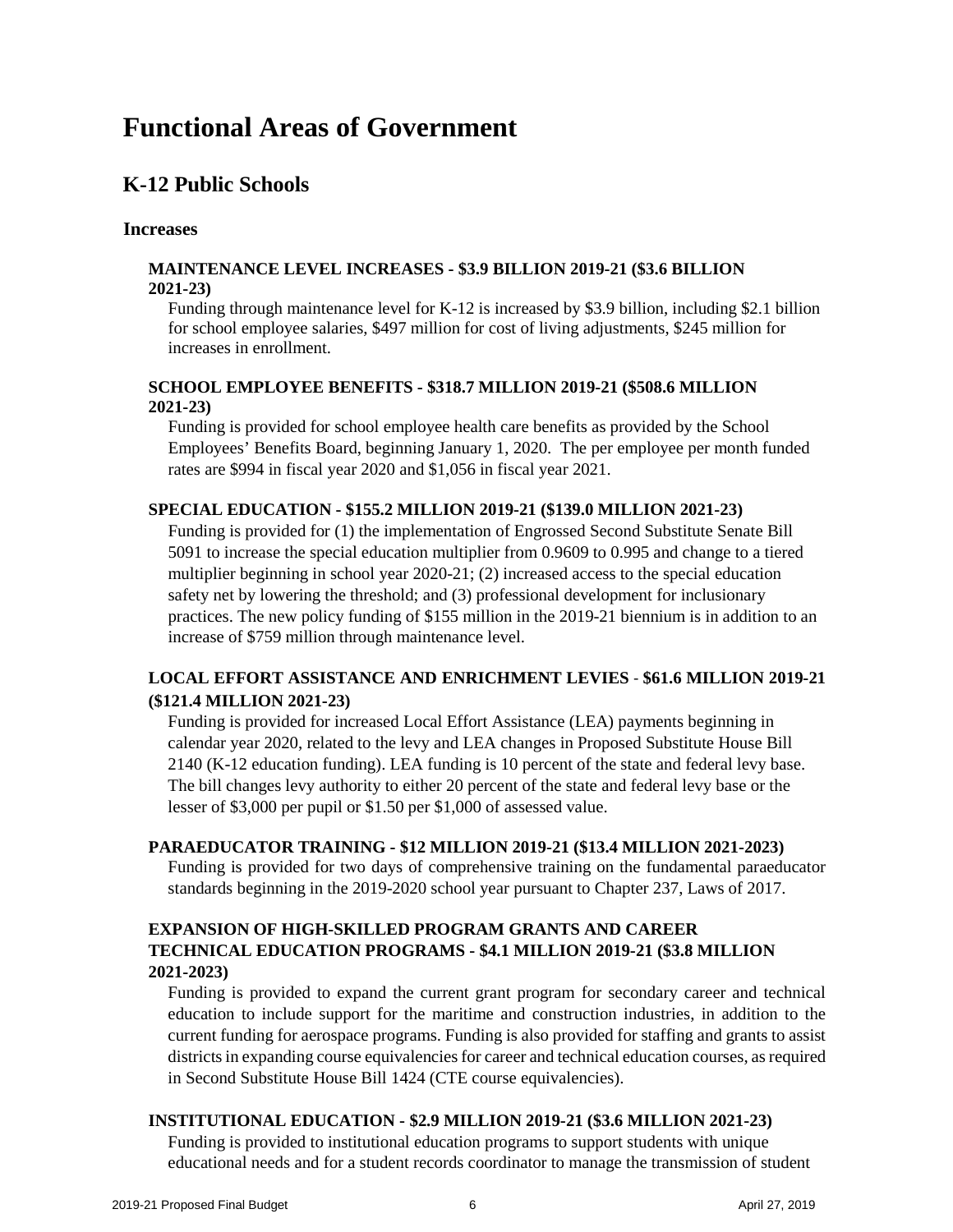records with the Echo Glen school – a long-term residential schools under the Department of Children, Youth and Family Services.

#### **CENTER FOR CHILDHOOD DEAFNESS AND HEARING LOSS - \$2.8 MILLION 2019- 21 (\$2.6 MILLION 2021-2023)**

Funding is provided to support the current statewide outreach program administered by the Center for Childhood Deafness and Hearing Loss, to expand the Washington career academy, and to increase staffing for nutritional services, social work, and administrative support.

#### **STUDENT SAFETY AND WELL-BEING - \$2.5 MILLION 2019-21 (\$2.5 MILLION 2021-2023)**

Funding is provided for each educational service district to establish a Regional School Safety Center and for the Office of the Superintendent of Public Instruction to monitor certain safetyrelated programs and plans pursuant to Second Substitute House Bill No. 1216 (student safety and well-being).

#### <span id="page-8-0"></span>**Behavioral Health**

#### **Increases**

#### **HOSPITAL OPERATIONS - \$70.0 MILLION 2019-21 (\$3.0 MILLION 2021-23)**

One-time funding is provided to cover increased staffing costs necessary for the current state hospital operations at Western State Hospital, Eastern State Hospital, and the Child Study and Treatment Center during the 2019-21 biennium while requiring the department to finish a comprehensive staffing model to support operations and costs.

#### **TRUEBLOOD SETTLEMENT - \$74 MILLION 2019-21 (\$102.3 MILLION 2021-23)**

Funding is provided for services required for phase one of the settlement agreement under Trueblood et al v. DSHS concerning the provision of inpatient forensic services within courtmandated timelines.

#### **WESTERN STATE HOSPTAL SAFETY MEASURES - \$21.9 MILLION 2019-21 (\$22.2 MILLION 2021-23)**

Funding is provided to improve the safety for patients and staff through increased training, more security guards, enclosure of nursing stations, and the implementation of a STAR ward for patients with increased behavioral issues.

#### **COMMUNITY LONG-TERM INPATIENT BEDS - \$47.3 MILLION 2019-21 (\$87.5 MILLION 2021-23)**

Funding is provided to contract with private community hospital and evaluation and treatment beds to provide long-term inpatient care for individuals on 90 and 180 day commitments. These beds are intended to replace beds at the state hospitals over time.

#### **ENHANCED DISCHARGE PLACEMENTS - \$32.0 MILLION 2019-21 (\$84.9 MILLION 2021-23)**

Funding is provided for enhanced bed rates to create available beds in settings such as adult family homes, assisted living facilities, enhance service facilities, nursing homes to create discharge placements for individuals coming out of the state hospitals.

#### **EXPANDED COMMUNITY SERVICES AND BEDS - \$35.3 MILLION 2019-21 (\$48.9 MILLION 2021-23)**

Funding is provided for services and beds in the community to meet increased needs and provide more appropriate services for individuals with behavioral health needs. Services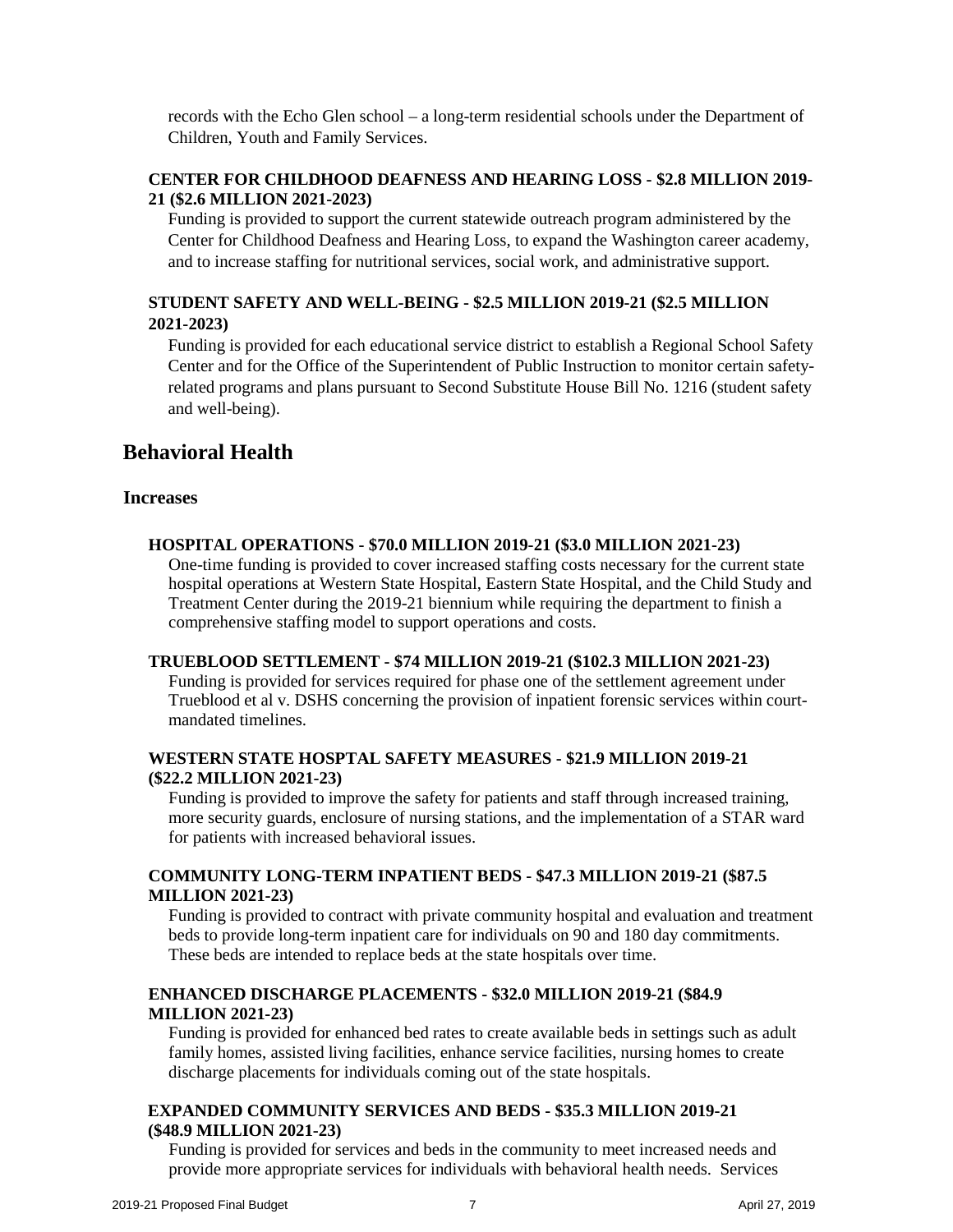include items such as intensive outpatient treatment, clubhouses, intensive behavioral health facilities, wraparound services, assertive community treatment, and suicide prevention.

#### **Savings or Decreases**

#### **TRUEBLOOD FINES - \$96 MILLION SAVINGS 2019-21 (\$96 MILLION SAVINGS 2021-23)**

Savings are assumed based on provision of the services required by the settlement agreement pursuant to Trueblood et al v. DSHS concerning the provision of inpatient forensic services within court-mandated timelines.

#### **CIVIL WARD CLOSURES AT WESTERN STATE HOSPITAL - (\$59 MILLION SAVINGS IN 2021-23).**

Savings are assumed through the closure of six civil wards during the 2019-21 biennium. Ward closures are based on creating capacity for the civil placements in community settings to include discharge placements, expanded community services and beds, and community longterm inpatient settings.

#### **BEHAVIORAL HEALTH ORGANIZATION RESERVES - \$35 MILLION SAVINGS 2019 and \$35 MILLION SAVINGS 2019-21**

Funding is returned to the state as required by contracts with the Behavioral Health Organizations (BHOs) as they transition into a fully integrated managed care system. Five BHOs are scheduled to cease services in fiscal year 2019 with the last three ending January 1, 2020.

#### **INSTITUTION FOR MENTAL DISEASE (IMD) WAIVER - \$16.2 MILLION SAVINGS 2019-21 (\$34.0 MILLION SAVINGS 2021-23)**

Savings are assumed by requiring the Health Care Authority to obtain a federal waiver from the Centers for Medicare and Medicaid Services to allow services in an IMD to receive federal match dollars based on an average of 30 days rather than the current 15-day maximum.

#### <span id="page-9-0"></span>**Higher Education**

#### **Increases**

#### **STATE NEED GRANT AND WA COLLEGE GRANT - \$17 MILLION 2019-21 (\$186 MILLION - TOTAL FUNDS 2019-21)**

Funding is provided to the Student Achievement Council in the operating budget to offset higher costs per student resulting from tuition and fee increases and changes in student enrollment patterns. Funding is also provided in Engrossed Second Substitute House Bill 2158 (Workforce Education) to convert the State Need Grant to the Washington College Grant. The new program will be an entitlement for students from families up to 100 percent of the state median family income (about \$90,000 for a family of 4). Students with higher family incomes would receive a reduced award. The current eligibility threshold for the State Need Grant is 70 percent of the state median family income.

#### **COMPENSATION AND CENTRAL SERVICES SUPPORT - \$62.2 MILLION 2019- 21 (WORKFORCE EDUCATION INVESTMENT ACCOUNT - STATE)**

Funding is provided in E2SHB 2158 (Workforce Education) to the institutions of higher education in recognition that institutional operating costs, including compensation and central services, exceed estimated increases in undergraduate operating fee revenue.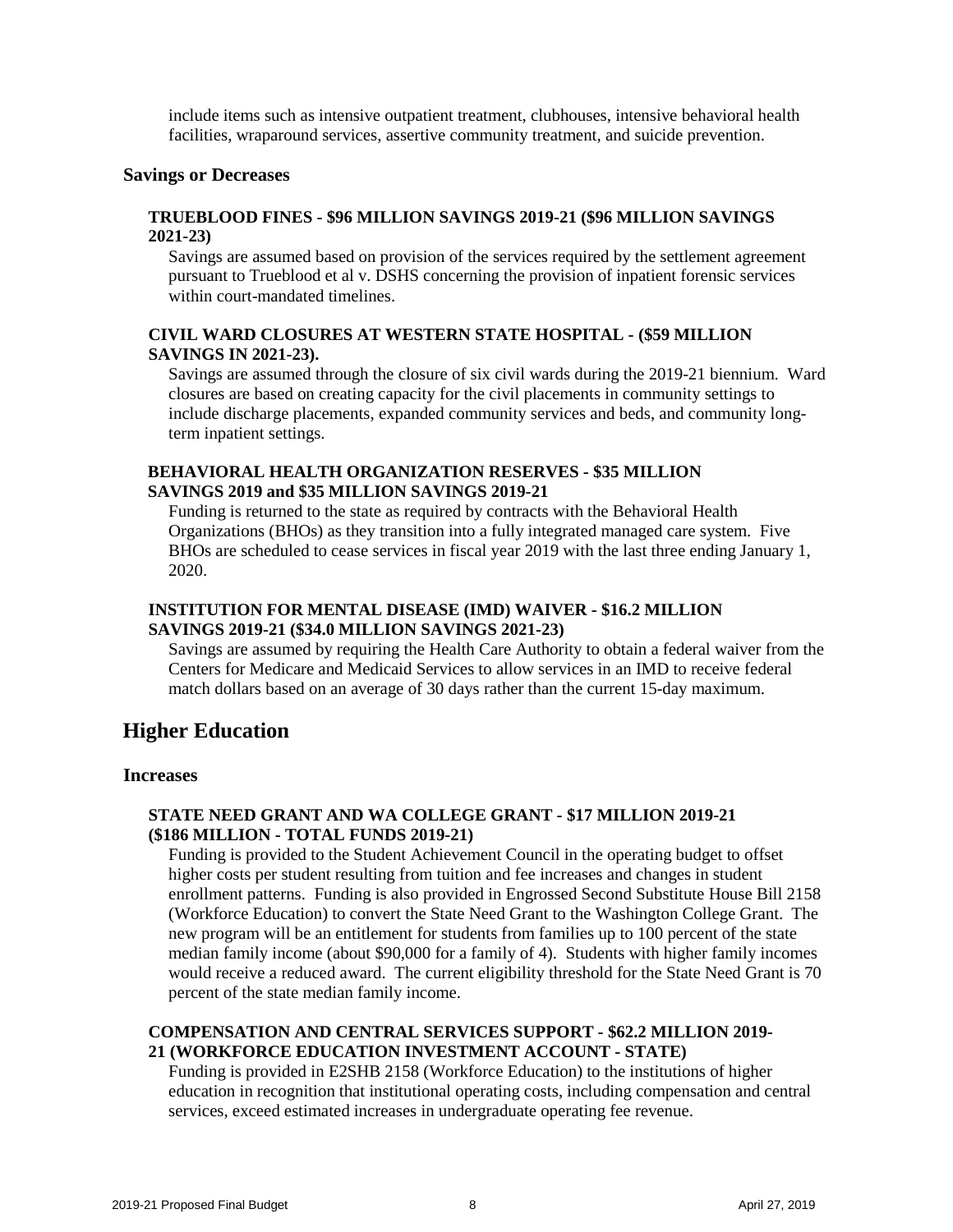#### **CTC FACULTY SALARIES - \$60.8 MILLION (WORKFORCE EDUCATION INVESTMENT ACCOUNT - STATE)**

Funding is provided in E2SHB 2158 (Workforce Education) for the Community and Technical College system to increase salaries for nurse educators and other high-demand faculty.

#### **GUIDED PATHWAYS AT THE CTCS - \$40 MILLION 2019-21 (WORKFORCE EDUCATION INVESTMENT ACCOUNT - STATE)**

Funding is provided in E2SHB 2158 (Workforce Education) for the Community and Technical College system to expand the Guided Pathways initiative.

#### **WSU MEDICAL SCHOOL - \$21 MILLION 2019-21 (WORKFORCE EDUCATION INVESTMENT ACCOUNT - STATE)**

Funding is provided in E2SHB 2158 (Workforce Education) for the Elson S. Floyd College of Medicine. Amounts provided will completely fund the state cost of 60 student cohorts and allow the college to expand to 80 student cohorts beginning in the 2019-21 school year.

#### **HIGH DEMAND PROGRAM CAPACITY - \$17 MILLION 2019-21 (WORKFORCE EDUCATION INVESTMENT ACCOUNT - STATE)**

Funding is provided in E2SHB 2158 (Workforce Education) for the University of Washington, Eastern Washington University, Central Washington University, Western Washington University, and The Evergreen State College to increase enrollment and degree production in certain high-demand programs.

#### **UW HOSPITAL AND DENTISTRY SUPPORT - \$11 MILLION 2019-21**

One-time funding is provided to Harborview Medical Center, UW Medical Center and the UW School of Dentistry to support services for underinsured individuals and those covered by Medicaid.

#### **OPPORTUNITY SCHOLARSHIP MATCH AND ADJUSTMENT - \$9.3 MILLION 2019-21 (\$1.7 MILLION 2021-23)**

Funding is provided to match private contributions to the Washington Opportunity Scholarship expected in fiscal year 2019 and to restore full College Bound Scholarship awards for Opportunity Scholarship recipients. The Opportunity Scholarship program provides scholarships to students who have received their high school diploma or General Education Diploma (GED) in Washington State and are pursuing a degree in science, math, technology, engineering or health care.

#### <span id="page-10-0"></span>**Low-Income Medical Assistance**

#### **Increases**

#### **MAINTENANCE LEVEL ADJUSTMENTS - \$483.7 MILLION 2019-21 (\$987.5 MILLION 2021-23)**

Funding is provided for maintenance level, forecasted adjustments, including increases to managed care rates for all eligibility groups.

#### **HEALTHIER WASHINGTON - \$27.7 MILLION 2019-21**

Funding is provided on a one-time basis to restore assumed savings for Healthier Washington: a project that allows the Health Care Authority and the Department of Social and Health Services to establish integrated clinical models of physical and behavioral health care, thereby improving the effectiveness of health care purchasing and transforming the health care delivery system. As a result of delayed efforts to integrate clinical models of physical and behavioral health care, full savings assumed in the current budget will not be realized this year.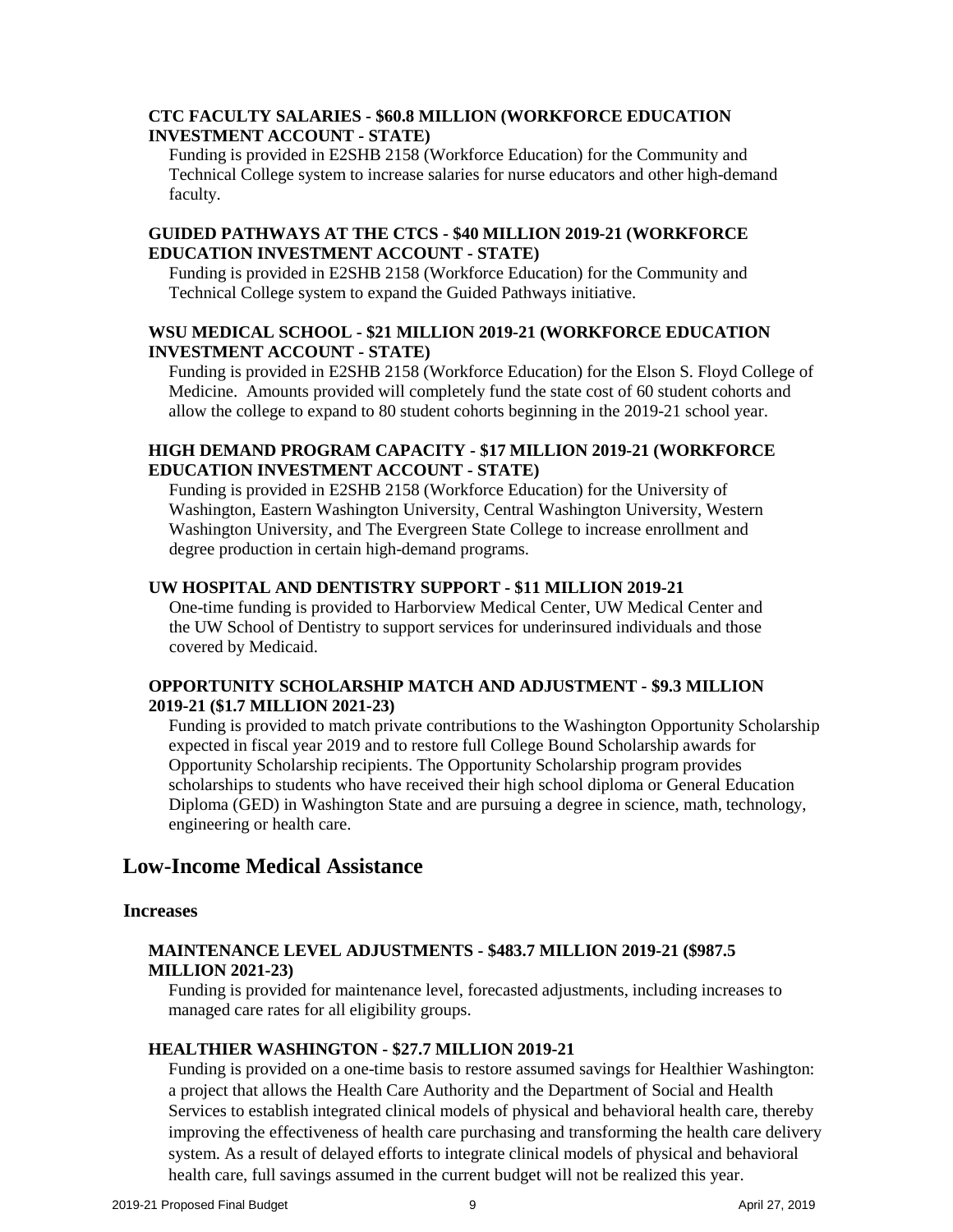#### **DENTAL SAVINGS RESTORATION - \$11.3 MILLION 2019-21 (\$10.3 MILLION 2021-23)**

Funding is provided to restore unachieved emergency dental savings that were anticipated from moving from a change in service delivery.

#### **BI-DIRECTIONAL RATE INCREASE - \$5.7 MILLION 2019-21 (\$6.1 MILLION 2021-23)**

Funding is provided to increase rates for behavioral health and psychotherapy codes identified through a stakeholder workgroup process established under Chapter 226, Laws of 2017 (SSB 5779).

#### **ALL PAYER CLAIMS DATABASE - \$4.8 MILLION 2019-21 (\$4.6 MILLION 2021- 23)**

Funding is provided to transition the All Payer Claims Database from the Office of Financial Management to the Health Care Authority.

#### **MEDICALLY INTENSIVE CHILDREN'S PROGRAM RATE INCREASES - \$2.9 MILLION 2019-21 (\$3.9 MILLION 2021-23)**

Funding is provided for a 10 percent rate increase for reimbursement rates for skilled nursing performed by licensed practical nurses and registered nurses in both a home setting and group home setting who provide services for medically intensive children beginning January 1, 2020.

#### **REPRODUCTIVE HEALTH CARE - \$1.6 MILLION 2019-21 (\$5.1 MILLION 2021- 23)**

Funding is provided to implement a program similar to Take Charge for individuals who would be eligible for reproductive health care coverage except for their immigration status.

#### **Savings or Decreases**

#### **HOSPITAL SAFETY NET ASSESSMENT - \$292 MILLION SAVINGS 2021-23**

The Hospital Safety Net Assessment (HSNA) program is a funding mechanism that allows assessments to be collected from hospitals. These assessments are used in combination with federal funds for increased payments to hospitals. Under current law, the HSNA will sunset in 2021. The sunset is extended to 2023. Savings are achieved by allowing the state to use Safety Net funds in lieu of the state general fund for Medicaid hospital services. Payments to hospitals are maintained and the family physician residency program and integrated, evidence-based psychiatry residency at the University of Washington Medical Center are continued.

#### **PROGRAM INTEGRITY - \$101.8 MILLION SAVINGS 2019-21 (\$139.5 MILLION SAVINGS 2021-23)**

Washington State's Medicaid program has shifted from a primarily fee-for-service to a managed care delivery system. Since this change occurred, organizationally, the oversight function for fraud, waste, and abuse has not similarly shifted to keep up with the change in delivery systems. Staffing is provided to assist Health Care Authority align with recommendations from the Center for Medicare and Medicaid Services to provide appropriate managed care oversight.

#### <span id="page-11-0"></span>**Long-Term Care, Developmental Disabilities**

#### **Increases**

#### **MAINTENANCE LEVEL CASELOAD ADJUSTMENTS - \$247 MILLION 2019-21 (\$411 MILLION 2021-23)**

2019-21 Proposed Final Budget 2001 10 April 27, 2019 Funding is provided for maintenance level adjustments based on the February 2019 caseload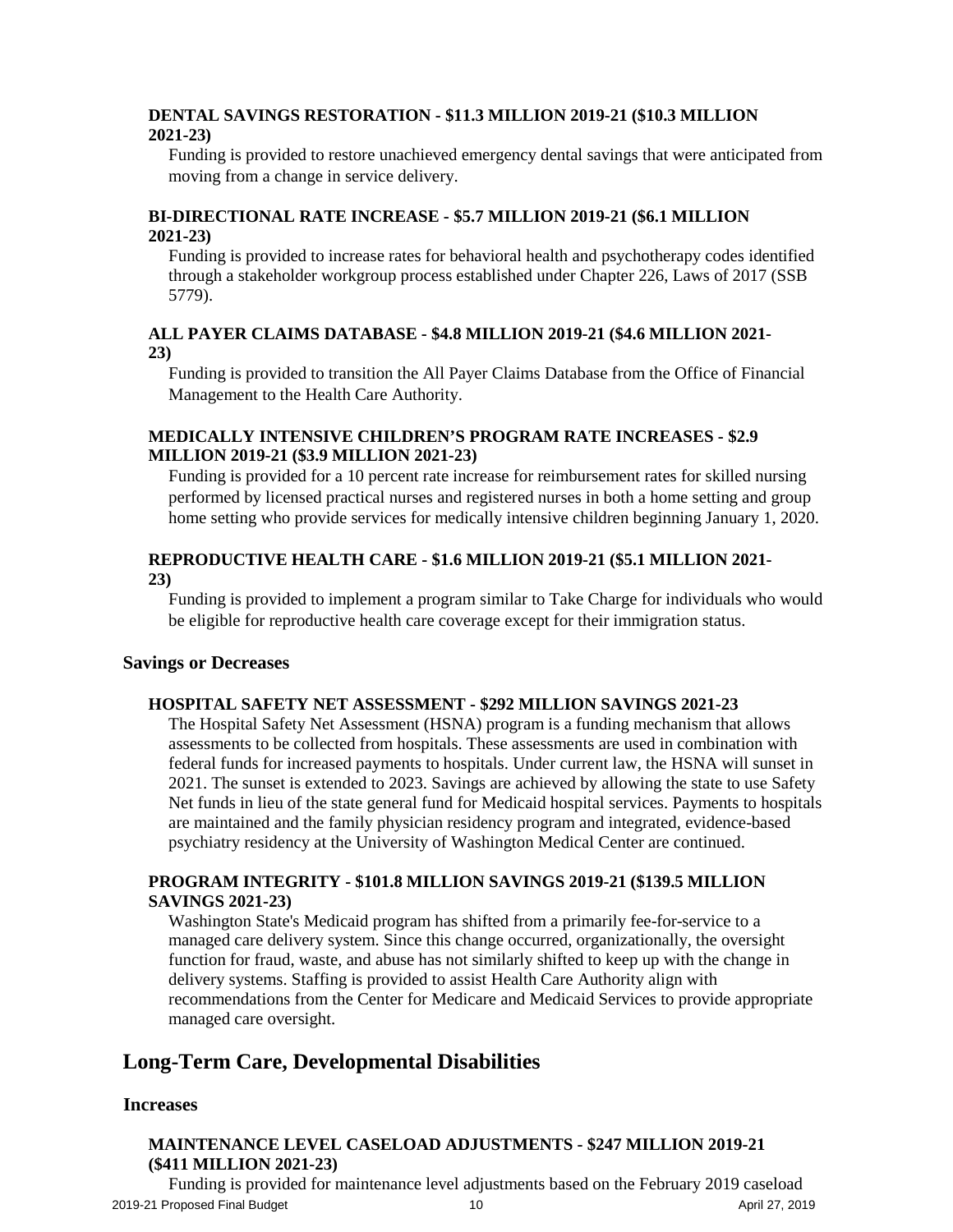forecast for long-term care and developmental disabilities, including caseload and workload adjustments (\$135.6 million), utilization (\$60.6 million), and the FY 2021 nursing home rebase (\$50.8 million).

#### **VENDOR RATE INCREASES - \$217.8 MILLION 2019-21 (\$310.7 MILLION 2021- 23)**

Funding is provided to implement collective bargaining agreements for individual providers (IPs) of in-home personal care and adult family home owners; for parity between home care agencies and IPs; and to increase rates for assisted living facilities, nursing services, skilled nursing facilities, home care agency administration, adult day services, community respite providers, and community residential service providers including supported living.

#### **MEDICAID TRANSFORMATION WAIVER - \$31 MILLION 2019-21**

Funding is provided to continue expanding the five-year Medicaid Transformation Waiver approved by the federal Centers for Medicare and Medicaid Services and originally appropriated in the 2017-19 biennial budget.

#### **RHC MEDICAID COMPLIANCE - \$12.1 MILLION 2019-21 (\$11.7 MILLION 2021-23)**

Funding is provided for additional staff at the Residential Habilitation Centers (RHCs) and State Operated Living Alternatives (SOLAs) related to compliance with Centers for Medicare and Medicaid Services (CMS) requirements for active treatment, client safety, governing body and management, and client rights for Intermediate Care Facilities (ICFs).

#### **SOLA COMMUNITY OPTIONS - \$10.6 MILLION 2019-21 (\$15.6 MILLION 2021- 23)**

Funding is provided to support the transition of RHC residents and other Developmental Disabilities Administration clients with high-level care needs to appropriate settings, including SOLA homes in the community.

#### **ELECTRONIC VISIT VERIFICATION - \$5.6 MILLION 2019-21 (\$6 MILLION 2021-23)**

Funding is provided to assist home care agencies to implement the Electronic Visit Verification system in compliance with the federal 21st Century Cures Act.

#### **COMMUNITY RESPITE** - **\$3.7 MILLION 2019-21 (\$3.8 MILLION 2021-23)**

Funding is provided to expand beds, at increased rates, for Overnight Planned Respite Services (OPRS) for adults and Enhanced Respite Services (ERS) for children by five beds each.

#### **Savings/Cost Avoidance**

#### **NURSING HOME DISCHARGE - \$15.8 MILLION SAVINGS 2019-21 (\$35.9 MILLION SAVINGS 2021-23)**

Ongoing savings are assumed by adding staff to facilitate the transitions of nursing home residents to community or in-home placements when appropriate for the residents' needs.

#### **INDIRECT STAFF FUNDING - \$14.3 MILLION SAVINGS 2019-21 (\$24.3 3.7MILLION SAVINGS 2021-23)**

Ongoing savings are assumed from removing funding for additional non-direct care staff that are provided in maintenance-level of the budget to support projected workload growth.

#### **UPDATED "FACILITY" DEFINITION IN ADULT PROTECTIVE SERVICES - \$10.7 MILLION COST AVOIDANCE 2019-21 (\$11 MILLION COST AVOIDANCE 2021-23)**

Cost avoidance is captured as a result of removing Department of Health licensed or certified facilities from the definition of "facility," pursuant to Engrossed Second Substitute Senate Bill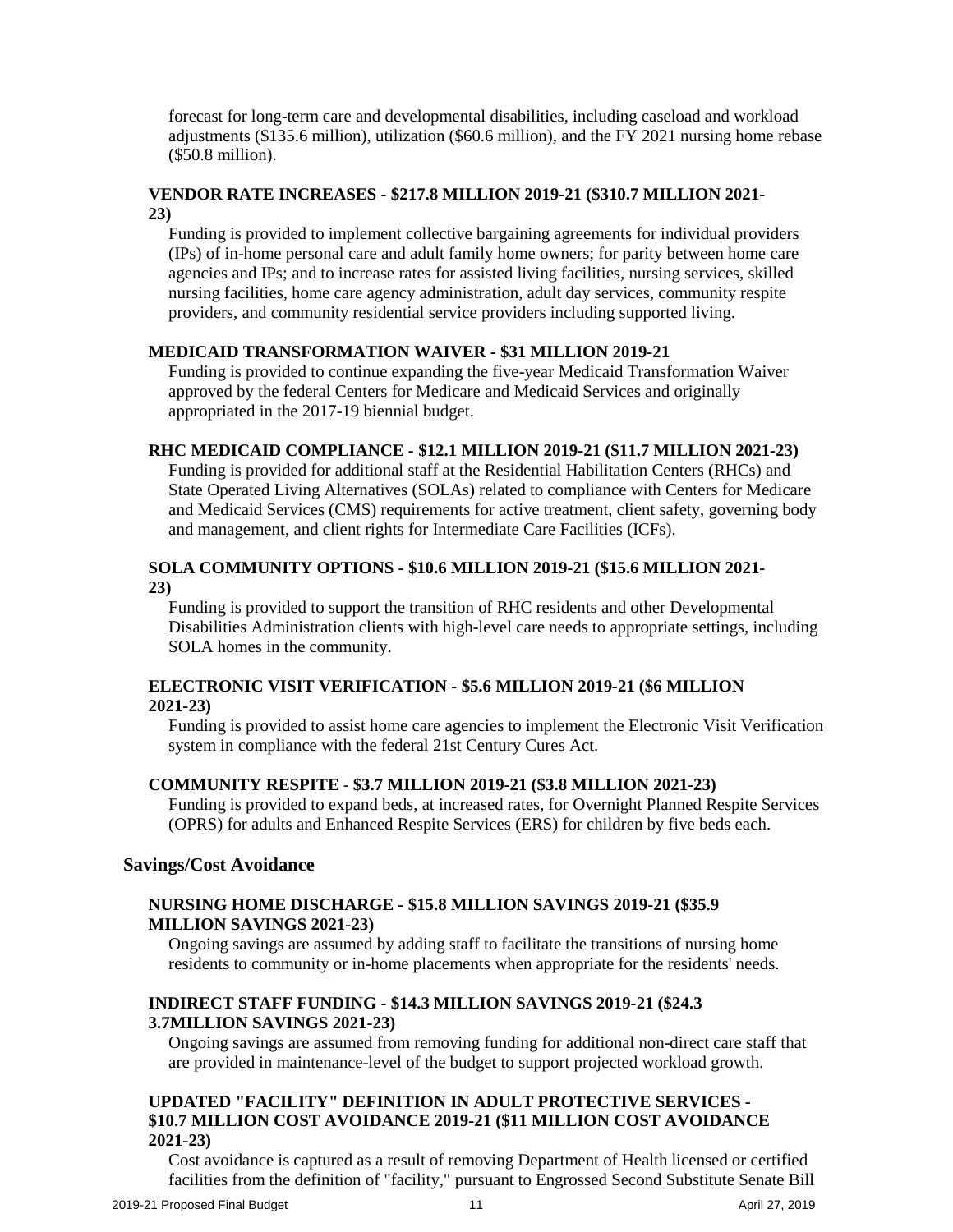5432 (Behavioral Health/Integrate). This step is a reversal of a maintenance level step that adds funding for the expanded definition of "facility," pursuant to Chapter 201, Laws of 2018.

#### **SUPPORTED LIVING INVESTIGATORS - \$2.3 MILLION SAVINGS 2019-21 (\$2.5 MILLION SAVINGS 2021-23)**

General Fund-State savings are achieved by refinancing the cost of supported living investigation staff with an annual provider fee, pursuant to Senate Bill 5359 (Supported living/investigate). Providers will be reimbursed for the fee with federal Medicaid matching funds.

#### <span id="page-13-0"></span>**Economic Services**

#### **Increases**

#### **TEMPORARY ASSISTANCE FOR NEEDY FAMILIES (TANF) - \$4.0 MILLION 2019-21 (\$2.6 MILLION 2021-23)**

Funding is provided for increased TANF caseloads as a result of Second Substitute House Bill 1603, which no longer allows the department to permanently disqualify households that were terminated due to noncompliance sanctions three or more times and allows the department to exempt individuals experiencing homelessness from the 60 month time limit.

#### **NATURALIZATION PROGRAM - \$1.8 MILLION 2019-21 (\$1.9 MILLION 2021-23)**

Funding is provided for the Naturalization Services Program to assist an additional 1,600 individuals per year to become United States citizens.

#### **ASSET VERIFICATION SYSTEM - \$1.8 MILLION 2019-21**

One-time state and federal funding is provided in fiscal year 2020 to begin implementing a federally-compliant Asset Verification System (AVS) for asset-based Medicaid eligibility decisions.

#### **WIN 211 - \$1.0 MILLION 2019-21**

One-time funding is provided to the Washington Information Network (WIN) 211 to enhance the statewide information and referral system for health and human services.

#### **PREGNANT WOMEN ASSISTANCE - \$300 THOUSAND 2019-21 (\$627 THOUSAND 2021-23)**

Funding is provided to increase the Pregnant Women Assistance monthly grant amount from a maximum of \$197 to a maximum of \$363 per month.

#### **Savings**

#### **WORKFIRST ACTIVITIES - \$4.0 MILLION SAVINGS 2019-21**

A one-time savings to the general fund is achieved by utilizing available fund balance in the Administrative Contingency Account for WorkFirst activities.

#### <span id="page-13-1"></span>**Department of Children, Youth, and Families**

#### <span id="page-13-2"></span>**Children and Families Services**

#### **Increases**

#### **BEHAVIORAL REHABILITATION SERVICES - \$35.2 MILLION 2019-21 (\$35.4 MILLION 2021-23)**

Funding is provided to increase behavioral rehabilitation services (BRS) rates and to modify the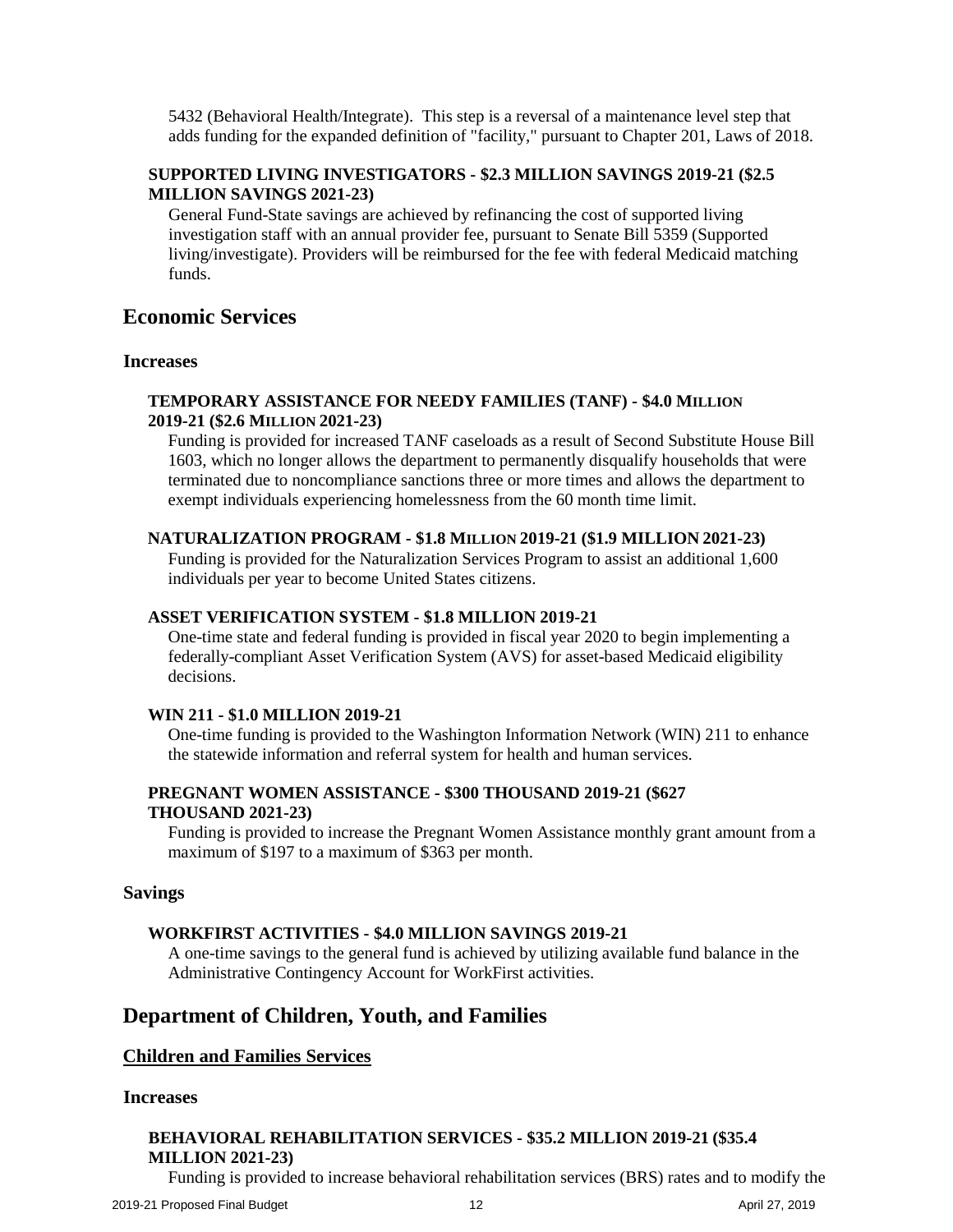rate structure from one based on acuity level to placement setting. The department shall implement this new rate structure in accordance with the methodology outlined in the December 2018 rate study.

#### **CHILD WELFARE LEGAL SERVICES - \$14.1 MILLION (GENERAL FUND-FEDERAL)**

Federal funding is provided in response to recent federal guidance that allows the use of Title IV-E funding for legal representation services of eligible parents and children involved in the child welfare system. A corresponding reduction to the general fund is assumed in the Office of Public Defense (OPD) and the Office of Civil Legal Aid (OCLA). The department must implement an interagency agreement with OPD and OCLA for the use of these federal funds.

#### **FAMILIES FIRST PREVENTION SERVICES - \$7.6 MILLION 2019-21 (GENERAL FUND-FEDERAL)**

Federal funding made available via passage of the federal Families First Prevention Services Act is provided to expand evidence-based programs aimed toward foster care placement prevention.

#### **EMERGENT PLACEMENT CONTRACTS - \$1.8 MILLION 2019-21**

One-time funding is provided for emergent placement contract beds, which provide short-term placements for children when family foster homes or kin placements are not secured.

#### **CHILD WELFARE SOCIAL WORKERS - \$1.7 MILLION 2019-21 (\$1.7 MILLION 2021-23)**

Funding is provided for 10 case-carrying social workers effective July 1, 2019.

#### **FAMILY RECONCILIATION SERVICES - \$1.7 MILLION 2019-21**

One-time funding is provided to expand family reconciliation services for at-risk youth, children in need of services, or other youth who are in conflict with their families.

#### **CHILD WELFARE HOUSING ASSISTANCE - \$1.5 MILLION 2019-21 (\$766 THOUSAND 2021-23)**

Pursuant to Second Substitute Senate Bill 5718 (child welfare housing assistance), funding is provided to implement a Child Welfare Housing Assistance Pilot Program to provide housing vouchers, rental assistance, navigation, and other support services to eligible families. The pilot program expires on June 30, 2022.

#### **PREVENTION PILOT - \$1.3 MILLION 2019-21**

One-time funding is provided for a pilot project to prevent child abuse and neglect in Pierce County.

#### <span id="page-14-0"></span>**Early Learning**

#### **Increases**

#### **CHILD CARE RATE INCREASES - \$83.4 MILLION 2019-21 (\$73.9 MILLION 2021-23)**

Funding is provided for the following:

- \$52.8 million (\$62.3 million 2021-23) for costs associated with the collective bargaining agreement, including but not limited to:
	- o base rates increase for licensed family home providers in fiscal year 2020 to a level that achieves access for subsidy consumers to 55 percent of the licensed family home child care market at Level 3, plus a 6 percent base rate increase in fiscal year 2021;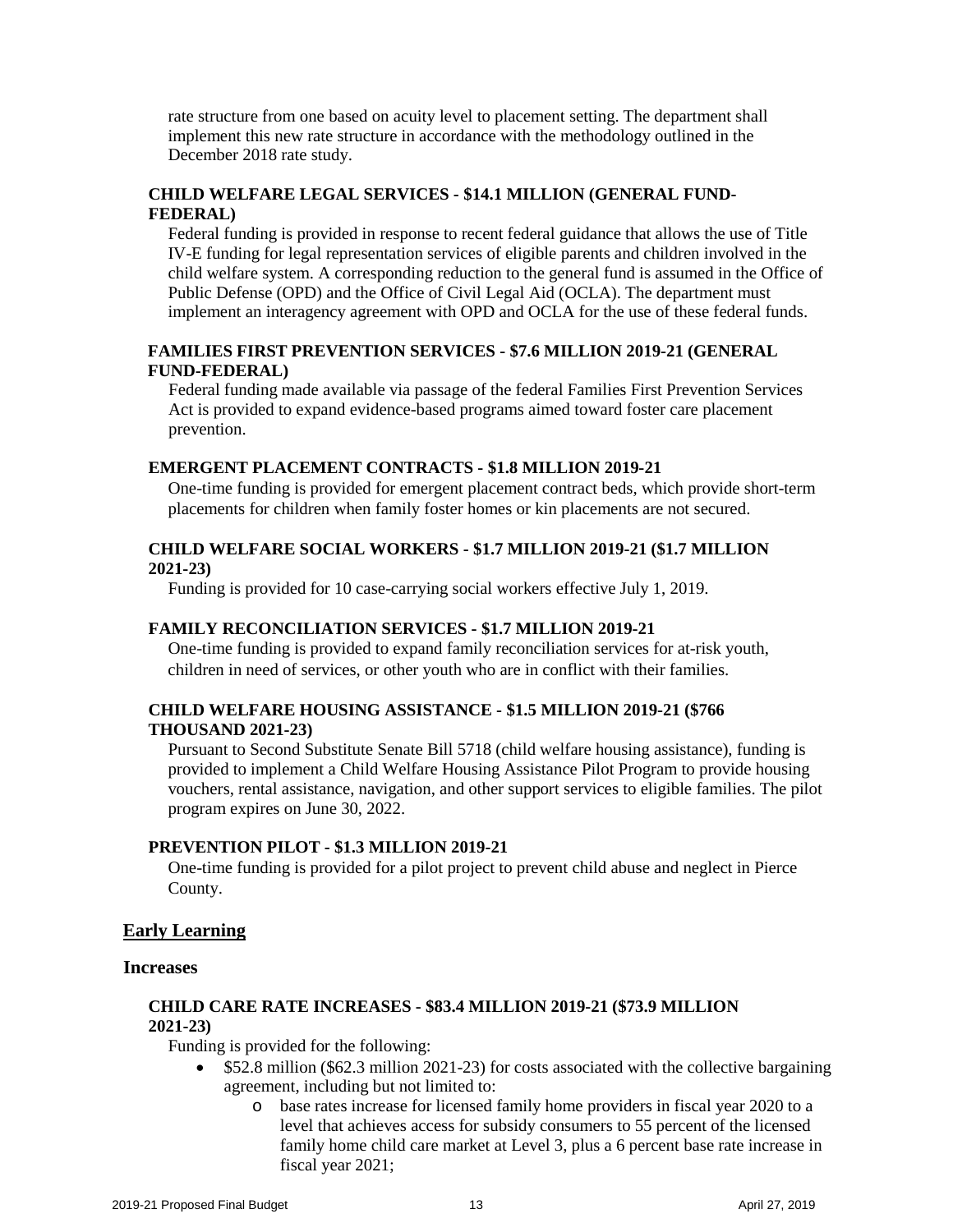- o tiered reimbursement increases for Level 3 and Level 4 of 2 percentage points;
- o hourly wage rate increases for Family, Friend, and Neighbor providers (\$0.05 per hour in fiscal year 2020 and 4 percent in fiscal year 2021);
- o removing the cap on the non-standard hours bonus;<br>o a \$500 per provider increase to the quality improver
- a \$500 per provider increase to the quality improvement awards for Levels 3 through 5, and
- o additional health care premium coverage.
- \$25.0 million (\$25.0 million 2021-23) to increase subsidy rates for licensed child care centers in order to achieve, at Level 3, access for subsidy consumers to 55 percent of the child care market.

#### **EARLY CHILDHOOD EDUCATION AND ASSISTANCE PROGRAM - \$34.8 MILLION 2019-21 (\$63.9 MILLION 2021-23)**

Funding is provided for additional investments in the Early Childhood Education and Assistance Program (ECEAP), including:

- \$19.6 million (\$17.9 million 2021-23) to add 509 slots in fiscal year 2020 and an additional 662 slots in fiscal year 2021, for a total of 1,171 slots. Eighty-eight percent of these slots are full day and the remainder are extended day.
- \$15.2 million (\$15.2 million 2021-23) for an across-the-board 6 percent slot rate increase effective July 1, 2019.
- \$29.2 million in fiscal year 2023 for 2,877 partial day slots to meet the entitlement in the 2022-23 school year.

#### **HOME VISITING - \$7.6 MILLION 2019-21 (\$7.6 MILLION 2021-23)**

State funding is provided, along with federal match made available via the federal Families First Prevention Services Act, to expand the home visiting program to serve an additional 420 families in fiscal year 2020 and 840 families in fiscal year 2021. This program provides visits in the home to educate expectant and new parents about prenatal care, infant care, child development, and parenting skills.

#### **ECLIPSE PROGRAM - \$4.3 MILLION 2019-21 (\$4.3 MILLION 2021-23)**

Ongoing funding is provided in the 2019-21 biennium to continue delivering the Early Childhood Intervention Prevent Services (ECLIPSE) program, which provides early intervention and treatment services for children exposed to environmental, familial, and biological risk factors that impact development, behavior, and mental health.

#### **EARLY ACHIEVERS - \$7.8 MILLION 2019-21 (\$6.9 MILLION 2021-23)**

Funding is provided to implement Engrossed Second Substitute House Bill 1391, which includes various recommendations of the Joint Select Committee on the Early Achievers program including revising rating levels, deadlines and requirements, providing trauma informed care training, convening a cost of child care regulations work group and submitting various reports. In addition, \$6.0 million in available federal funding is utilized to increase investments in the Early Achievers program, including funding for additional coaching staff.

#### **CHILDREN'S MENTAL HEALTH - \$1.5 MILLION 2019-21 (\$6 MILLION 2021-23)**

Funding is provided pursuant to Second Substitute Senate Bill 5903 (children's mental health) for the department to contract to provide a qualified mental health consultant in each of six regions designated by the department to support the work of coaches and child care providers, including support for managing challenging behavior, expulsions, and severe behavioral needs. The department must report on services provided and outcomes of the consultant activities to the Governor and the Legislature by June 30, 2021.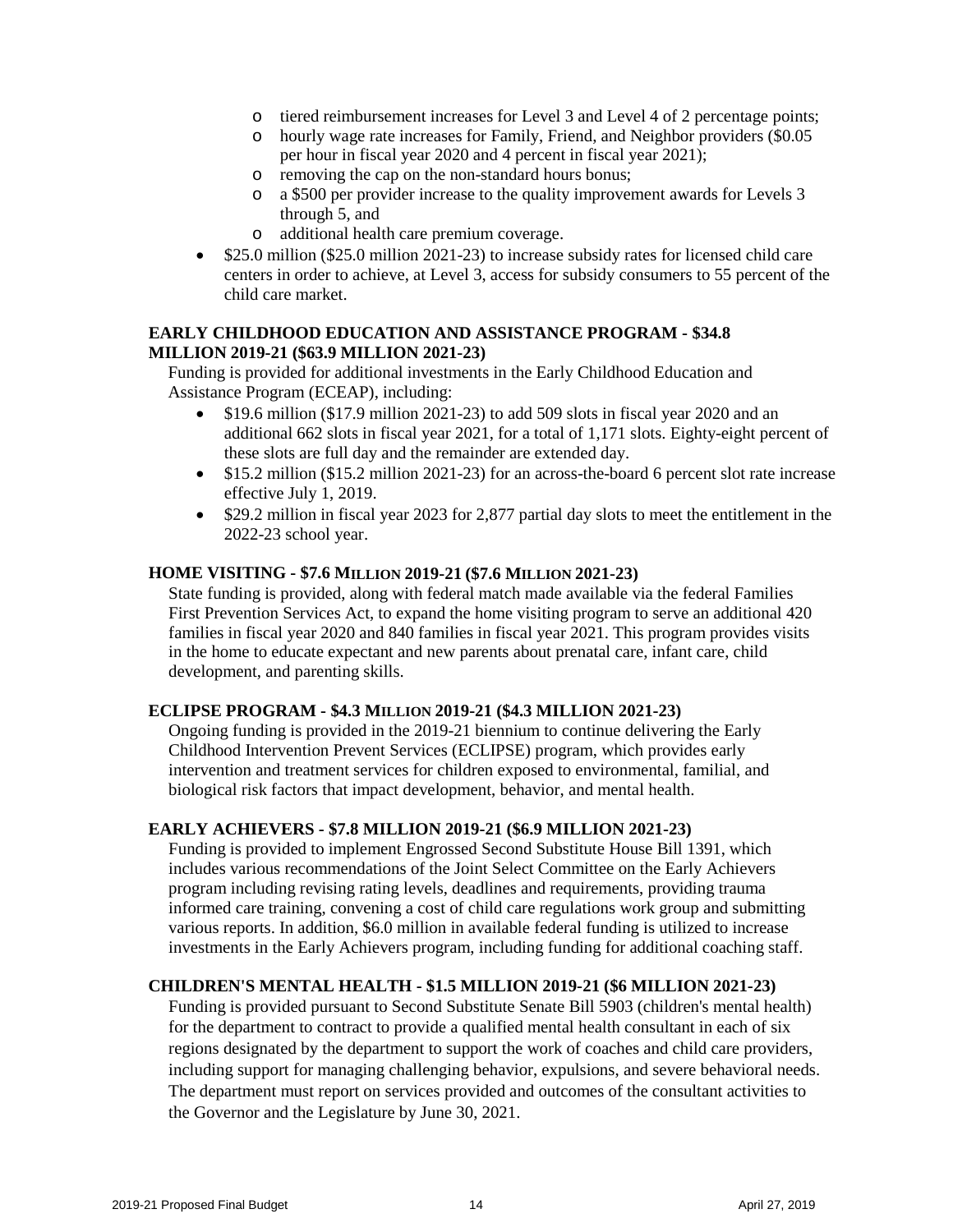#### **WORKING CONNECTIONS CHILD CARE (WCCC) - \$2.4 MILLION 2019-21 (\$5.8 MILLION 2021-23)**

Beginning August 1, 2020, funding is provided to implement Second Substitute House Bill 1303 (child care/higher education) which allows full-time students in a community, technical, or tribal college pursuing a certificate in specific programs to be exempted from the work requirement in the WCCC program. In addition, funding is provided for increased WCCC caseloads as a result of Second Substitute House Bill 1603, which no longer allows the department to permanently disqualify Temporary Assistance for Needy Families (TANF) households that were terminated due to noncompliance sanctions three or more times and allows the department to exempt individuals experiencing homelessness from the 60 month time limit.

#### **Savings**

#### **FEDERAL FUND BALANCE - \$42.9 MILLION SAVINGS 2019-21**

A one-time reduction in state funding is offset by using available federal Child Care Development Funds.

#### <span id="page-16-0"></span>**Juvenile Rehabilitation**

#### **Increases**

#### **INCREASED STAFFING - \$9.5 MILLION 2019-21 (\$9.5 MILLION 2021-23)**

Funding is provided for additional staffing at juvenile rehabilitation facilities, including:

- \$8.3 million (\$8.3 million 2021-23) to add staff to in response to the federal Prison Rape Elimination Act (PREA).
- \$1.2 million (\$1.2 million 2021-23) to hire 5.6 counselor assistants and two security officers to operate the new acute mental health pod, which was remodeled with funding provided in the 2015-17 capital budget, and to provide mental health treatment programs to the youth housed within.

#### **JUVENILE REHABILIATION CONFINEMENT - \$3.7 MILLION 2019-21 (\$6.4 MILLION 2021-23)**

Funding is provided for the increased bed utilization and programming associated with Engrossed Second Substitute House Bill 1646, which extends juvenile court jurisdiction (and the maximum age of confinement for individuals convicted in adult court of a crime that was committed while under age 18) from age 21 to 25.

#### <span id="page-16-1"></span>**Corrections & Other Criminal Justice**

#### **Increases**

#### **CAPACITY AND PROGRAMMING - \$20.6 MILLION 2019-21 (\$23.6 MILLION 2021-23)**

Funding is provided to increase capacity by increasing the number of work release beds at the existing Ahtanum View facility and creating new capacity for women at the Maple Lane facility. Funding is also provided to staff a new space for education, treatment and programming to support the medium security complex at the Washington State Penitentiary.

#### **CUSTODY STAFF - \$ 10.1 MILLION 2019-21 (\$9.7 MILLION 2021-23)**

Funding is provided to increase custody staff in order to provide off-site medical transportation, community hospital watches, increased suicide watches, and changes to the mental health unit at the Washington State Penitentiary.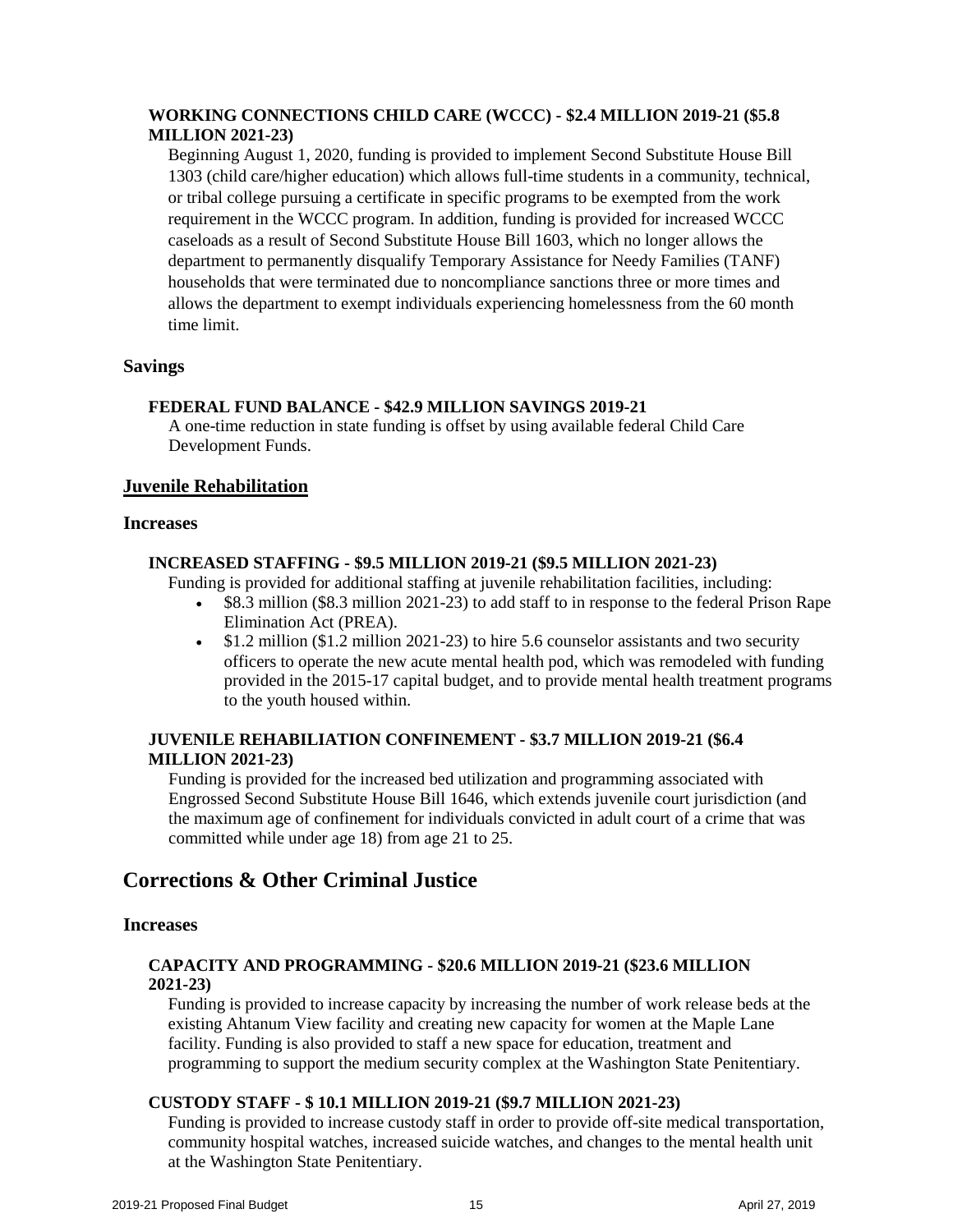#### **WORK RELEASE EXPANSION - \$8.4 MILLION 2019-21 (\$14.7 MILLION 2021-23)**

Funding is provided to open 200 work release beds across the state to provide more opportunities for transitions back to the community prior to release and to relieve pressure on prison capacity issues.

#### **VIOLATOR BED RATE - \$3.9 MILLION 2019-21 (\$5.2 MILLION 2021-23)**

Funding is provided to increase rates for jail beds used to house individuals who violate the terms of their community supervision under swift and certain policies.

#### **HEALTH CARE - \$5.8 MILLION 2019-21 (\$4.5 MILLION 2021-23)**

Funding is provided to cover the department's increases in full coverage of nursing shifts, nondiscretionary health care, and specialty care services within the prison system.

#### **SEXUAL ASSAULT EXAMINATION KITS - \$10.3 MILLION 2019-21 (\$5.7 MILLION 2021-23)**

Funding is provided for additional crime laboratory staff, equipment, supplies, and outsourcing to address a backlog of sexual assault kits waiting for testing pursuant to the requirements of Second Substitute House Bill 1166 (Sexual Assault). Funding is also provided in the 2019-21 Capital Budget at \$277,000, leveraging a federal grant, for renovation costs of the Vancouver Crime Lab for a high-throughput DNA testing lab.

#### **TOXICOLOGY LAB - \$1.3 MILLION 2019-21 (\$1.3 MILLION 2021-23)**

Funding is provided for additional staff to address a backlog of drug and alcohol tests for coroners, medical examiners, law enforcement agencies, prosecuting attorneys, and the State Liquor Cannabis Board in all 39 counties.

#### **MISSING/EXPLOITED CHILD TASK FORCE - \$1.5 MILLION 2019-2021**

Funding is provided to increase resources for the Missing/Exploited Children's Task Force that targets child predators through the internet and makes arrests using undercover operations.

#### **BASIC LAW ENFORCEMENT ACADEMY - \$4.5 MILLION 2019-21**

Funding is provided for nine additional Basic Law Enforcement Academy (BLEA) classes each fiscal year in the biennium increasing the number of classes from 10 to 19. All local law enforcement recruits must attend BLEA classes for training.

#### **INITIATIVE 1639 IMPLEMENTATION - \$5.9 MILLION 2019-21 (\$800 THOUSAND 2021-23)**

Funding is provided for the Washington State Patrol and the Department of Licensing to meet the requirements of the voter approved Initiative Measure No. 1639, related to firearm safety. Funding is also provided for the Department of Licensing to replace the current firearms database system.

#### <span id="page-17-0"></span>**Other Human Services**

#### **Increases**

#### **HOMELESSNESS & HOUSING - \$41.3 MILLION 2019-21 TOTAL (\$33.9 MILLION 2021-23 TOTAL)**

Funding is provided for a variety of housing assistance and services to individuals, youth, and families experiencing homelessness in addition to other vulnerable populations experiencing housing insecurity. Items include, but are not limited to:

• \$14.5 million to expand the Housing and Essential Needs (HEN) Program that provides grants to local governments and community organizations to pay limited rental and utility assistance and essential needs;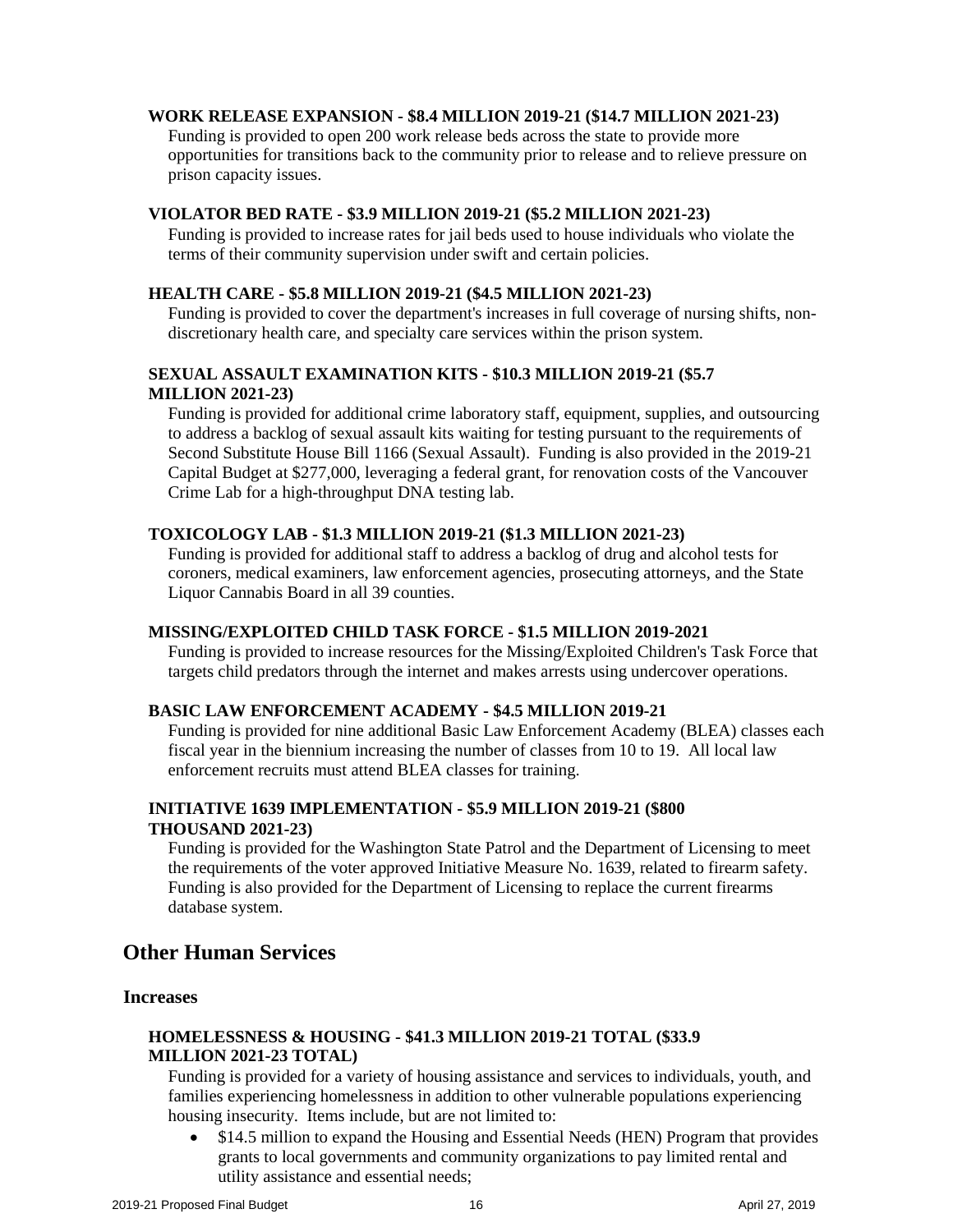- \$4.5 million for permanent supportive housing for families who are chronically homeless and where at least one member of the household has a disability;
- \$8.5 million for youth homelessness, which includes \$4.0 million for the Anchor Community Initiative;
- \$7.0 million for maintenance and operations of permanent supportive housing units that receive Housing Trust Fund investments or other public capital funding;
- \$500 thousand to expand access to rental assistance vouchers for newly released inmates; and
- \$1.5 million to expand the transitional housing program at the Washington Soldiers Home in Orting.

The 2019-21 Capital Budget also includes \$175 million in bonds for additional investments in the Housing Trust Fund, which supports the development of affordable housing. Of the total appropriation, \$35 million will be used for supportive housing and case management services for persons with chronic mental illness.

#### **AIDS/COMMUNITY SERVICES - \$18 MILLION 2019-21 (\$12 MILLION 2021-23)**

Funding is provided for increased program costs for community services for individuals living with Human Immunodeficiency Virus (HIV), including core medical services, case management, and support services.

#### **NEWBORN SCREENING - \$2 MILLION 2019-21 (\$2 MILLION 2021-23)**

Funding is provided for the mandatory newborn screening panel, including:

- \$1.6 million for staff, equipment, testing supplies, and materials necessary to add Pompe disease and MPS-I to the mandatory newborn screening panel. The department is authorized to increase the newborn screening fee by \$10.50 for this addition.
- \$332 thousand in additional funding for testing supplies necessary to perform x-linked adrenoleukodystrophy newborn screening panel testing. The department is authorized to increase the newborn screening fee by \$1.90 for this addition.

#### **VETERAN HOME REVENUE SHORTFALL - \$4.5 MILLION 2019-21**

One-time funding is provided for a General Fund-State backfill of a revenue shortfall at the Washington Soldiers Home in Orting (\$2.7 million) and the Walla Walla Veterans Home (\$1.8 million).

#### **WORKERS' COMPENSATION SYSTEM REPLACEMENT - \$82 MILLION 2019- 21 (\$92.9 MILLION 2021-23) (ACCIDENT ACCOUNT; MEDICAL AID ACCOUNT)**

Funding and staff are provided to begin the Workers' Compensation System replacement project, including foundational work and the implementation of systems that support employer accounts.

#### **CRIME VICTIM COMPENSATION - \$6.8 MILLION 2019-21 (\$4.2 MILLION 2021- 23)**

Funding is provided to increase rates for crime victim compensation payments to providers of medical and health care services. Funding is provided to reimburse medical and health care providers equal to 100 percent of workers' compensation provider payment rates, beginning in fiscal year 2020.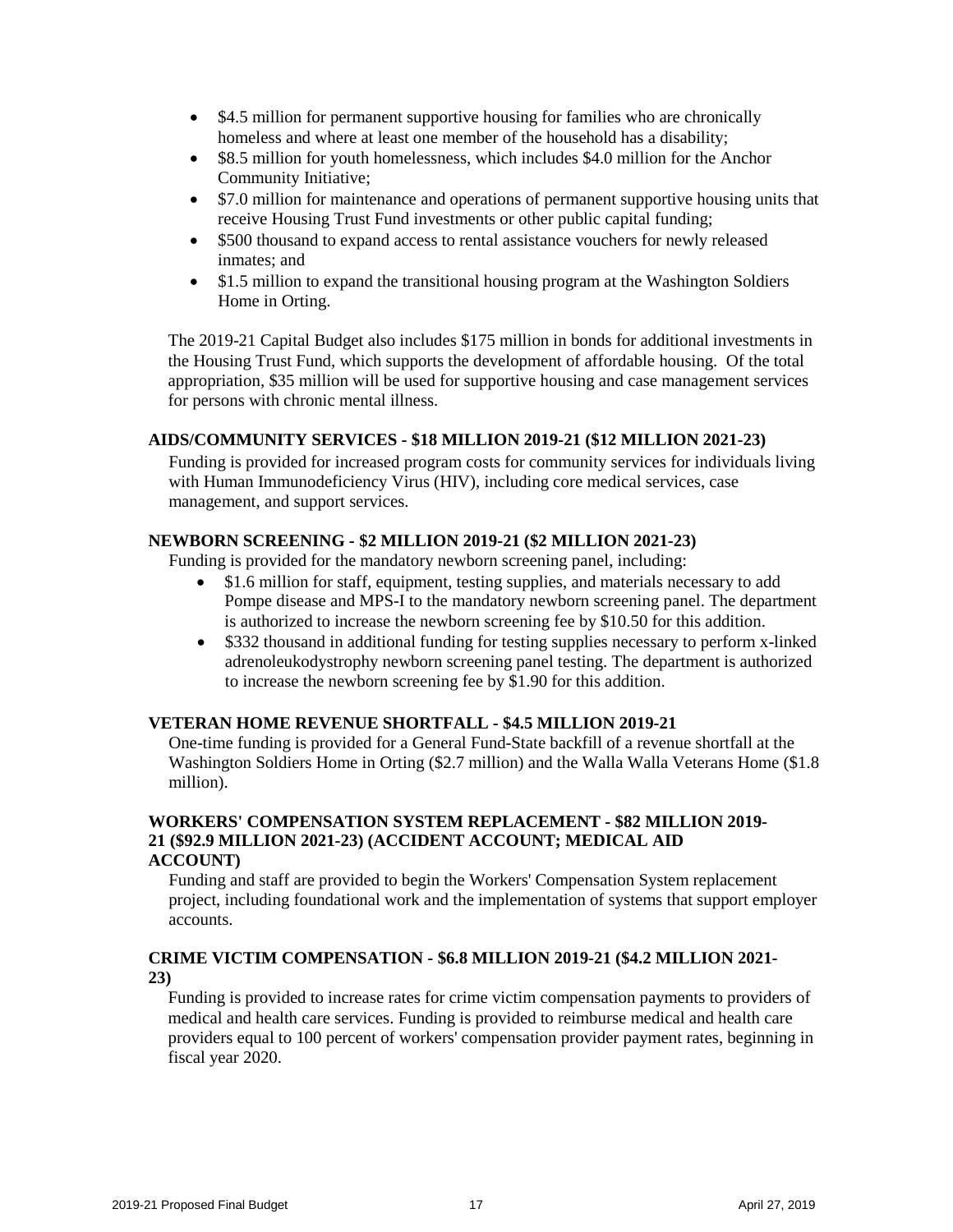#### <span id="page-19-0"></span>**Natural Resources**

#### **Increases**

#### **WILDFIRES AND FOREST HEALTH - \$45.5 MILLION 2019-21 (\$26.9 MILLION 2021-23)**

Funding is provided to the Department of Natural Resources and other agencies for suppressing wildfires and preventing future fires through the forest health program.

#### **MAINTAIN FISH AND WILDLIFE OPERATIONS - \$25.6 MILLION 2019-21**

One-time funding is provided for the Department of Fish and Wildlife to maintain services for fishing, hatcheries, hunting, and conservation.

#### **CLEANUP TOXICS AND PLASTICS - \$23.4 MILLION 2019-21 (\$863 THOUSAND 2021-23)**

Funding is provided for the Department of Ecology and other agencies to increase prevention and cleanup of toxic chemicals. Increased funding is also provided for improved recycling and diminished plastic bags and packaging.

#### **ORCA WHALE PROTECTION - \$18.7 MILLION 2019-21 (\$13.2 MILLION 2021- 23)**

Funding is provided for actions to address the limiting factors of orca whale recovery including increasing the production of salmon at hatcheries, increasing enforcement of vessel regulations, and the protecting habitat in Puget Sound.

#### **STATE PARKS SERVICES AND MAINTENANCE - \$15.8 MILLION 2019-21 (\$11.2 MILLION 2021-23)**

Funding is provided for State Parks to address costs for operations and maintenance of existing park facilities. The use of litter tax revenue for these purposes is reduced, General Fund and dedicated accounts are used ongoing.

#### <span id="page-19-1"></span>**General Government**

#### **Increases**

#### **STATE EMPLOYEE SALARIES AND BENEFITS - NGF-O \$451.1 MILLION 2019- 21 (\$575.0 MILLION 2021-23)**

Funding is provided for salary increases and health care benefits for allstate employees, including funding for collective bargaining agreements. This includes an increase in the Medicare eligible retiree subsidy rate from \$168 to \$183.

#### **2020 CENSUS - \$20.1 MILLION 2019-21 (\$5 MILLION PRIVATE LOCAL)**

Funding is provided to support expanded activities to promote a complete and accurate census count in 2020.

#### **PRESIDENTIAL PRIMARY REIMBURSEMENT TO COUNTIES - \$13.6 MILLION 2019-21**

Funding is provided to conduct a presidential primary election and to reimburse counties for the state's share of presidential primary costs and to produce a presidential primary voter's pamphlet.

#### **PREPAID POSTAGE - \$4.8 MILLION 2019-21 (\$4.3 MILLION 2021-23)**

Funding is provided to implement the provisions of Substitute Senate Bill 5063 (ballots, prepaid postage). Funding provided is for prepaid postage on return envelopes for elections,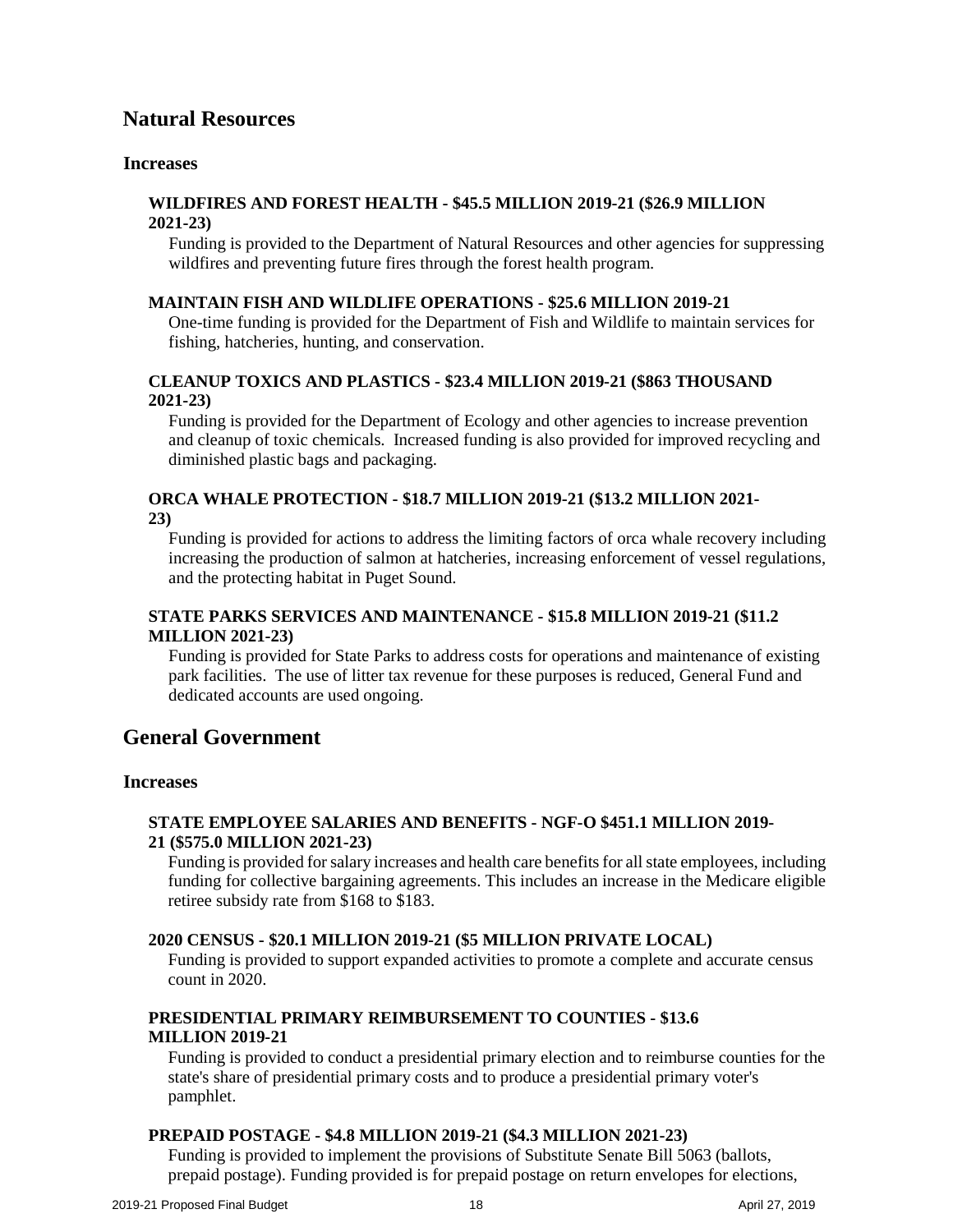with county costs being reimbursed by the state.

#### **SELF INSURANCE PREMIUMS - \$46.6 MILLION 2019-21 (\$46.6 MILLION 2021- 23) (TOTAL FUNDS)**

Funding is provided to adjust agency budgets to reflect updated self-insurance premium costs.

#### **SALARIES FOR ELECTED OFFICIALS - \$10 MILLION 2019-21 (\$12 MILLION 2021-23)**

Funding is provided for salary increases for elected officials that were adopted by the Citizens' Commission on Salaries for Elected Officials.

#### <span id="page-20-0"></span>**Judicial**

#### **Increases**

#### **TRIAL COURT FUNDING LANGUAGE ACCESS - \$2.2 MILLION 2019-2021 (\$2.2 MILLION 2021-23)**

Funding is provided to expand the state interpreter reimbursement program and provide additional testing and training for qualified interpreters.

#### **PUBLIC DEFENSE ATTORNEY SALARIES - \$9.1 MILLION 2019-2021 (\$9.1 MILLION 2021-23)**

Funding is provided through the Office of Public Defense for salary increases for 183 statecontracted public defense attorneys representing indigent persons on appeal and indigent parents involved in dependency and termination cases.

#### **PARENTS' REPRESENTATION PROGRAM - \$2.8 MILLION 2019-2021 (\$2.8 MILLION 2021-23)**

Funding is provided for additional attorneys, social workers, and staff support for the Parents' Representation Program that provides representation to indigent parents, custodians and legal guardians involved in child dependency and termination of parental rights proceedings.

#### **CIVIL LEGAL AID ATTORNEY SALARIES - \$3 MILLION 2019-2021 (\$5.6 MILLION 2021-23)**

Funding is provided for a vendor rate increase resulting from a collective bargaining agreement between the Northwest Justice Project and its staff union. Funding will maintain existing levels of client service capacity including the 20 FTEs funded by the Legislature in the 2017-19 biennium that began implementation of the Civil Justice Reinvestment Plan. Ongoing funding of \$600,000 is also provided for subcontracted volunteer (pro bono) civil legal aid programs throughout Washington. Funding will help to recruit and retain staff for consistent volunteer attorney involvement in the delivery of civil legal aid services.

#### **CIVIL JUSTICE REINVESTMENT PLAN - \$3 MILLION 2019-2021 (\$6.1 MILLION 2021-23)**

Funding is provided for 20 FTE legal aid attorneys in furtherance of the Civil Justice Reinvestment Plan to increase access to civil legal aid to low-income populations. The attorneys will be phased-in with ten beginning January 2020 and ten beginning January 2021.

#### <span id="page-20-1"></span>**Other Changes**

#### **Increases**

#### **HISTORICAL SOCIETIES' GENERAL OPERATIONS - \$2 MILLION 2019-2021 (\$2 MILLION 2021-23)**

Funding is provided for general support, operations, and maintenance at the Washington State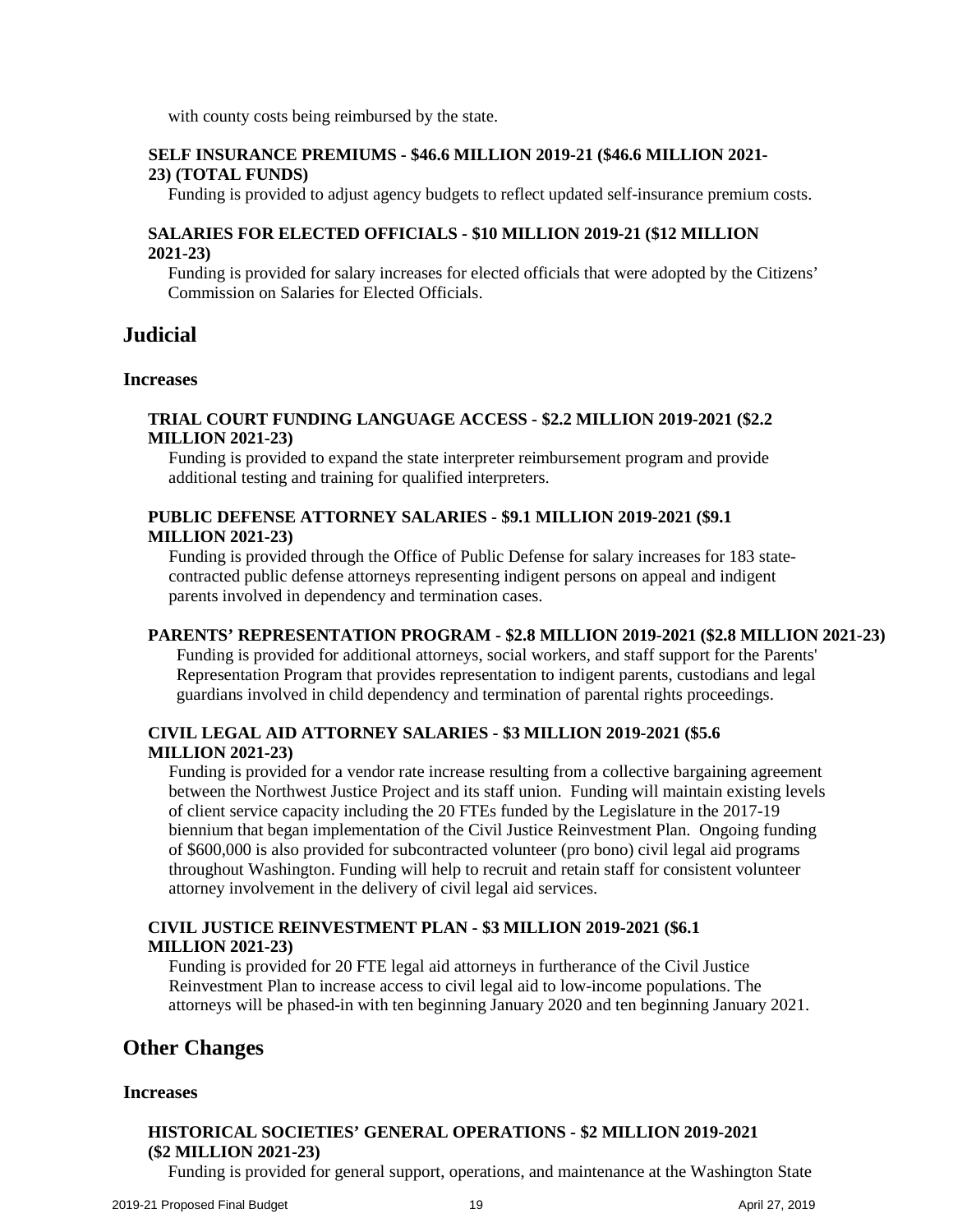Historical Society in Tacoma and the Eastern Washington State Historical Society in Spokane.

#### **ANDY HILL CANCER RESEARCH ENDOWMENT - \$6.0 MILLION 2019-2021**

State matching funds are provided for the Andy Hill cancer research endowment authority. \$6.0 million of Foundational Public Health Services Account funds are deposited into the Andy Hill cancer research endowment fund match transfer account. Additional funding comes from penalties from cigarette and other tobacco product enforcement activities. The Authority was created in 2015 to distribute state funding for the promotion of cancer research. Senate Hill served in the Senate until his death in October 2016, from lung cancer.

#### **FOUNDATIONAL PUBLIC HEALTH - \$22.0 MILLION 2019-2021**

\$10 million from the General Fund and \$12.0 million of Foundational Public Health Services Account funds are provided to address public health needs such as communicable disease and environmental health. The Foundational Public Health Services Account is created in Second Substitute House Bill 1873 that imposes a 37 percent tax on vapor products at the consumer point of sale.

#### **INFORMATION TECHNOLOGY COST POOL - \$82.8 MILLION 2019-21 (TOTAL FUNDS)**

Funding is provided for information technology projects that are subject to Office of the Chief information Officer (OCIO) oversight.

#### **LEASE COST POOL - \$14 MILLION 2019-21 (TOTAL FUNDS)**

Funding is provided for one-time lease moves/relocations in the 2019-21 biennium.

#### **Savings or Decreases**

#### **LOCAL PUBLIC SAFETY TRANSFER - \$50 MILLION SAVINGS 2019-21 (\$50 MILLION SAVINGS 2021-23)**

Pursuant to House Bill 2411, costs are reduced as a result of the local public safety transfer under RCW 41.26.802 from the General Fund being eliminated.

#### **EFFICIENCIES IN STATE SPENDING - \$22.3 MILLION SAVINGS 2019-21 (\$44.8 MILLION SAVINGS 2021-23)**

Funding is adjusted for agency and institution appropriations to reflect savings from actions taken to lower overtime costs, professional service contracts, travel, goods and services, and capital outlays by one percent in fiscal year 2020 and one percent in fiscal year 2021. If agency or client service delivery needs require a deviation from the cost centers identified in this section, agencies and institutions may modify spending in an alternate manner to achieve the required savings. Agencies with 100 or fewer full-time equivalent employees are not subject to the adjustment.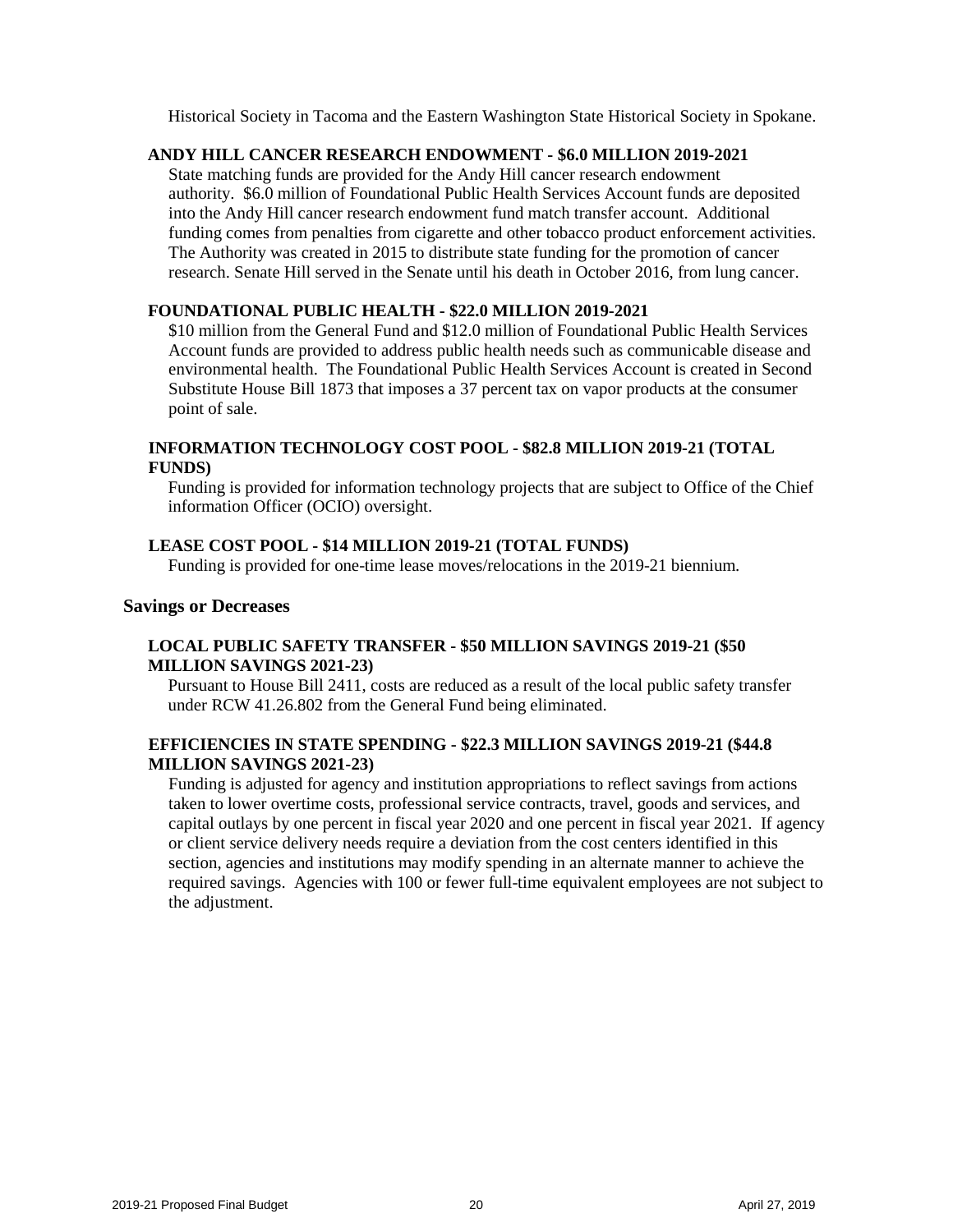### <span id="page-22-0"></span>**Appendix A**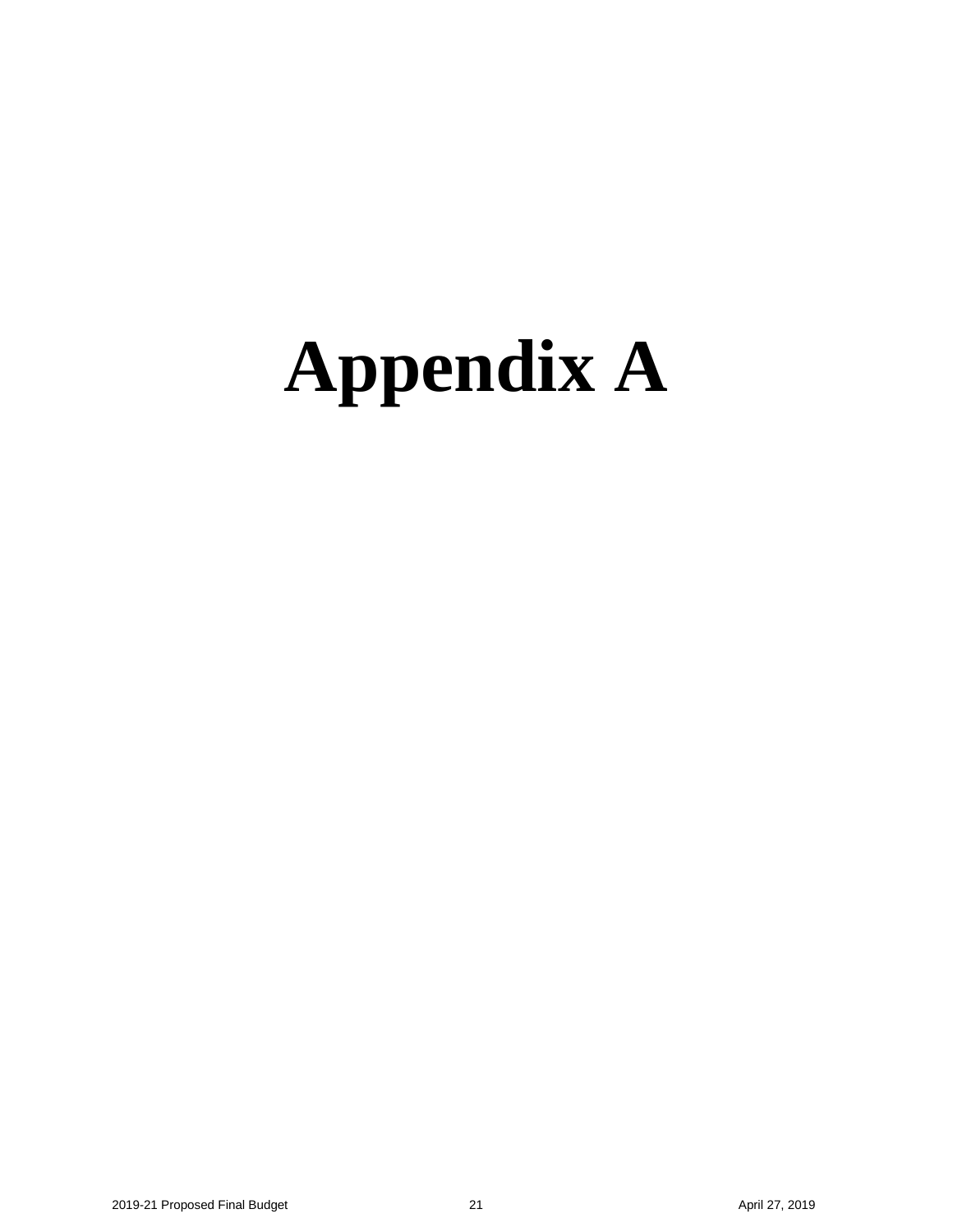#### **Revenue Related Bills**

#### **Fund Transfers, Revenue Legislation, and Budget Driven Revenues Proposed Final**

**General Fund-State, Education Legacy Trust, and Opportunity Pathways Accounts**

(Dollars in Millions)

|                                                                            | 2017-19 | 2019-21 | 2021-23 | 6 Yr     |
|----------------------------------------------------------------------------|---------|---------|---------|----------|
|                                                                            |         |         |         |          |
| <b>Fund Transfers In Budget Bill</b><br>Statewide Tourism Marketing (GF-S) | 0.0     | $-3.0$  | 0.0     | $-3.0$   |
| Tobacco Settlement Account (GF-S)                                          | 0.0     | 0.0     | 0.0     | 0.0      |
| Energy Freedom Account (GF-S)                                              | 0.0     | 1.0     | 0.0     | 1.0      |
| Financial Services Regulation Account (GF-S)                               | 0.0     | 7.0     | 0.0     | 7.0      |
| Long-Term Services and Supports Trust Account (GF-S)                       | 0.0     | 0.0     | 16.8    | 16.8     |
| State Treasurer's Service Account (GF-S)                                   | 0.0     | 16.0    | 12.0    | 28.0     |
| Local Toxics Control Account (GF-S)                                        | 35.0    | 0.0     | 0.0     | 35.0     |
| State Toxics Control Account (GF-S)                                        | 38.0    | 0.0     | 0.0     | 38.0     |
| School Employees' Insurance Admin Acct (GF-S)                              | 0.0     | 0.0     | 40.1    | 40.1     |
| Disaster Response Account (GF-S)                                           | 0.0     | 28.0    | 14.0    | 42.0     |
| Public Works Assistance Account (ELTA-S)                                   | 0.0     | 160.0   | 132.0   | 292.0    |
| <b>SubTotal</b>                                                            | 73.0    | 209.0   | 214.9   | 496.9    |
|                                                                            |         |         |         |          |
| <b>Budget Driven Revenue</b>                                               |         |         |         |          |
| Liquor Control Board (Marijuana)                                           | $-3.0$  | $-6.3$  | $-7.4$  | $-16.7$  |
| Liquor Control Board (Liquor)                                              | 0.0     | $-9.6$  | 1.4     | $-8.2$   |
| Payment in Lieu of Taxes                                                   | 0.0     | $-4.0$  | 0.0     | $-4.0$   |
| Lottery                                                                    | 0.0     | $-1.5$  | $-1.9$  | $-3.4$   |
| Marijuana Distribution Changes                                             | 0.0     | 0.0     | 0.0     | 0.0      |
| <b>Vessel Renewal</b>                                                      | 0.8     | 1.6     | 1.6     | 4.1      |
| <b>SubTotal</b>                                                            | $-2.2$  | $-19.8$ | $-6.2$  | $-28.2$  |
|                                                                            |         |         |         |          |
| <b>Other Legislation</b>                                                   |         |         |         |          |
| HB 1406 Affordable Housing Sales Tax                                       | 0.0     | $-51.0$ | $-53.0$ | $-104.0$ |
| HB 1074 Tobacco & Vapor Products/Age                                       | 0.0     | $-8.9$  | $-12.1$ | $-21.0$  |
| HB 1257 Energy Efficiency                                                  | 0.0     | 0.0     | $-3.2$  | $-3.2$   |
| SB 5596 Health Science & Service Authority                                 | 0.0     | 0.0     | $-1.1$  | $-1.1$   |
| HB 2024 Medicaid Incentive Payments                                        | 0.0     | $-0.3$  | $-0.2$  | $-0.5$   |
| HB 1997 Manufactured Mobile Homes                                          | 0.0     | $-0.1$  | $-0.1$  | $-0.1$   |
| HB 1301 Arenas/Leasehold Excise Tax                                        | 0.0     | 0.0     | 0.0     | $-0.1$   |
| SB 5116 Renewable Energy M&E Extension                                     | 0.0     | 0.0     | 0.0     | $-0.1$   |
| HB 2140 K-12 Education Funding                                             | 0.0     | 0.0     | 0.0     | 0.0      |
| SB 5337 Sales Tax Political Subdivisions                                   | 0.0     | 0.0     | 0.0     | 0.0      |
| SB 5894 Firefighters' Pension Levy                                         | 0.0     | 0.0     | 0.0     | 0.0      |
| HB 1001 Service Contract Providers                                         | 0.0     | 0.0     | 0.0     | 0.0      |
| HB 1652 Paint Stewardship                                                  | $0.0\,$ | 0.3     | 1.4     | 1.7      |

2019-21 Proposed Final Budget 22 22 April 27, 2019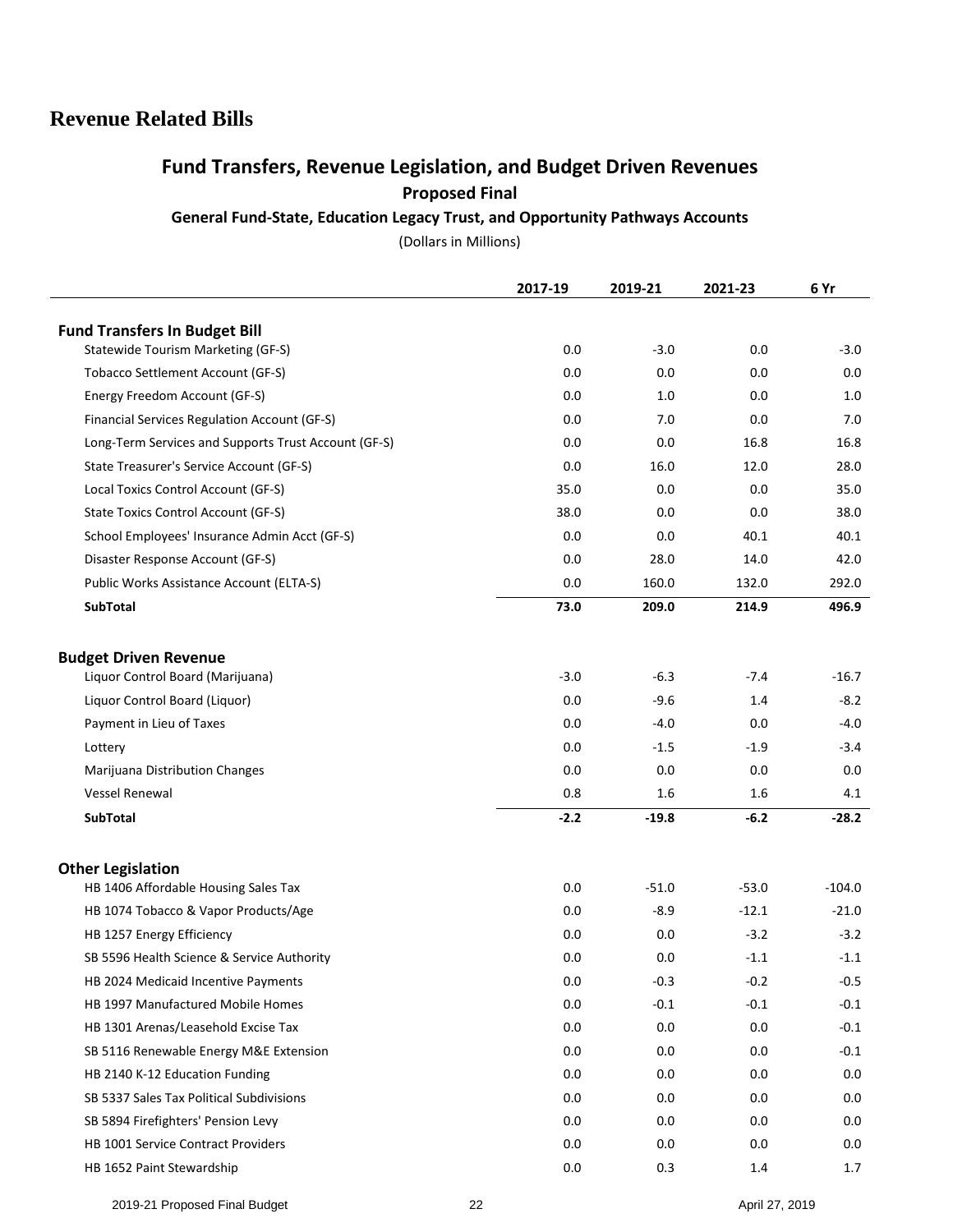| HB 1839 Arena Projects                      | 0.0  | $-40.7$ | 43.8    | 3.1     |
|---------------------------------------------|------|---------|---------|---------|
| *Tax Structure/Tax Preferences (see page 2) | 0.0  | 24.2    | 20.7    | 44.9    |
| SB 6016 International Investment Management | 0.0  | 59.4    | 66.1    | 125.5   |
| HB 2167 Specified Financial Institutions    | 0.0  | 133.2   | 205.6   | 338.8   |
| SB 5998 Graduated REET                      | 0.0  | 243.5   | 354.8   | 598.3   |
| <b>SubTotal</b>                             | 0.0  | 359.7   | 622.6   | 982.3   |
| <b>Grand Total</b>                          | 70.8 | 548.9   | 831.3   | 1,451.0 |
| * Tax Structure/Tax Preferences Detail      |      |         |         |         |
| Senior disabled vets/property tax exemption | 0.0  | $-20.2$ | $-27.3$ | -47.5   |
| Hospital B&O exemption                      | 0.0  | $-14.6$ | $-16.5$ | $-31.1$ |
| Non-resident sales tax                      | 0.0  | 53.9    | 58.8    | 112.7   |
| Travel agency/Non-resident                  | 0.0  | 5.1     | 5.7     | 10.8    |
| Sub-Total                                   | 0.0  | 24.2    | 20.7    | 44.9    |

#### **ENCOURAGING INVESTMENTS IN AFFORDABLE AND SUPPORTIVE HOUSING - \$51 MILLION DOLLAR DECREASE 2019-21 (\$53 MILLION DECREASE 2021-23)**

Substitute House Bill 1406 authorizes the governing body of a county or city to impose a local sales tax, credited against the state sales tax, for affordable or supportive housing.

#### **HOSPITAL BUSINESS AND OCCUPATION TAX EXEMPTION - \$14.6 MILLION DECREASE 2019-21 (\$16.5 MILLION DECREASE 2021-23)**

Second Substitute House Bill 2157 provides a business and occupation tax exemption for qualifying hospitals.

#### **TOBACCO PRODUCTS AGE LIMIT - \$8.9 MILLION DECREASE 2019-21 (\$12.1 MILLION DECREASE 2021-23)**

Chapter 15, Laws of 2019 (Engrossed House Bill 1074) prohibits the sale of cigarettes, tobacco products, and vapor products to persons under the age of twenty-one.

#### **CONCERNING ENERGY EFFICIENCY – NO STATE REVENUE IMPACT 2019- 21 (\$3.2 MILLION DECREASE 2021-23)**

Engrossed Third Substitute House Bill 1257 requires the State Building Code Council to develop rules for electric vehicle infrastructure that require electric vehicle charging capability at all new buildings that provide on-site parking and sets a number of other energy performance standards.

#### **SENIOR CITIZENS, INDIVIDUALS WITH DISABILITIES, AND VETERANS PROPERTY TAX EXEMPTION - \$20.2 MILLION DECREASE 2019-21 (\$27.3 MILLION DECREASE 2021-23)**

Second Substitute House Bill 2157 modifies the qualifying income thresholds for the property tax exemption and deferral programs for low-income senior citizens, individuals with disabilities, and veterans beginning with taxes levied for collection in 2022.

#### **HEALTH SCIENCES AUTHORITIES - NO STATE REVENUE IMPACT 2019-21 (\$1.1 MILLION DECREASE 2021-23)**

Senate Bill 5596 extends the expiration date by 15 years for a local sales and use tax imposed by a city or county that has created a Health Sciences and Services Authority.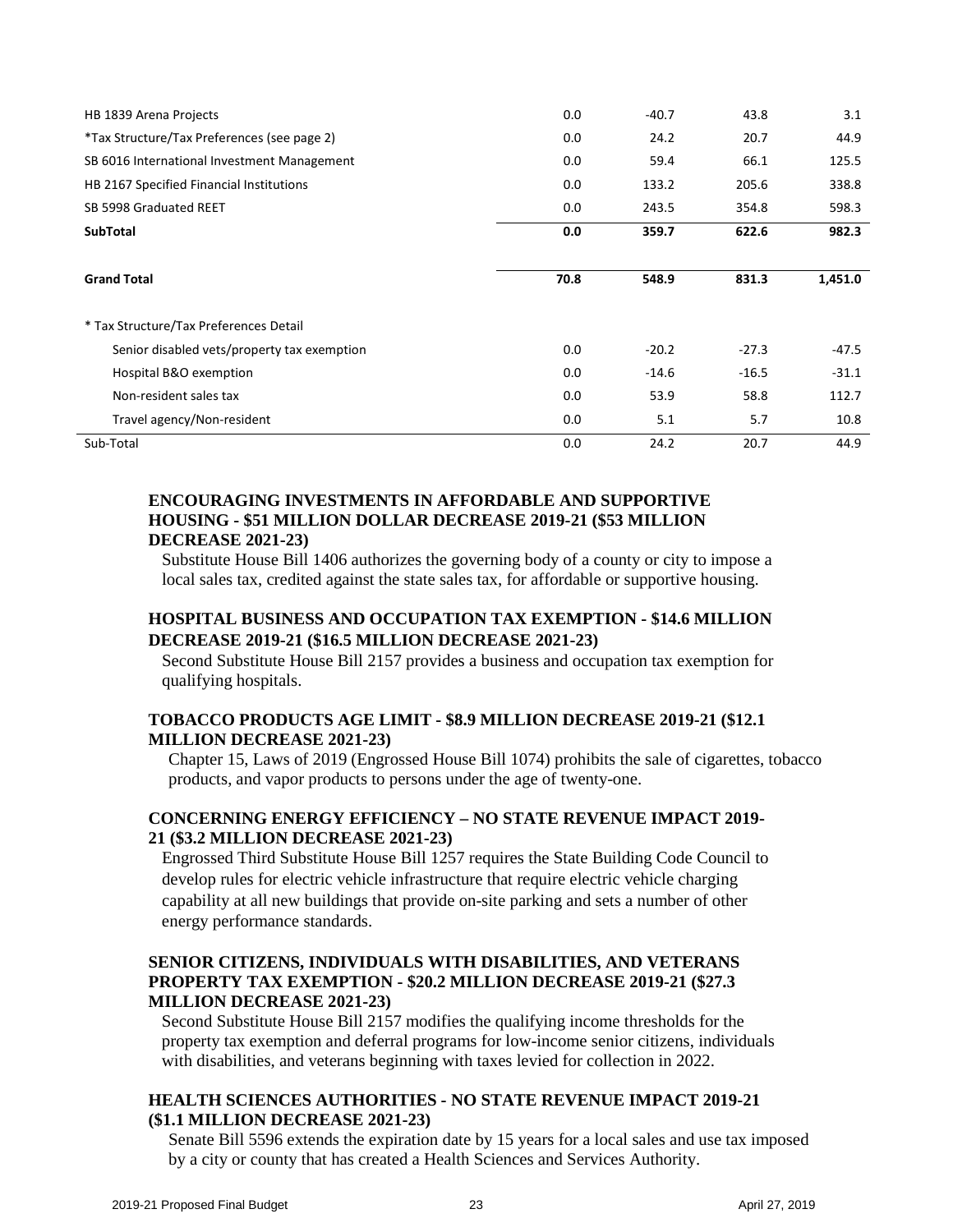#### **CONCERNING DEDUCTIONS OF INCENTIVE PAYMENTS - \$271 THOUSAND DECREASE 2019-21 (\$248 THOUSAND DECREASE 2021-23)**

Substitute House Bill 2024 provides a business and occupation tax exemption for incentive payments made to managed care organizations as part of the Accountable Communities of Health Medicaid demonstration project under the federal waiver.

#### **MANUFACTURED AND MOBILE HOMES - \$63 THOUSAND DECREASE 2019- 21 (\$71 THOUSAND DECREASE 2021-23)**

Engrossed Substitute House Bill 1997 reinstates the real estate excise tax exemption for certain sellers transferring a manufactured/mobile home community and makes other changes.

#### **EXEMPTING CERTAIN LEASEHOLD INTEREST IN ARENAS WITH A SEATING CAPACITY OF MORE THAN TWO THOUSAND FROM THE LEASEHOLD EXCISE TAX - \$28 THOUSAND DECREASE 2019-21 (\$44 THOUSAND DECREASE 2021-23)**

House Bill 1301 provides a leasehold excise tax exemption for public and entertainment areas of certain arenas.

#### **CLEAN ENERGY - \$29 THOUSAND DECREASE 2019-2021 (\$24 THOUSAND DECREASE 2021-23)**

Engrossed Second Substitute Senate Bill 5116 requires electric utilities to eliminate from their allocation of electricity coal-fired resources, make all retail sales of electricity greenhouse gas neutral, and meet 100 percent of its retail electric load using non-emitting and renewable; and also requires electrical and gas companies to use the social cost of carbon for planning, evaluating, and acquiring all resources.

#### **SALES AND USE TAX EXEMPTIONS (INDETERMINATE REVENUE IMPACT)**

Senate Bill 5337 exempts from sales and use taxes the transfer of property from one political subdivision to another political subdivision as a part of either a merger or a contractual consolidation.

#### **FIREFIGHTERS' PENSION LEVY - NO STATE REVENUE IMPACT**

Substitute Senate Bill 5894 allows the firefighter's pension levy to continue to be levied specifically for funding medical benefits under the law enforcement officers' and firefighters' retirement system.

#### **CONCERNING SERVICE CONTRACT PROVIDERS - \$6 THOUSAND INCREASE 2019-21 (\$13 THOUSAND INCREASE 2021-23)**

Chapter 16, Laws of 2019 (House Bill 1001) modifies financial responsibility requirements for service contract providers and product protection guarantee providers by replacing the term solvency with a minimum net worth or stockholder's equity requirement of \$200,000 or more and the ability to pay debts when debts become due.

#### **CONCERNING PAINT STEWARDSHIP - \$325 THOUSAND INCREASE 2019-21 (\$1.4 MILLION INCREASE 2021-23)**

Substitute House Bill 1652 requires producers of architectural paint to participate in a stewardship program for managing the end-of-life disposition of leftover paint, prohibits retailers from selling the architectural paint of producers who do not participate in an approved stewardship program, and provides funding for paint stewardship programs by establishing a uniform, container size-based assessment to be added to the purchase price of architectural paint.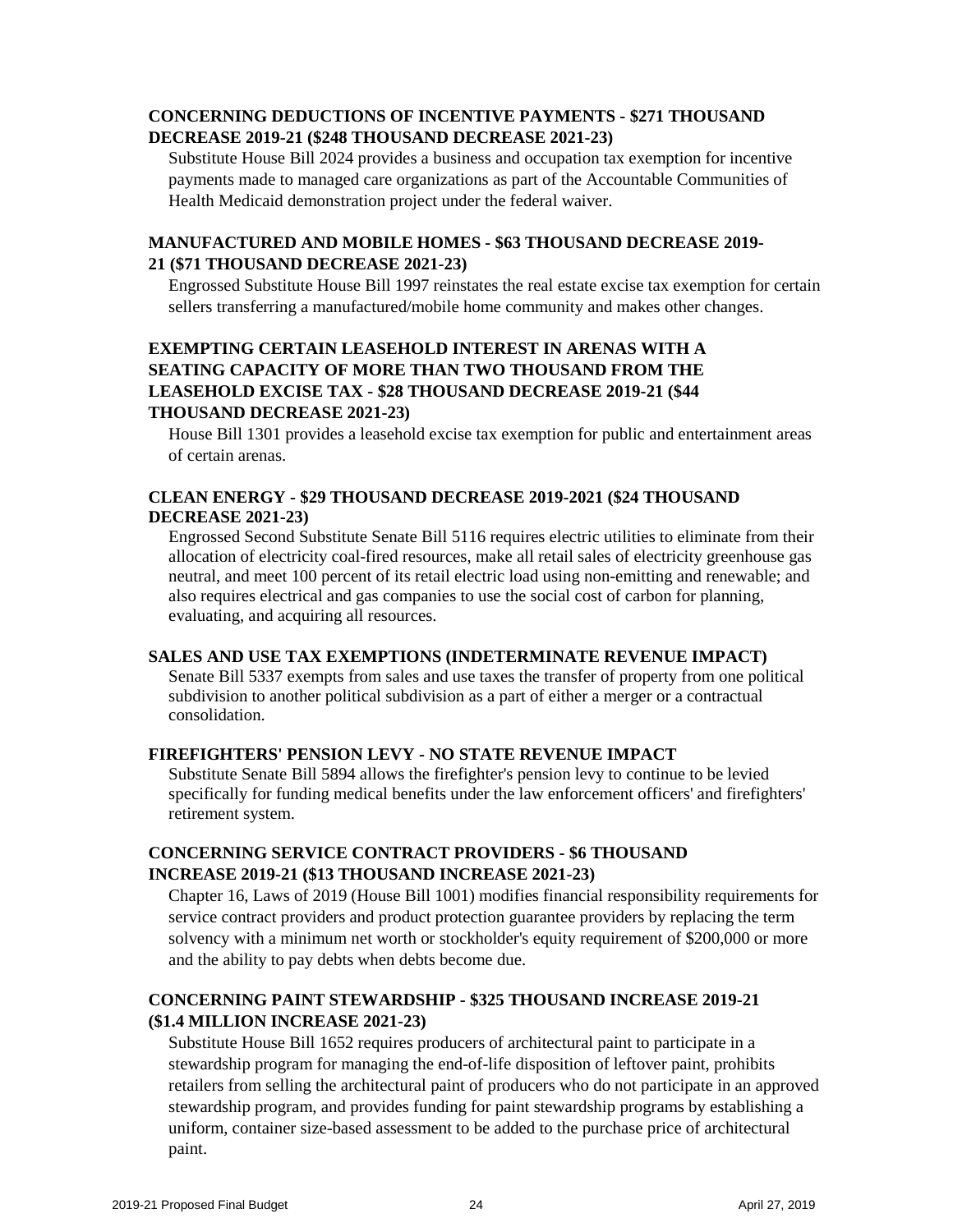#### **ARENA PROJECTS - \$40.7 MILLION DECREASE 2019-21 (43.8 MILLION INCREASE 2021-23)**

Engrossed Substitute House Bill 1839 allows the deferral of state and local sales and use taxes for the construction or improvement of a multipurpose sports and entertainment facility and an ice hockey practice facility.

#### **TRAVEL AGENTS AND TOUR OPERATORS - \$5.1 MILLION INCREASE IN 2019-21 (5.7 MILLION INCREASE IN 2021-23)**

Substitute Senate Bill 6004 increases the preferential business and occupation tax rate for travel agents and tour operators from 0.275 to 0.9 percent.

#### **NONRESIDENT SALES TAX EXEMPTION - \$53.9 MILLION INCREASE IN 2019- 21 (\$58.8 MILLION INCREASE IN 2021-23)**

Senate Bill 5997 converts the nonresident sales tax exemption to a remittance program.

#### **CONCERNING THE TAXATION OF INTERNATIONAL INVESTMENT MANAGEMENT COMPANIES - \$59.4 MILLION INCREASE 2019-21 (\$66.1 MILLION INCREASE 2021-23)**

Engross Senate Bill 6016 modifies the services qualifying for the international investment management services business and occupation preferential tax rate and expands the retail sales and use tax exemption for the purchase of standard financial information by qualifying investment management companies and their affiliates.

#### **SPECIFIED FINANCIAL INSTITUTIONS - \$133.2 MILLION INCREASE 2019-21 (\$205.6 MILLION INCREASE 2021-23)**

Substitute House Bill 2167 imposes an additional 1.2 percent business and occupation tax on specified financial institutions.

#### **GRADUATED REAL ESTATE EXCISE TAX - \$243.5 MILLION INCREASE 2019- 21 (\$354.8 MILLION INCREASE 2021-23)**

Engrossed Substitute Senate Bill 5998 establishes a graduated real estate excise tax and provides additional funding to the Education Legacy Trust Account.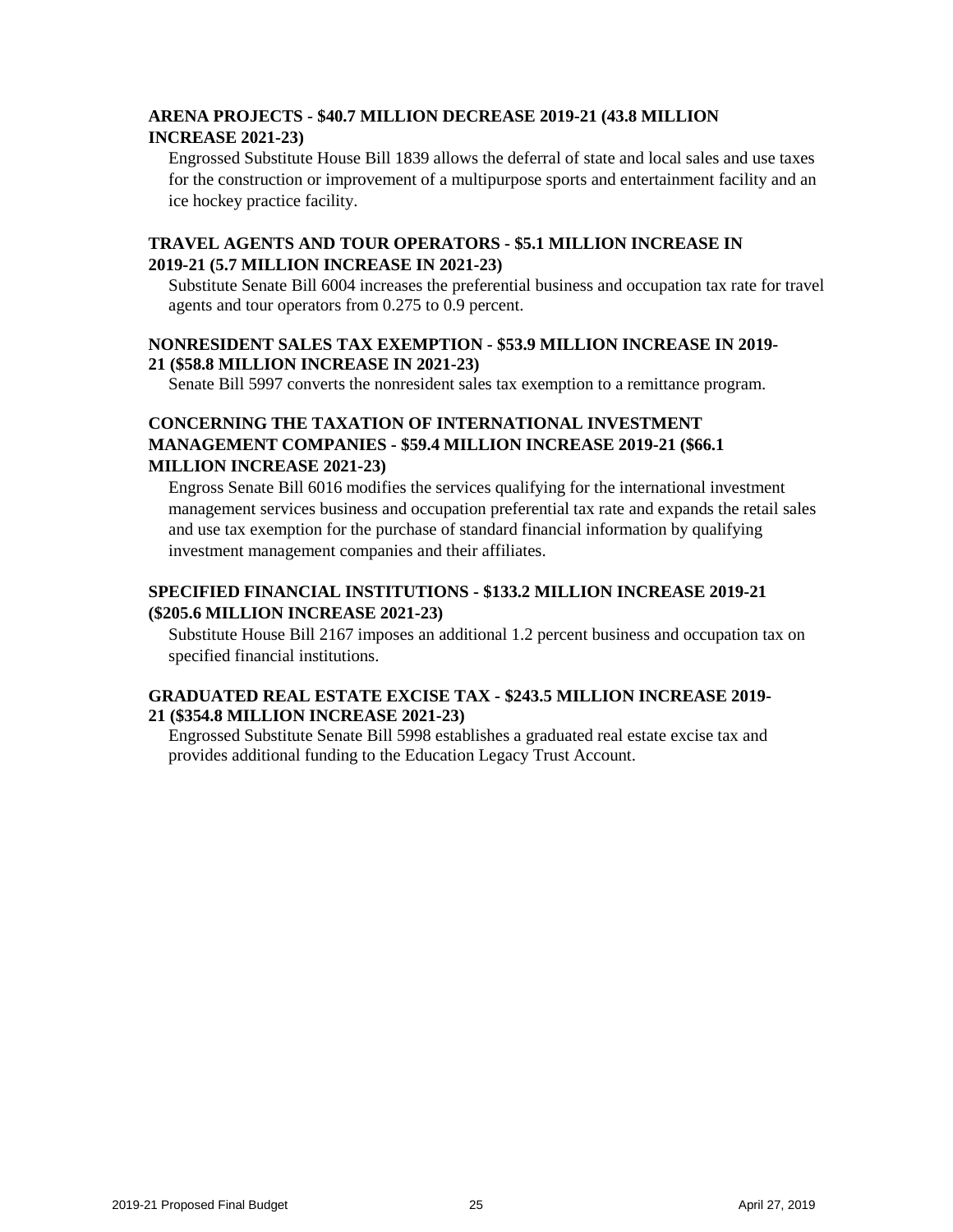### <span id="page-27-0"></span>**Appendix B**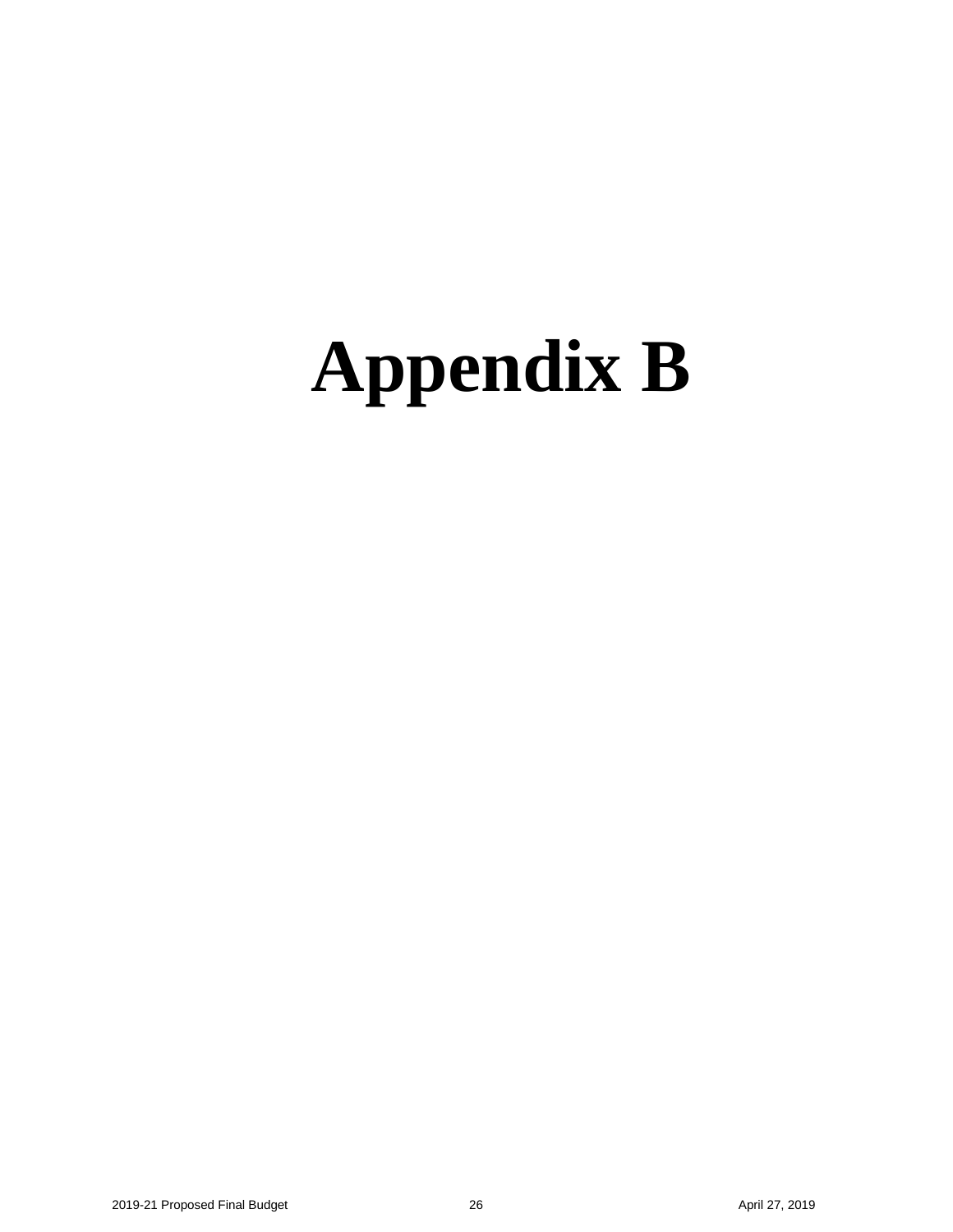#### **2019-21 Omnibus Operating Budget Proposed Final**

(Dollars In Thousands)

|                                                                 |           | 2019-21   |             |
|-----------------------------------------------------------------|-----------|-----------|-------------|
|                                                                 | NGF-O     | Total     | NGF-O       |
|                                                                 |           |           |             |
| <b>State Employee Compensation (Excl. Higher Ed.)</b>           |           |           |             |
| Rep: Salaries & Wages                                           | 279,219   | 450,351   | 612,807     |
| Non-Rep: Salaries & Wages                                       | 76,036    | 159,912   | 173,878     |
| Medicare-eligible Retiree Subsidy                               | 9,779     | 11,468    | 23,051      |
| Other Increases                                                 | 2,217     | 12,605    | 4,515       |
| Judicial: Other Comp Changes                                    | 2,082     | 2,082     | 4,250       |
| <b>ORCA Pass Transfer</b>                                       | 0         | 12,741    | 0           |
| <b>FSA Administration</b>                                       | 0         | 12,485    | $\mathbf 0$ |
| Non-Rep: Employee Benefits                                      | $-2,860$  | $-5,737$  | $-2,860$    |
| Rep: Employee Benefits                                          | $-9,266$  | $-15,692$ | $-9,266$    |
| <b>State Employee Compensation (Excl. Higher Ed.) Total</b>     | 357,207   | 640,215   | 806,375     |
| K-12 Education                                                  |           |           |             |
| K-12: SEBB                                                      | 328,682   | 348,789   | 837,294     |
| <b>Special Education</b>                                        | 155,197   | 155,197   | 294,159     |
| <b>Local Effort Assistance</b>                                  | 61,596    | 61,596    | 182,965     |
| <b>Remove Forest Revenue Deduction</b>                          | 26,366    | 26,366    | 53,066      |
| Other Increases                                                 | 23,397    | 23,129    | 39,063      |
| <b>Paraeducator Training</b>                                    | 12,001    | 12,001    | 25,414      |
| Core Plus Expansion                                             | 3,354     | 3,354     | 6,508       |
| <b>Enhanced Institution Funding</b>                             | 2,727     | 2,727     | 6,146       |
| Student Safety & Well-Being                                     | 2,536     | 2,802     | 5,072       |
| <b>Guidance Counselor Targeted Schools</b>                      | 1,813     | 1,813     | 3,951       |
| <b>Other Savings</b>                                            | $-1,928$  | $-1,928$  | $-3,360$    |
| <b>K-12 Education Total</b>                                     | 615,741   | 635,846   | 1,450,278   |
|                                                                 |           |           |             |
| <b>Higher Education Institutions (Incl Employee Comp)</b>       |           |           |             |
| Non-Rep: Salaries & Wages                                       | 107,546   | 285,531   | 244,670     |
| Rep: Salaries & Wages                                           | 25,260    | 97,191    | 56,270      |
| <b>UW Hospital Support</b>                                      | 10,000    | 10,000    | 10,000      |
| UW Specific Salary Items                                        | 7,185     | 69,336    | 16,781      |
| Other Increases                                                 | 7,090     | 7,331     | 9,599       |
| Medicare-eligible Retiree Subsidy                               | 1,241     | 3,789     | 3,299       |
| <b>Capital Project Operating Costs</b>                          | 266       | 266       | 532         |
| Rep: Employee Benefits                                          | $-1,437$  | $-5,270$  | $-1,437$    |
| Non-Rep: Employee Benefits                                      | $-5,453$  | $-15,702$ | $-5,453$    |
| Remove Compensation Double Counts                               | $-34,034$ | $-51,885$ | $-78,656$   |
| <b>Higher Education Institutions (Incl Employee Comp) Total</b> | 117,664   | 400,587   | 255,605     |
| <b>Higher Education Financial Aid</b>                           |           |           |             |
| <b>State Need Grant</b>                                         | 17,000    | 23,000    | 65,990      |
| <b>Opportunity Scholarship</b>                                  | 9,346     | 9,346     | 11,059      |
| Other Increases                                                 | 2,650     | 2,650     | 5,209       |
| <b>Higher Education Financial Aid Total</b>                     | 28,996    | 34,996    | 82,258      |
|                                                                 |           |           |             |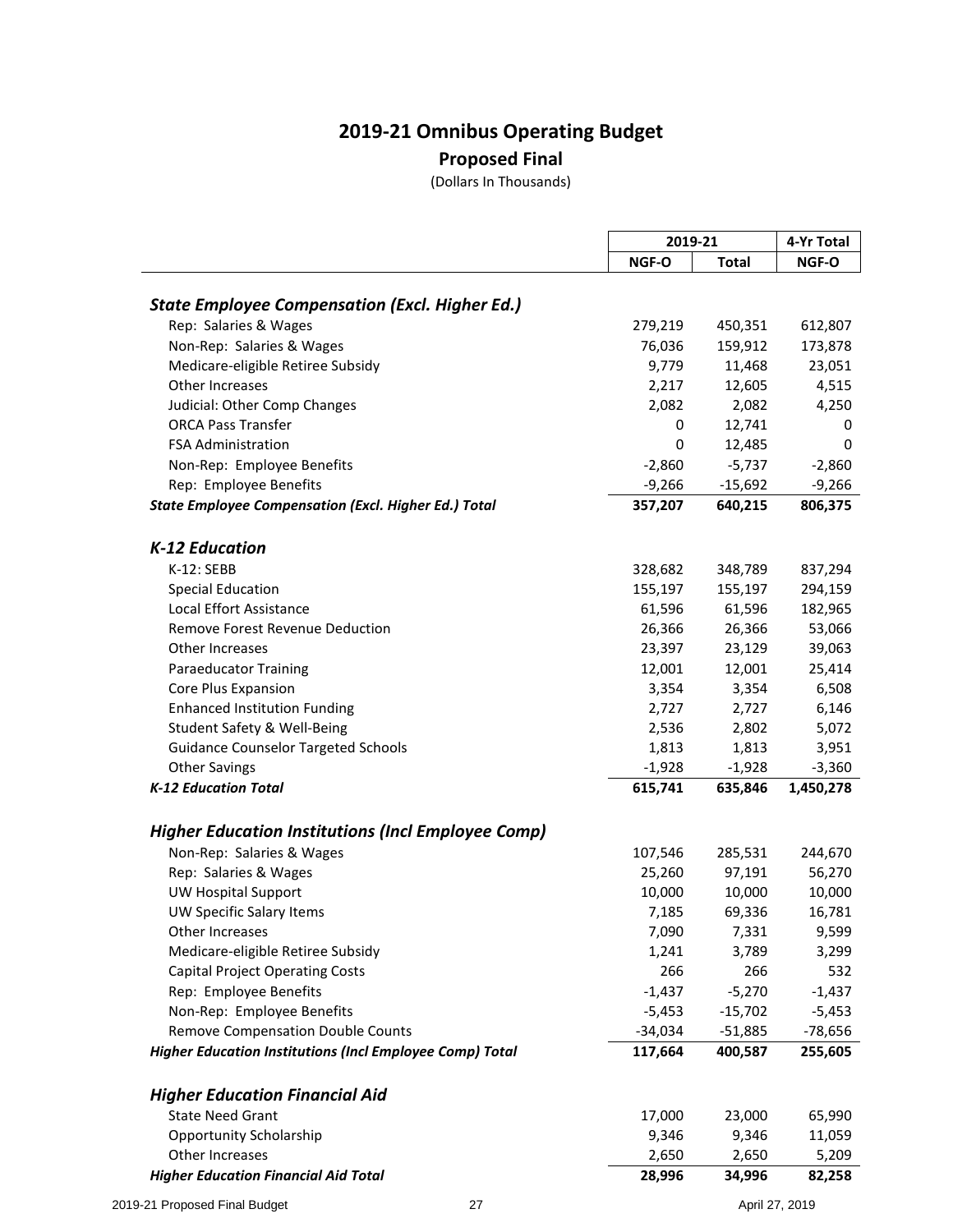| <b>Higher Education (From Dedicated Funding Source)</b>                |                  |                  |                   |
|------------------------------------------------------------------------|------------------|------------------|-------------------|
| Fin Aid: Wa. College Grant                                             | 0                | 162,700          | 0                 |
| <b>Foundational Support</b>                                            | 0                | 51,708           | 0                 |
| <b>CTC: Nurse Educator Salaries</b>                                    | 0                | 40,800           | 0                 |
| CTC: Guided Pathways                                                   | 0                | 40,124           | 0                 |
| <b>CTC: Faculty Salaries</b>                                           | 0                | 33,830           | 0                 |
| High Demand & STEM Enrollments                                         | 0                | 19,093           | 0                 |
| Medical School - Completion Funding                                    | 0                | 17,358           | 0                 |
| <b>Career Connected Learning</b>                                       | 0                | 11,488           | 0                 |
| Other Increases                                                        | 0                | 6,000            | 0                 |
| <b>WCCC Student Parents</b>                                            | 0                | 4,241            | 0                 |
| Medical School - Expansion Funding                                     | 0                | 3,600            | 0                 |
| Four Year: Student Support Programs                                    | 0                | 2,316            | 0                 |
| <b>Higher Education (From Dedicated Funding Source) Total</b>          | 0                | 393,258          | $\mathbf 0$       |
|                                                                        |                  |                  |                   |
| <b>Health Care</b>                                                     |                  |                  |                   |
| Savings Restoration                                                    | 45,926           | 115,026          | 56,691            |
| Other Increases                                                        | 11,424           | 19,522           | 18,396            |
| <b>Foundational Public Health</b>                                      | 10,000           | 23,350           | 20,063            |
| Program Cost Shift                                                     | 9,894            | 0                | 10,035            |
| Dental Health Aid Therapists                                           | 6,650            | 6,650            | 6,650             |
| All Payers Claims Database                                             | 4,811            | 4,811            | 9,450             |
| DOH: Other Increases                                                   | 4,270            | 16,624           | 6,144             |
| Rates: Medically Intensive Childrens Prog                              | 2,881            | 5,766            | 6,902             |
| Sole Community Hospital                                                | 2,800            | 9,800            | 2,800             |
| AIDS/Community Services                                                | 0                | 18,000           | 0                 |
| HCA: Hospital Safety Net                                               | 0                | 0                | $-292,000$        |
| Managed Care Performance Withhold                                      | $-367$           | $-1,247$         | $-891$            |
| <b>Tort Recovery FTEs</b>                                              | $-1,376$         | $-4,760$         | $-2,812$          |
| Marijuana Related Revenue                                              | $-9,813$         | 0                | $-47,543$         |
| Disproportionate Share Hospital                                        | $-74,755$        | 118,972          | $-221,538$        |
| Program Integrity                                                      | $-101,796$       | $-351,572$       | $-247,435$        |
| <b>Health Care Total</b>                                               | $-89,451$        | $-19,058$        | -675,089          |
| <b>Behavioral Health</b>                                               |                  |                  |                   |
| <b>Trueblood Settlement</b>                                            |                  |                  |                   |
|                                                                        | 73,906           | 81,819<br>70,078 | 176,192<br>73,170 |
| <b>State Hospital Operations</b><br>Community Long-Term Inpatient Beds | 70,078           |                  | 134,799           |
|                                                                        | 47,276<br>35,577 | 88,956<br>66,742 |                   |
| Residential Bed Expansion                                              |                  |                  | 129,526           |
| <b>State Hospital Safety Initiatives</b>                               | 21,866           | 21,866           | 44,077            |
| Other Increases                                                        | 20,805           | 24,651           | 41,008            |
| <b>SUD Enhancements</b>                                                | 17,434           | 40,892           | 40,221            |
| <b>Intensive Community Treatment Services</b>                          | 8,837            | 27,352           | 19,811            |
| Rates: Other Provider Increases                                        | 5,707            | 15,809           | 12,036            |
| Ross Lawsuit                                                           | 5,186            | 5,186            | 10,629            |
| <b>Workforce Development</b>                                           | 4,780            | 4,780            | 10,571            |
| <b>CSTC - New Cottage Operating Costs</b>                              | 4,262            | 6,406            | 12,335            |
| Clubhouses                                                             | 3,172            | 15,322           | 7,973             |
| Children's Mental Health                                               | 2,896            | 3,919            | 7,495             |
| <b>Behavioral Health Grants</b>                                        | 0                | 45,111           | 0                 |
| Long-Term Civil Beds                                                   | 0                | 0                | $-59,001$         |
| Program Cost Shift                                                     | $-2,642$         | 0                | $-5,664$          |
| <b>IMD Federal Waiver</b>                                              | $-16,238$        | 0                | $-50,135$         |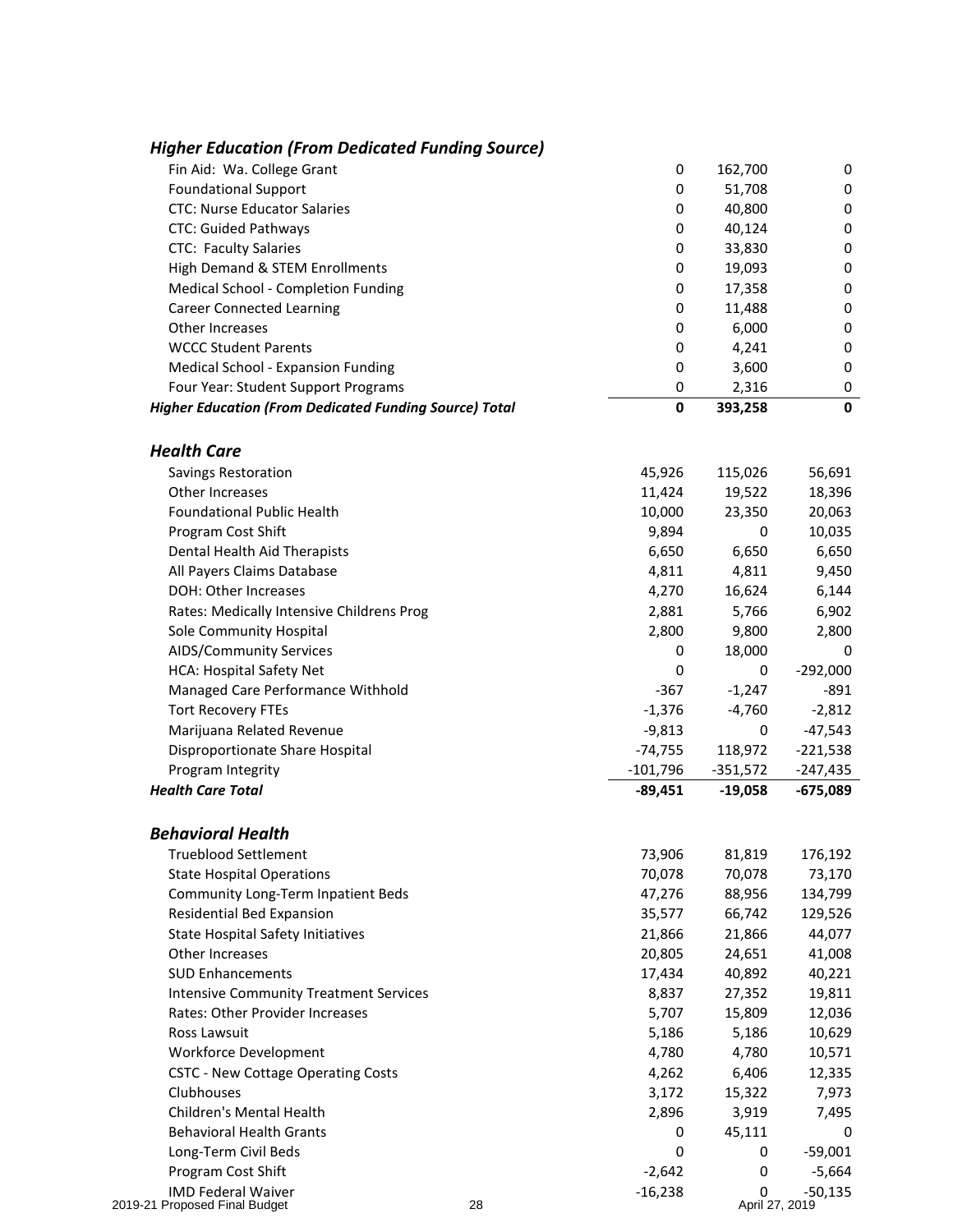| <b>BHO Reserve Savings</b>                          | $-35,000$ | $-61,000$      | $-35,000$  |
|-----------------------------------------------------|-----------|----------------|------------|
| <b>Trueblood Fines</b>                              | $-96,000$ | $-96,000$      | $-192,000$ |
| <b>Behavioral Health Total</b>                      | 171,902   | 361,889        | 378,044    |
| <b>Long Term Care &amp; DD</b>                      |           |                |            |
| Rates: Home Care Workers (CBA & AP Parity)          | 95,156    | 216,414        | 243,744    |
| Rates: Community Residential (DD)                   | 62,176    | 123,152        | 150,201    |
| Rates: Adult Family Homes (CBA)                     | 37,577    | 84,411         | 81,357     |
| Rates: Other Provider Increases                     | 22,855    | 48,906         | 53,188     |
| Long Term Care Supports/Trust                       | 16,540    | 33,080         | 16,540     |
| <b>RHC Related Items</b>                            | 12,134    | 23,569         | 23,793     |
| <b>SOLA Expansion</b>                               | 10,608    | 21,073         | 26,209     |
| Other Increases                                     | 6,396     | 10,156         | 12,726     |
| <b>Electronic Visit Verification</b>                | 5,657     | 12,915         | 11,709     |
| <b>Community Respite Beds</b>                       | 3,712     | 4,414          | 7,564      |
| <b>Medicaid Transformation Waiver</b>               | 0         | 30,975         | 0          |
| <b>RHC Cottage Closures</b>                         | 0         | 0              | $-6,264$   |
| Supported Living Investigators                      | $-2,330$  | 9,058          | $-4,776$   |
| <b>Update Facility Definition - APS</b>             | $-10,714$ | $-15,641$      | $-21,676$  |
| Remove Indirect Staff Funding                       | $-14,270$ | $-22,655$      | $-38,601$  |
| <b>Nursing Home Discharge</b>                       | $-15,830$ | $-29,479$      | $-51,751$  |
| Long Term Care & DD Total                           | 229,667   | 550,348        | 503,963    |
|                                                     |           |                |            |
| <b>Corrections and Other Criminal Justice</b>       |           |                |            |
| <b>Increased Capacity and Programming</b>           | 31,527    | 31,527         | 72,035     |
| Sexual Assault Examination Kits                     | 9,129     | 10,406         | 12,275     |
| Other Increases                                     | 8,789     | 16,061         | 13,832     |
| DOC Custody & Non-Custody Staffing                  | 8,218     | 8,218          | 14,848     |
| I-1639 Implementation                               | 5,947     | 5,947          | 6,754      |
| <b>Basic Law Enforcement Academy</b>                | 4,517     | 6,442          | 4,517      |
| DOC: Health Care Cost                               | 4,000     | 4,000          | 8,080      |
| Violator Bed Rate Increase                          | 3,880     | 3,880          | 9,103      |
| <b>BAR</b> unit staffing                            | 3,679     | 3,679          | 7,108      |
| Crime Lab & Tox Lab                                 | 2,034     | 2,332          | 4,045      |
| <b>Indirect Costs</b>                               | 897       | 897            | 1,993      |
| Drug & Gang Task Forces                             | 0         | 400            | 0          |
| <b>Other Savings</b>                                | $-2,985$  | $-2,985$       | $-5,321$   |
| <b>Corrections and Other Criminal Justice Total</b> | 79,632    | 90,804         | 149,269    |
| <b>Children, Youth, &amp; Families</b>              |           |                |            |
| Non-Employee CBA: Family Child Care Providers       | 52,849    | 52,849         | 115,145    |
| Child Care Centers Rate Increase                    | 24,562    | 24,964         | 49,327     |
| <b>BRS Rate Increase</b>                            | 21,821    | 35,186         | 43,946     |
| ECEAP: Expansion                                    | 19,602    | 19,602         | 37,535     |
| ECEAP: Rates                                        | 15,167    | 15,167         | 31,936     |
| Other Increases                                     | 12,521    | 17,854         | 16,727     |
| JR Facility Staffing                                | 8,272     | 8,272          | 16,596     |
| <b>Home Visiting</b>                                | 3,779     | 11,337         | 8,849      |
| <b>ECLIPSE Program</b>                              | 3,228     | 4,304          | 5,394      |
| JRA Until Age 25                                    | 3,149     | 3,149          | 7,852      |
| <b>Early Achievers</b>                              | 1,815     | 7,915          | 2,770      |
| <b>WCCC Student Parents</b>                         | 1,387     | 1,387          | 6,201      |
| <b>Family First Prevention Services</b>             | 0         | 7,586          | 0          |
| Other Savings                                       | $-667$    | $-667$         | $-1,472$   |
| 2019-21 Proposed Final Budget<br>29                 |           | April 27, 2019 |            |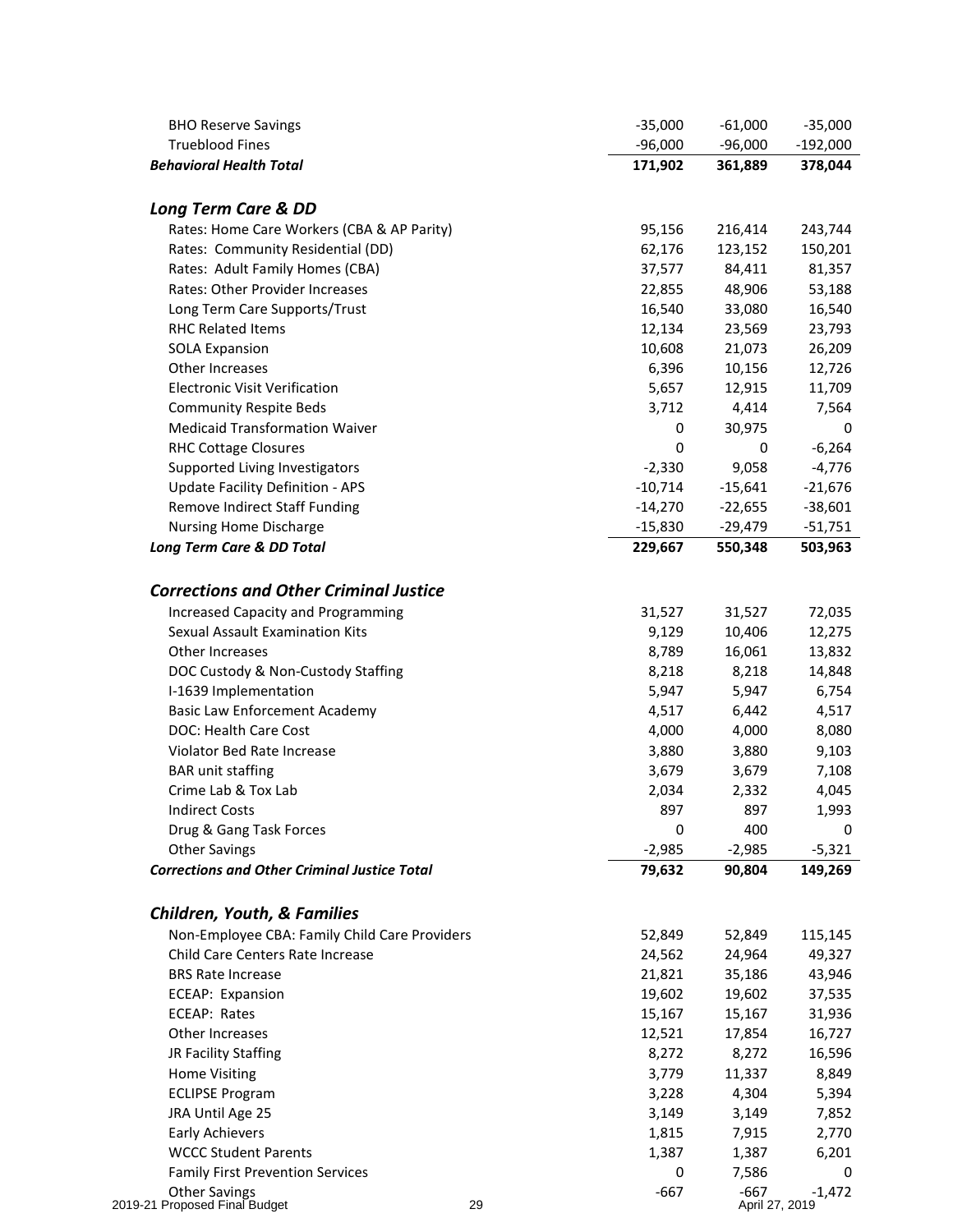| Program Cost Shift                          | $-42,967$ | 0              | $-42,967$ |
|---------------------------------------------|-----------|----------------|-----------|
| Children, Youth, & Families Total           | 124,518   | 208,905        | 297,838   |
| <b>Other Human Services</b>                 |           |                |           |
| Homelessness                                | 15,709    | 26,766         | 24,492    |
| Housing and Essential Needs                 | 14,500    | 14,500         | 29,092    |
| Other Increases                             | 7,078     | 8,709          | 9,791     |
| Crime Victims Provider Rates                | 6,768     | 6,768          | 10,978    |
| <b>Veterans Home Operations</b>             | 4,471     | 0              | 4,471     |
| <b>Buildable Lands Program</b>              | 3,000     | 3,000          | 3,000     |
| Special Commitment Center (SCC)             | 2,234     | 2,234          | 4,640     |
| <b>TANF Related Program Changes</b>         | 1,619     | 1,619          | 2,652     |
| Non-Employee CBA: Language Access Providers | 635       | 1,590          | 1,263     |
| L&I: Other Increases                        | 0         | 20,371         |           |
| L&I: Apprenticeships                        | 0         | 4,528          | 0         |
| <b>Other Savings</b>                        | $-951$    | $-1,438$       | $-1,937$  |
| Program Cost Shift                          | $-4,000$  | 0              | $-4,000$  |
| <b>Other Human Services Total</b>           | 51,063    | 88,647         | 84,442    |
|                                             |           |                |           |
| <b>Natural Resources</b>                    |           |                |           |
| Disaster & Wildfire Preparedness/Response   | 24,679    | 147,269        | 39,184    |
| <b>DFW: Maintain Operations</b>             | 24,150    | 25,630         | 24,150    |
| Orca, Salmon & Related                      | 18,234    | 18,749         | 26,476    |
| Puget Sound & Watersheds                    | 12,709    | 14,551         | 21,211    |
| <b>State Parks Services and Maintenance</b> | 12,548    | 15,847         | 22,333    |
| Other Increases                             | 11,071    | 15,192         | 17,067    |
| Waste, Toxics, and Pollution                | 1,079     | 23,427         | 1,725     |
| Fish & Wildlife                             | 270       | 510            | 652       |
| Local Solid Waste Financial Assist          | 0         | 10,000         |           |
| Program Cost Shift                          | $-540$    | 0              | $-540$    |
| <b>Other Savings</b>                        | $-1,068$  | $-22,588$      | $-2,143$  |
| <b>PILT Payment Transfer</b>                | $-3,232$  | $-3,232$       | $-3,232$  |
| <b>Natural Resources Total</b>              | 99,900    | 245,355        | 146,883   |
| <b>All Other Policy Changes</b>             |           |                |           |
| Debt Service                                | 40,462    | 40,462         | 331,430   |
| Central Services: All Other                 | 32,282    | 75,074         | 67,207    |
| Central Services: Self Insurance            | 31,220    | 46,619         | 63,021    |
| Other Increases                             | 21,623    | 70,193         | 40,756    |
| <b>Tax Preferences</b>                      | 16,400    | 16,400         | 34,400    |
| Judicial: All Other Increases               | 16,060    | 16,060         | 32,078    |
| 2020 Census Promotion                       | 15,159    | 20,159         | 15,159    |
| <b>IT Pool</b>                              | 12,819    | 82,814         | 12,819    |
| Judicial: Vendor Rates                      | 12,450    | 12,450         | 27,482    |
| Lease & Facility Costs                      | 9,319     | 21,034         | 10,860    |
| Other IT & Related Items                    | 8,060     | 125,445        | 12,108    |
| Clean Energy & Buildings                    | 6,963     | 15,355         | 10,698    |
| Revenue Legislation                         | 6,071     | 6,071          | 8,531     |
| <b>Prepaid Postage/Elections</b>            | 4,821     | 4,821          | 9,132     |
| <b>Broadband</b>                            | 4,528     | 8,488          | 5,059     |
| Immigration & Naturalization Related        | 3,734     | 8,167          | 6,865     |
| <b>Executive Protection Funding</b>         | 2,003     | 2,003          | 2,003     |
| Associate Development Organizations         | 1,608     | 1,000          | 1,608     |
| <b>AG Services</b>                          | 322       | 14,480         | 646       |
| 2019-21 Proposed Final Budget<br>30         |           | April 27, 2019 |           |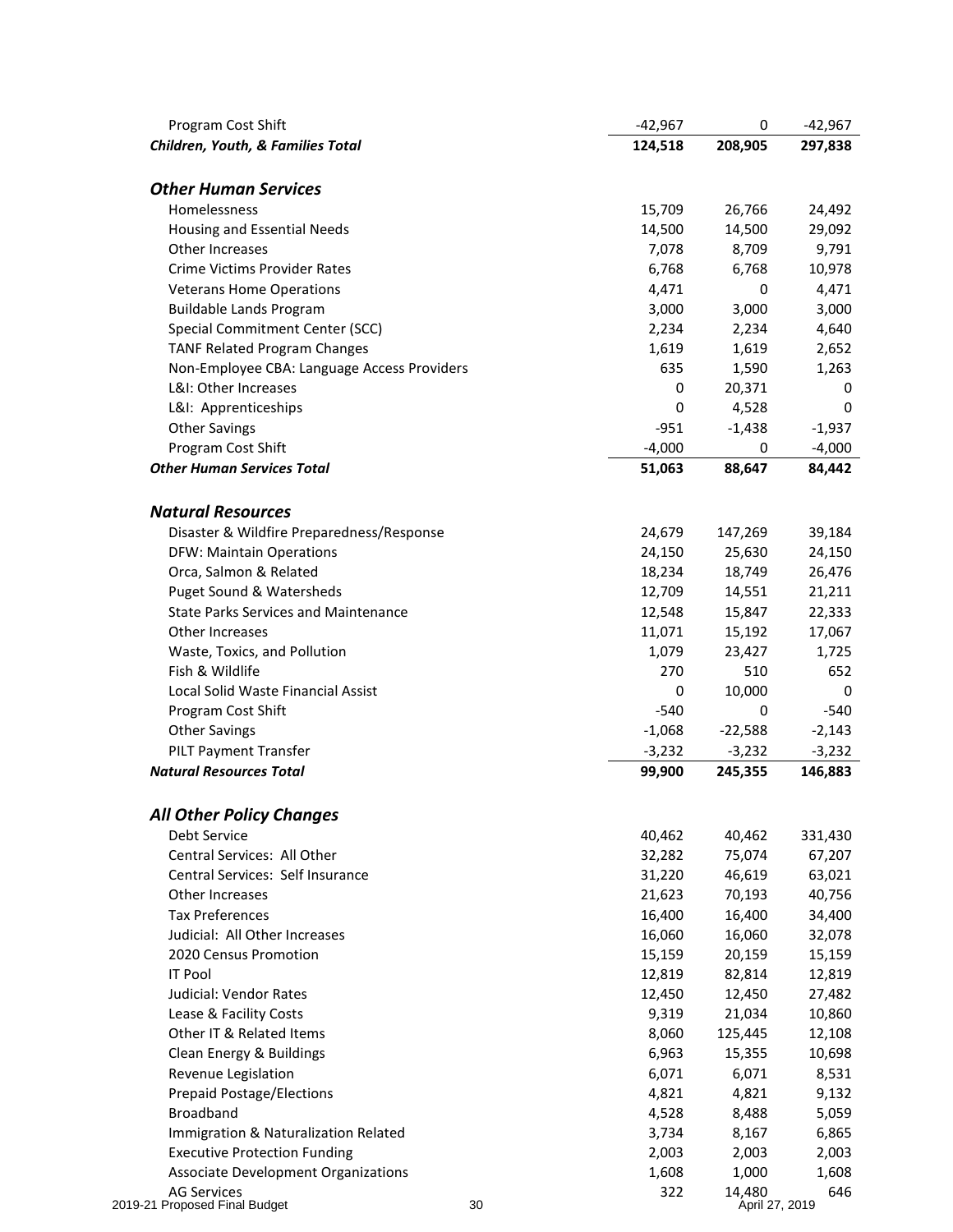| <b>Grand Total</b>                        | 1,934,035 | 4,188,323 | 3,987,876  |
|-------------------------------------------|-----------|-----------|------------|
| All Other Policy Changes Total            | 147.196   | 556,531   | 508,010    |
| Local Public Safety Account               | $-50.000$ | $-50.000$ | $-100,000$ |
| <b>Efficiencies in State Spending</b>     | $-22.510$ | $-22,510$ | $-45.162$  |
| Program Cost Shift                        | $-14,189$ | 0         | $-14,489$  |
| <b>Federal Funding for Legal Services</b> | $-11,383$ | 2.764     | $-22,944$  |
| <b>Other Savings</b>                      | -626      | $-2,626$  | $-1,256$   |
| Cancer Research Endowment                 | 0         | 6,000     | 0          |
| One Washington (IT Project)               | 0         | 10,000    | 0          |
| Judicial: IT & Related                    | 0         | 25,808    | 0          |
|                                           |           |           |            |

*NGF-O = GF-S + ELT + OpPath*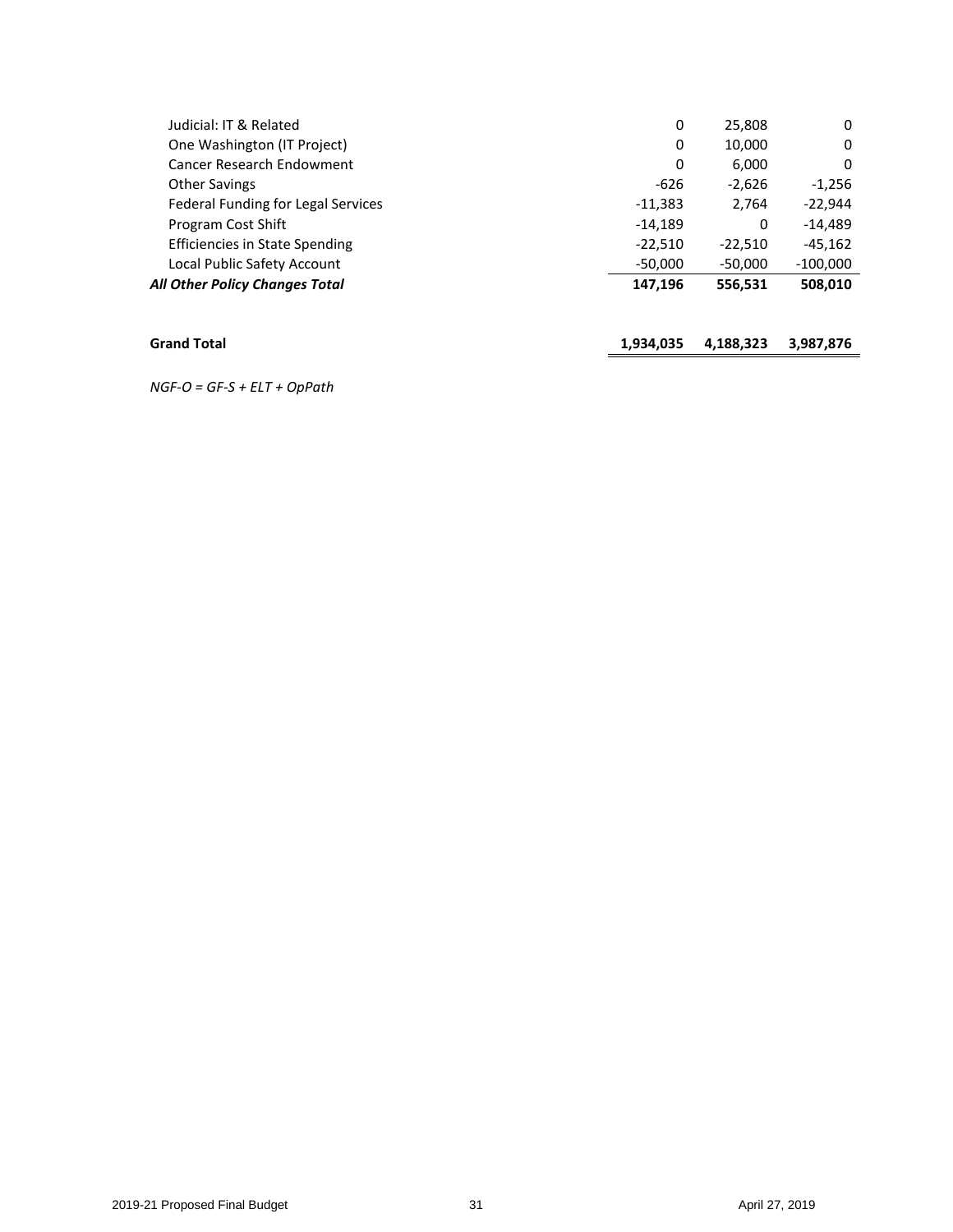### <span id="page-33-0"></span>**Appendix C**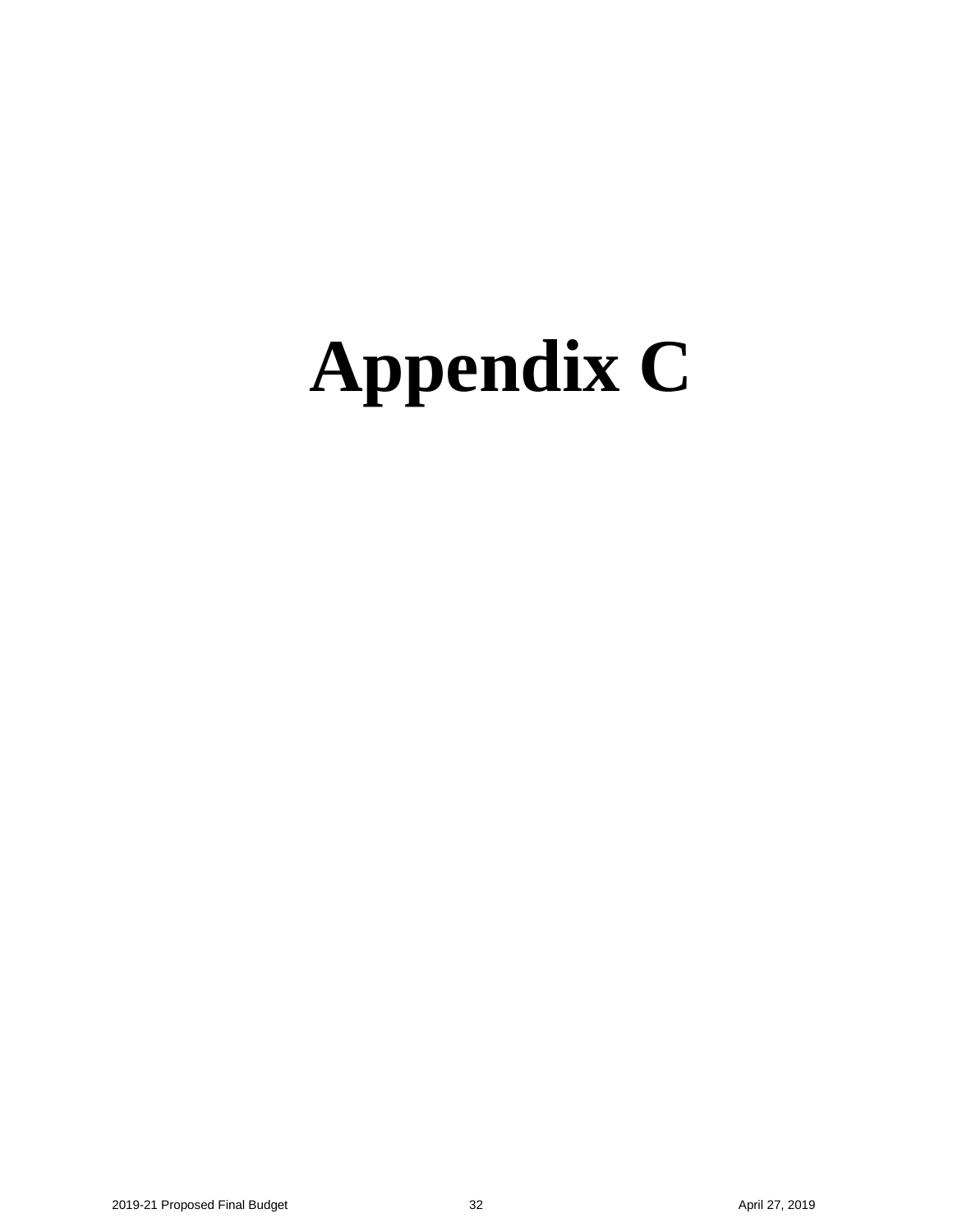#### **2017-19 Omnibus Operating Budget -- 2019 Supplemental**

#### **Proposed Final**

(Dollars In Thousands)

|                                                     | <b>NGF-O</b> | <b>Total</b> |
|-----------------------------------------------------|--------------|--------------|
|                                                     |              |              |
| K-12 Education                                      |              |              |
| Remove Forest Revenue Deduction                     | 10,680       | 10,680       |
| Other Increases                                     | 5,090        | 5,090        |
| <b>Other Savings</b>                                | $-948$       | $-948$       |
| <b>K-12 Education Total</b>                         | 14,822       | 14,822       |
| <b>Behavioral Health</b>                            |              |              |
| <b>State Hospital Safety &amp; Operations</b>       | 44,827       | 44,827       |
| Program Cost Shift                                  | 2,032        | 0            |
| <b>Forensic Competency Restoration</b>              | 1,282        | 1,282        |
| Other Increases                                     | 1,204        | 1,385        |
| Ross Lawsuit                                        | 1,179        | 1,179        |
| <b>Behavioral Health Grants</b>                     | 0            | 15,247       |
| <b>Trueblood Fines</b>                              | $-28,000$    | $-28,000$    |
| <b>BHO Reserves Savings</b>                         | $-40,000$    | $-70,000$    |
| <b>Behavioral Health Total</b>                      | $-17,476$    | $-34,080$    |
|                                                     |              |              |
| <b>Health Care</b>                                  |              |              |
| Savings Restoration                                 | 42,660       | 108,748      |
| Program Cost Shift                                  | 5,354        | 0            |
| Other Increases                                     | 603          | 2,130        |
| Marijuana Related Revenue                           | $-2,993$     | 0            |
| <b>Health Care Total</b>                            | 45,624       | 110,878      |
| <b>Children, Youth, &amp; Families</b>              |              |              |
| Increase Staff at JR Facilities                     | 3,108        | 3,108        |
| Increase BRS Rates                                  | 3,025        | 4,932        |
| Other Increases                                     | 2,130        | 3,106        |
| Preschool Development Grant                         | 0            | 2,158        |
| Program Cost Shift                                  | $-3,409$     | 0            |
| Children, Youth, & Families Total                   | 4,854        | 13,304       |
|                                                     |              |              |
| <b>Long Term Care &amp; DD</b>                      |              |              |
| RHC ICF Medicaid Compliance                         | 5,964        | 11,812       |
| Other Increases                                     | 1,230        | 2,480        |
| <b>Electronic Visit Verification</b>                | $-2,198$     | 0            |
| Long Term Care & DD Total                           | 4,996        | 14,292       |
| <b>Corrections and Other Criminal Justice</b>       |              |              |
| <b>Custody Staffing</b>                             | 3,958        | 3,958        |
| Other Increases                                     | 3,246        | 3,399        |
| <b>Health Care</b>                                  | 2,909        | 2,909        |
| <b>Tolling Project</b>                              | 1,170        | 1,170        |
| <b>Other Comp Changes</b>                           | 952          | 952          |
| I-1639 Implementation                               | 782          | 782          |
| <b>Corrections and Other Criminal Justice Total</b> | 13,017       | 13,170       |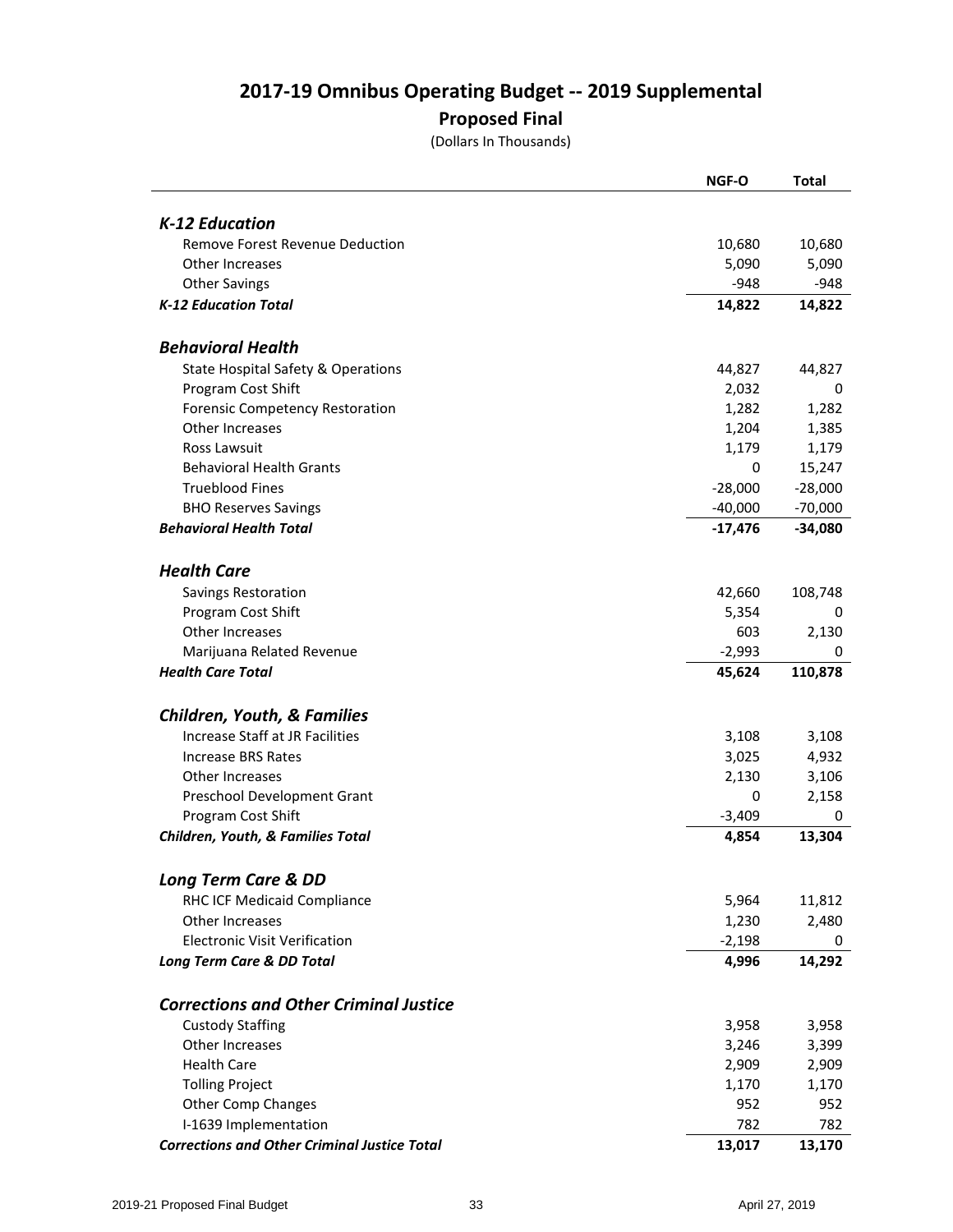| <b>Other Human Services</b>           |        |           |
|---------------------------------------|--------|-----------|
| <b>Veterans Home Operations</b>       | 10,550 | 0         |
| Other Increases                       | 1,369  | 2,570     |
| <b>Other Human Services Total</b>     | 11,919 | 2,570     |
| <b>Natural Resources</b>              |        |           |
| Wildfire & Related Items              | 12,748 | $-16,346$ |
| Other Increases                       | 1,214  | 2,692     |
| <b>BSA Eligible Fire Suppression</b>  | 0      | 42,342    |
| <b>Natural Resources Total</b>        | 13,962 | 28,688    |
| <b>All Other Policy Changes</b>       |        |           |
| Other Increases                       | 4,636  | 7,877     |
| <b>Executive Protection Funding</b>   | 1,471  | 1,471     |
| Judicial: All Other Items             | 1,176  | 1,176     |
| No Code                               | 832    | 487       |
| <b>Other Comp Changes</b>             | 0      | 18        |
| <b>Other Savings</b>                  | $-150$ | $-1,840$  |
| <b>All Other Policy Changes Total</b> | 7,965  | 9,189     |
| <b>Grand Total</b>                    | 99,683 | 172,833   |

*NGF-O = GF-S + ELT + OpPath*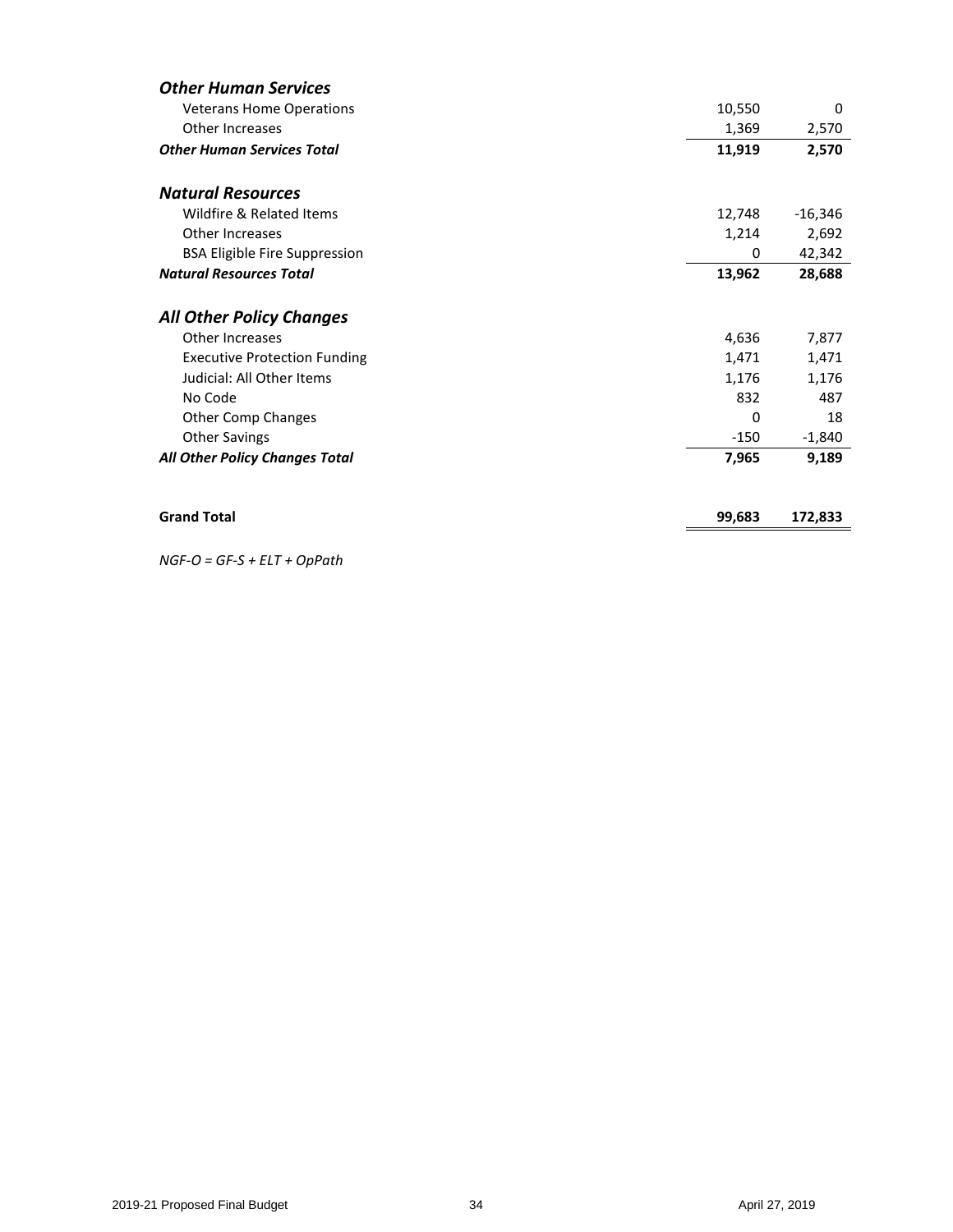## <span id="page-36-0"></span>**Appendix D**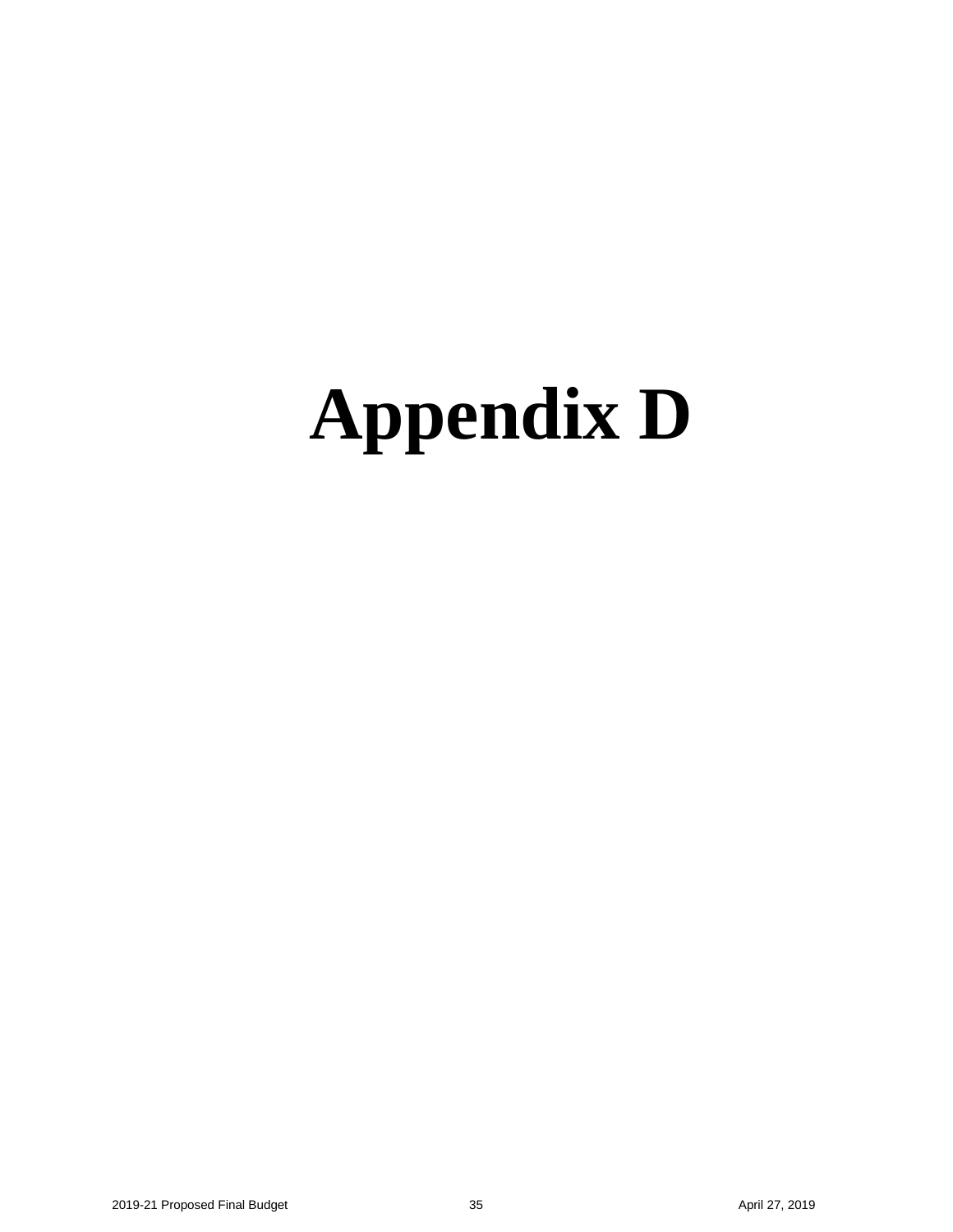| Summary of 2019-21 Collective Bargaining Agreements and<br><b>Compensation Increases for Employees Not Covered by a</b><br><b>Collective Bargaining Agreement</b> | 4-Year NGFO<br>(Dollars in<br><b>Millions</b> ) |
|-------------------------------------------------------------------------------------------------------------------------------------------------------------------|-------------------------------------------------|
| All other Non-Represented Employees                                                                                                                               | 449.0                                           |
| <b>WFSE General Government</b>                                                                                                                                    | 375.0                                           |
| Teamsters 117 DOC                                                                                                                                                 | 153.7                                           |
| <b>Coalition of Unions</b>                                                                                                                                        | 27.9                                            |
| <b>WPEA General Government</b>                                                                                                                                    | 26.2                                            |
| SEIU 1199 General Government                                                                                                                                      | 23.0                                            |
| <b>WFSE Community College Coalition</b>                                                                                                                           | 21.2                                            |
| <b>WPEA Community College Coalition</b>                                                                                                                           | 14.3                                            |
| Four-year Higher Ed WFSE                                                                                                                                          | 10.5                                            |
| Public Employee Benefits                                                                                                                                          | 7.4                                             |
| Assoc of Fish & Wild Prof Agreement                                                                                                                               | 5.5                                             |
| Four-year Higher Ed PSE                                                                                                                                           | 4.0                                             |
| <b>UW SEIU 925</b>                                                                                                                                                | 2.6                                             |
| Highline CC WPEA                                                                                                                                                  | 1.9                                             |
| Yakima Valley CC WPEA                                                                                                                                             | 1.3                                             |
| <b>WSP Troopers</b>                                                                                                                                               | 1.0                                             |
| WSP Lieutenants/Captains                                                                                                                                          | 0.4                                             |
| <b>WSU Police Guild</b>                                                                                                                                           | 0.2                                             |
| UW Police - Teamsters 117                                                                                                                                         | 0.2                                             |
| UW WFSE Police Management                                                                                                                                         | 0.1                                             |
| PTE Local 17 General Government                                                                                                                                   | 0.0                                             |
| UW SEIU 1199                                                                                                                                                      | 0.0                                             |

| <b>Collective Bargaining Agreements for Non-Employee Groups</b> | 4-Year NGFO<br>(Dollars in<br><b>Millions</b> ) |
|-----------------------------------------------------------------|-------------------------------------------------|
| Family Child Care CBA                                           | 119.7                                           |
|                                                                 |                                                 |
| <b>Adult Family Homes Award/Agreement</b>                       | 81.4                                            |
| In-Home Care Providers Agreement                                | 184.6                                           |
|                                                                 |                                                 |
| <b>Agency Provider Parity</b>                                   | 55.5                                            |
| Language Access Providers CBA                                   | 1.2                                             |
|                                                                 |                                                 |
|                                                                 |                                                 |
| Total Non-Employee CBAs                                         | 442.4                                           |

Total may not add due to rounding.

Includes funding for I-732 COLA increases at community and technical colleges.